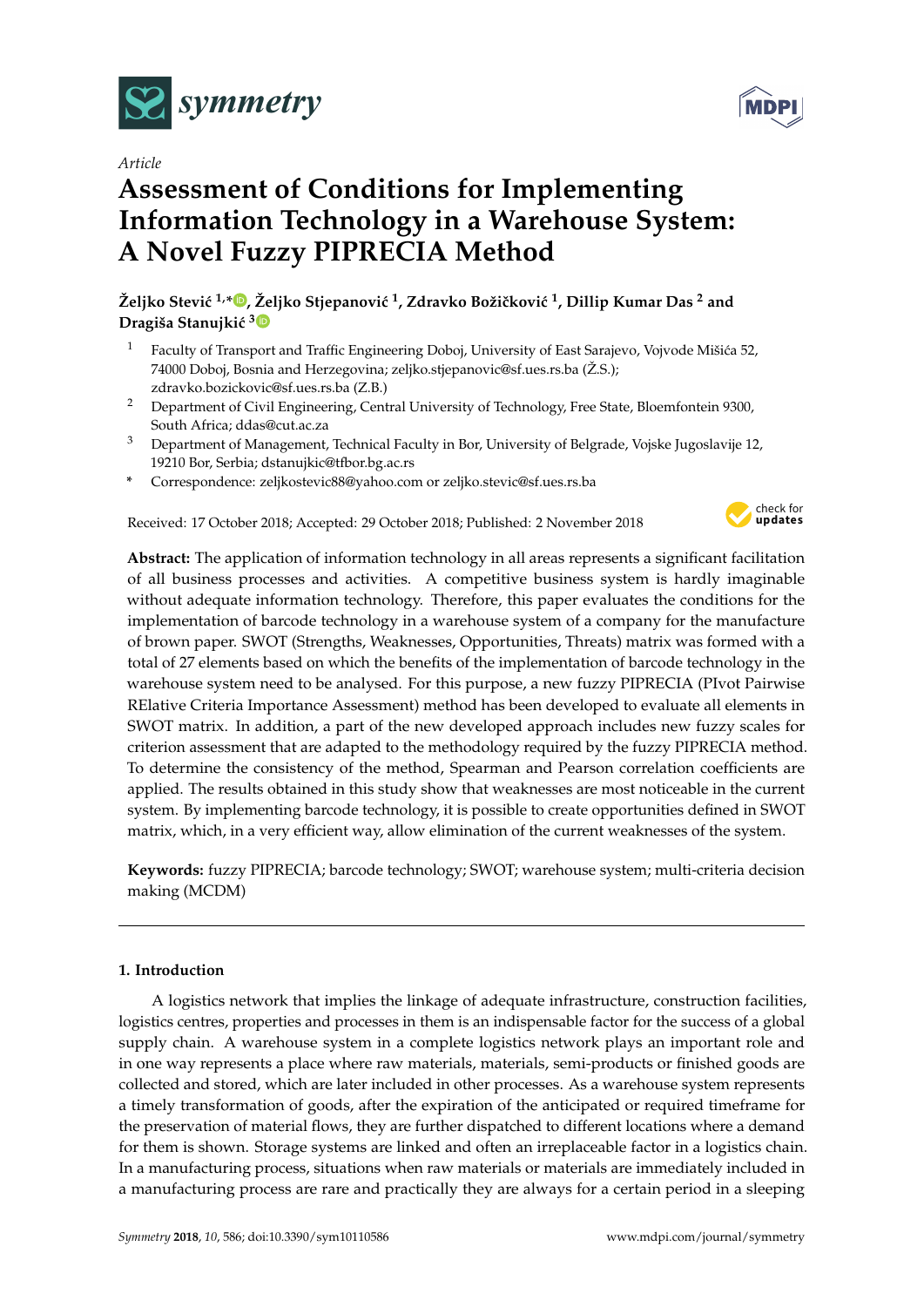mode or in a warehouse. The situation is similar with finished products and semi-finished products. In order to achieve a competitive market position, it is necessary to rationalize logistics activities and processes. A warehouse appears as one of the subsystems in which rationalization is possible and which as a special logistics subsystem besides transportation represents the biggest cause of logistical costs and thus there is constant search for potential places for savings in these subsystems. Compared to its former static function, today's warehouse represents a dynamic system in which the movement of goods is dominant. Therefore, in this paper, the emphasis is on one of the warehouse systems of Natron-Hayat [\(http://www.natron-hayat.ba/index.php\)](http://www.natron-hayat.ba/index.php), one of the largest companies in Bosnia and Herzegovina.

"Work unit—Warehouse," which includes the warehouse of technical material and the reception warehouse, is a part of Natron-Hayat and a very important factor in the entire company. All necessary material for uninterrupted manufacturing process is a part of the warehouse of technical material. In addition, this warehouse represents an irreplaceable factor regarding spare parts for a variety of machines and an important factor in it is its organization, where each item must be stored in an appropriate place and clearly marked. The reason for this is undisturbed removal of material from the warehouse and the acceleration of the process. In order to accelerate and facilitate the process of removing goods from the warehouse, it is necessary to consider the conditions for introducing barcode technology to the warehouse. The use of barcode technology has revolutionized a logistical approach to production and distribution. Without applying barcode technology, many tasks that are more complex would be practically difficult to accomplish. Advantages in business provided by barcode technology are many and some of them are as follows: barcode technology shortens the time of work realization in the Reception Warehouse and the Warehouse of Technical Material; it eliminates the possibility of human errors in warehousing; barcode technology transfers all information accurately and precisely into the system; it shortens the time of supplementing inventory and so forth.

On the other hand, modern information technology plays a very important role in achieving defined strategic goals, which accelerates and facilitates the flow of all logistics processes and activities. One of the aims of this study is to determine the possibilities for implementing barcode technology in the warehouse of technical material and the reception warehouse of Natron-Hayat by developing an integrated model. Integration implies the application of SWOT analysis [\[1\]](#page-25-0) with a new multi-criteria decision making Fuzzy PIPRECIA method, which is a part of the developed model. In addition to the aforementioned aim that has a practical contribution, this paper has several aims from the aspect of scientific contribution. The first of the scientific aims is to develop a new fuzzy PIPRECIA method that allows the determination of weighting criterion values by considering all the necessary elements for more objective calculation of criterion significance. The second scientific aim of the work refers to defining new fuzzy scales for criterion assessment that have been deliberately developed to take full advantage of the benefits offered by the Fuzzy PIPRECIA method. The third aim of this paper is to bridge the gap that currently exists for certain problems of multi-criteria decision-making when a large number of decision-makers are involved. The developed method makes it possible to determine the significance of criteria without prior sorting the criteria by importance.

In addition to introductory considerations, the structure of this work includes five more sections. The Section [2](#page-2-0) presents a review of the literature throughout three parts. The Section [3](#page-3-0) presents the methodology applied in this research. The basic items of SWOT analysis and basic operations on fuzzy numbers have been presented and the development of new fuzzy scales for criterion assessment and the development of new fuzzy PIPRECIA method have been performed. The assessment of the conditions for the implementation of barcode technology has been carried out in the Section [4.](#page-8-0) Processes in storage systems have been presented and SWOT analysis has been formed and explained in detail. Subsequently, the fuzzy PIPRECIA method has been applied to assess the elements of SWOT matrix. Section [5](#page-21-0) is a sensitivity analysis and discussion of the obtained results. This section presents the ranks of all criteria and calculates Spearman and Pearson correlation coefficients. The Section [6](#page-24-0) provides conclusions with the guidelines for future research.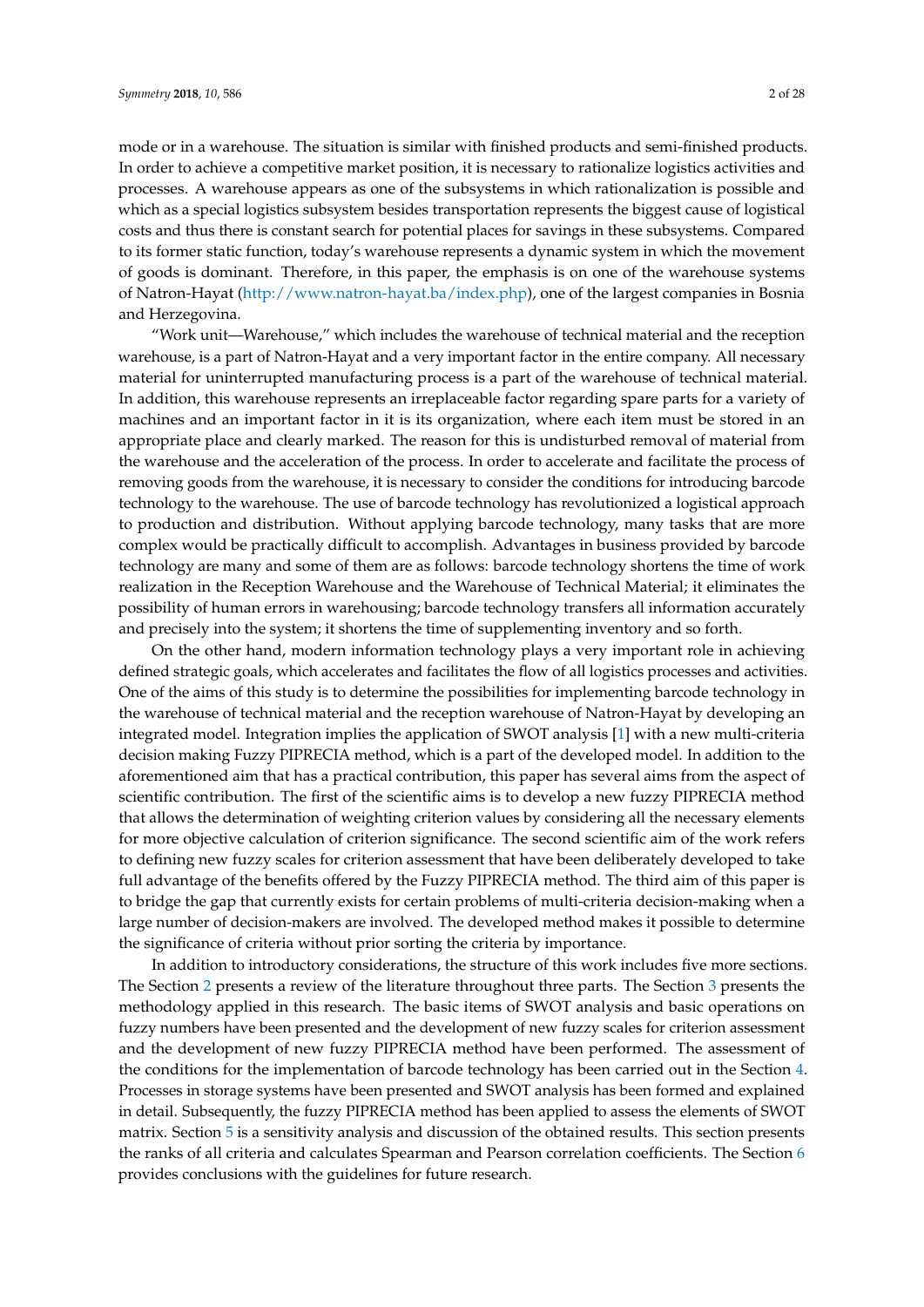#### <span id="page-2-0"></span>**2. Literature Review**

Decision making on complex socio-economic problems including that business-related decisions requires appropriate and reliable decision support system. Evidences from literature show that increase in the complexity of decisions makes it difficult for the decision-makers to identify management alternatives that maximize all decision criteria [\[2–](#page-25-1)[4\]](#page-25-2). Planning and decision making requires a multi-objective approach and analytical methods that examine trade-offs, consider multiple political, economic, environmental and social dimensions, reduce conflicts, in an optimizing framework [\[2\]](#page-25-1). In other words, decision problems depend on a set of criteria that include attributes and objectives and should possess some properties to adequately represent the multi-criteria [\[5\]](#page-25-3), which can be defined by the interested literature, analytical study and opinions [\[6](#page-25-4)[–9\]](#page-25-5) and must be comprehensive and measurable [\[4,](#page-25-2)[5\]](#page-25-3).

Multi-Criteria Decision Making (MCDM) tools are considered as the established methods to aid decision makers in taking apposite decisions [\[10–](#page-25-6)[12\]](#page-25-7) and their applications are observed to growing in popularity in many fields that includes but not limited to business management, logistics, supply chain, energy, urban development, waste management and so forth. [\[13–](#page-25-8)[17\]](#page-25-9). MCDM methods generally assist in decision making mainly through evaluation, comparison and selecting initiatives for example technologies, strategies and so forth, in relation to the achieved or planned effects resulting from their introduction in the context or environment [\[11](#page-25-10)[,18\]](#page-25-11). However, it is evidenced that many inappropriate selection choices (such as technology, strategies, etc.) are still being made by the decision makers leading to unreliable decisions, consequently which there is a growing argument for the need for a wider uptake of MCDM methods to address this problem [\[12,](#page-25-7)[19\]](#page-25-12).

In this regard, integrated and hybrid MCDM models were developed used in different contexts to aid and improve the decision-making process. Numerous examples of the application of different MCDM methods, in combination with other methods, in a conventional form or in the fuzzy environment are evidenced in the main stream literature [\[20\]](#page-25-13). For example, fuzzy logic has been integrated with Analytical Network Process (ANP), one of the widely used MCDM methods to improve the process of evaluation and is found to be most appropriate methodological solution because of its superiority in addressing the complex network structure [\[21](#page-25-14)[–24\]](#page-26-0).

#### *2.1. The Application of Fuzzy MCDM Method in Storage Systems*

Fuzzy MCDM methods have been used to solve many problems in different areas. The number of references regarding the use of fuzzy MCDM methods for solving problems related to storage systems is following. Fuzzy Analytic Hierarchy Process (AHP) is used for the evaluation of hydrogen storage systems in the automotive industry [\[25\]](#page-26-1). In order to improve the performance of their supply chain, companies have to choose an adequate warehouse location that will suit multiple needs and requirements. The combination of fuzzy AHP and fuzzy TOPSIS (Technique for Order of Preference by Similarity to Ideal Solution) methods was applied in [\[26\]](#page-26-2) for optimum selection of five potential storage locations. The importance and impact of warehouses on the complete efficiency of supply chains are confirmed by following studies [\[27](#page-26-3)[–30\]](#page-26-4). Ashrafzadeh et al. [\[27\]](#page-26-3) emphasize that the choice of warehouse location is of strategic importance for many companies and they use the fuzzy TOPSIS method for these purposes. The significance of an adequate warehouse location in a supply chain of hazardous substances reduces the risk of negative effects as confirmed by research [\[28\]](#page-26-5), where the authors used a fuzzy MULTIMOORA (MULTIplicative form with Multi-Objective Optimization Ratio Analysis) method for the location selection. The combination of MCDM methods in integration with fuzzy logic was also applied in [\[30\]](#page-26-4) to determine a warehouse location. The authors used fuzzy TOPSIS, fuzzy SAW (Simple Additive Weightingand) fuzzy MOORA (Multi-Objective Optimization Ratio Analysis) methods, while Emec and Akkaya [\[31\]](#page-26-6) applied a stohastical AHP and fuzzy VIKOR (VlseKriterijumska Optimizacija I Kompromisno Resenje) for the same purpose.

Fuzzy multi-criteria decision-making is also used for other tasks related to storage systems. Echo Saputro and Daneshvar Rouyendegh [\[32\]](#page-26-7) carried out the evaluation and selection of material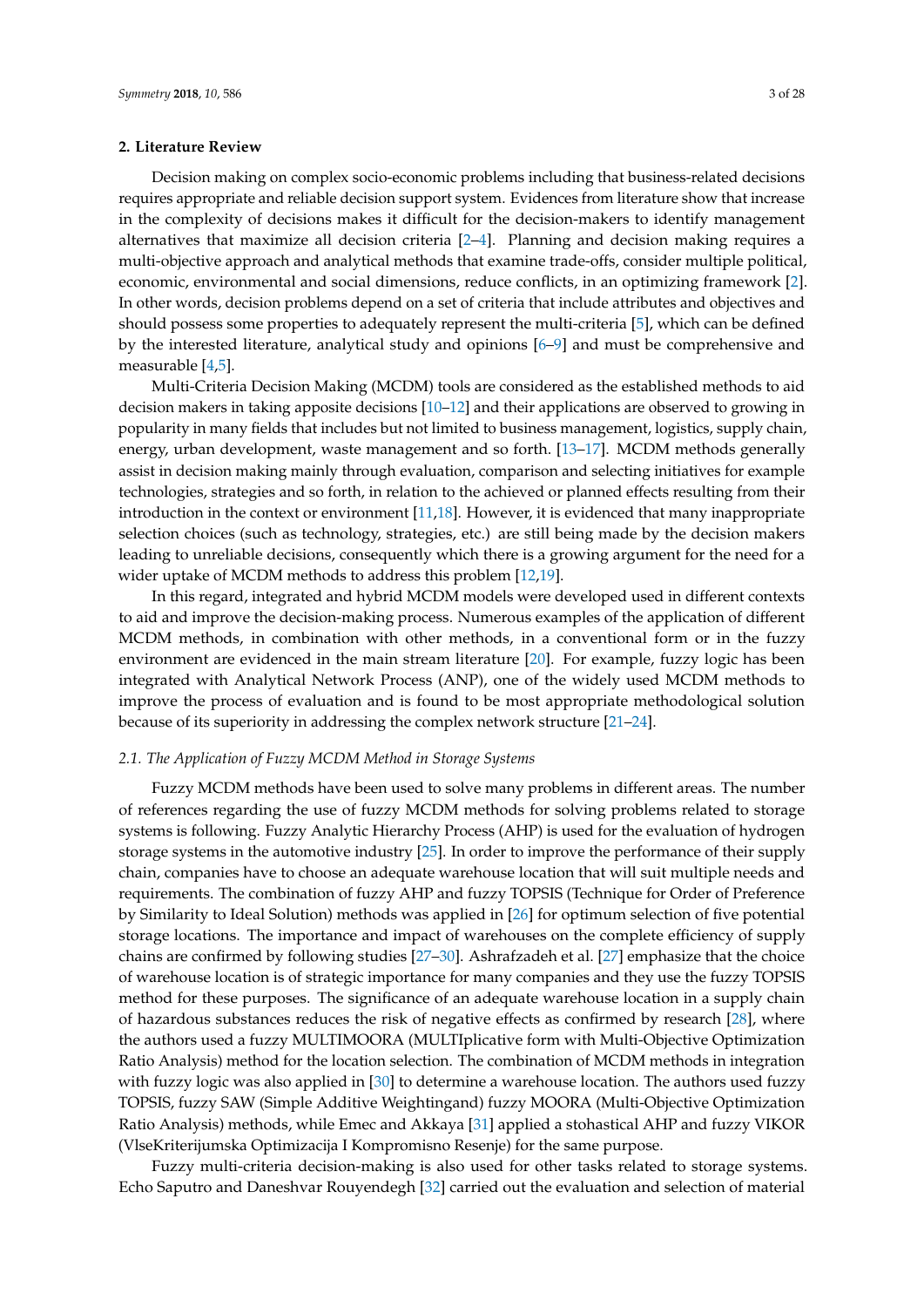handling equipment in a warehouse using a combined fuzzy AHP and fuzzy TOPSIS method. One of studies [\[33\]](#page-26-8), similar to the study carried out in this paper, refers to the assessment of barcode application or RFID (Radio-frequency identification) technology in a storage system which is in the development of logistics has a tendency to grow ([\[34\]](#page-26-9). For this purpose, the fuzzy AHP method was applied. In modern manufacturing industries, machines are connected and shared within the manufacturing network. Thus, information technologies are widely applied in the smart factory, among which RFID (Radio Frequency Identification) devices are the most important elements to collect real-time data and track important objects [\[35\]](#page-26-10).

#### *2.2. The Application of Fuzzy MCDM Methods in the Field of Information Technology*

The use of fuzzy MCDM methods is more intensive in Information Technology, where these methods are most commonly used for software selection and the following examples can be stated as more important: selection of ERP software [\[36](#page-26-11)[,37\]](#page-26-12), selection of software in manufacturing industry [\[38](#page-26-13)[,39\]](#page-26-14), selection of software development strategy [\[40\]](#page-26-15) and selection of e-learning system [\[41\]](#page-26-16). There are also numerous examples of web site evaluation using a fuzzy MCDM method, such as: [\[42–](#page-26-17)[44\]](#page-26-18).

Efficient logistics and supply chain management are enabled using efficient information technology (IT), so in Reference [\[45\]](#page-26-19), the identification and evaluation of mobile logistics tool was carried out. In their paper, [\[46\]](#page-26-20) addressed the logistics information technology evaluation and selection criteria for practitioners and proposed a new multi-attribute decision-making methodology, hierarchical fuzzy TOPSIS, for the problem.

#### *2.3. The Application of Integrated SWOT-MCDM Models*

Also, SWOT analysis has found to be an efficient tool in defining the management plans and characterization of the performance measures in the socio-economic and industrial systems and has been a very successful tool for understanding how a system is performing (for example a company [\[47–](#page-26-21)[49\]](#page-27-0). It maximizes strengths and opportunities and minimizes threats and weaknesses of a system and identifies the conditions of the system according to these characteristics. For example, it is an important support tool for decision-making and is commonly used as a means to systematically analyse an organization's internal and external environments [\[37\]](#page-26-12). SWOT analysis is often used both for determining the strategic position of the company and getting the real picture in deciding which strategy suits the company better. Besides, it is used to examine whether the generated strategies (business scenarios) would enable the company to apply it appropriately [\[21\]](#page-25-14). However, largely, SWOT analysis focuses on how the opportunities will be assessed and how to eliminate the threats; in other words, despite its strengths and utility value it is generally the first stage of a large-scale study. However, its application has been significantly improved by extending its ability to quantify the SWOT factors, Lately, it has been integrated with MCDM methods, which has expanded its application for example to develop ranking strategies and enable decision-makers to make objective decisions under conditions of uncertainty [\[21](#page-25-14)[,24](#page-26-0)[,50\]](#page-27-1).

Thus, MCDM and SWOT have their strengths and limitations, however, hybrid and integrated MCDM and SWOT models are evidenced to have offered more objective, robust and reliable performances in decision making. Although, a number of studies have been made integrating MCDM and SWOT [\[21,](#page-25-14)[24,](#page-26-0)[50\]](#page-27-1), studies relating to the context of this study are found to be scarce. Therefore, this study will contribute to expand the integration of MCDM and SWOT model to the field of logistics and barcoding, which perhaps will enable more realistic and reliable decision making.

#### <span id="page-3-0"></span>**3. Methods**

Figure [1](#page-4-0) shows a methodology, that is, a course of research consisting of three phases with a total of 12 steps taken.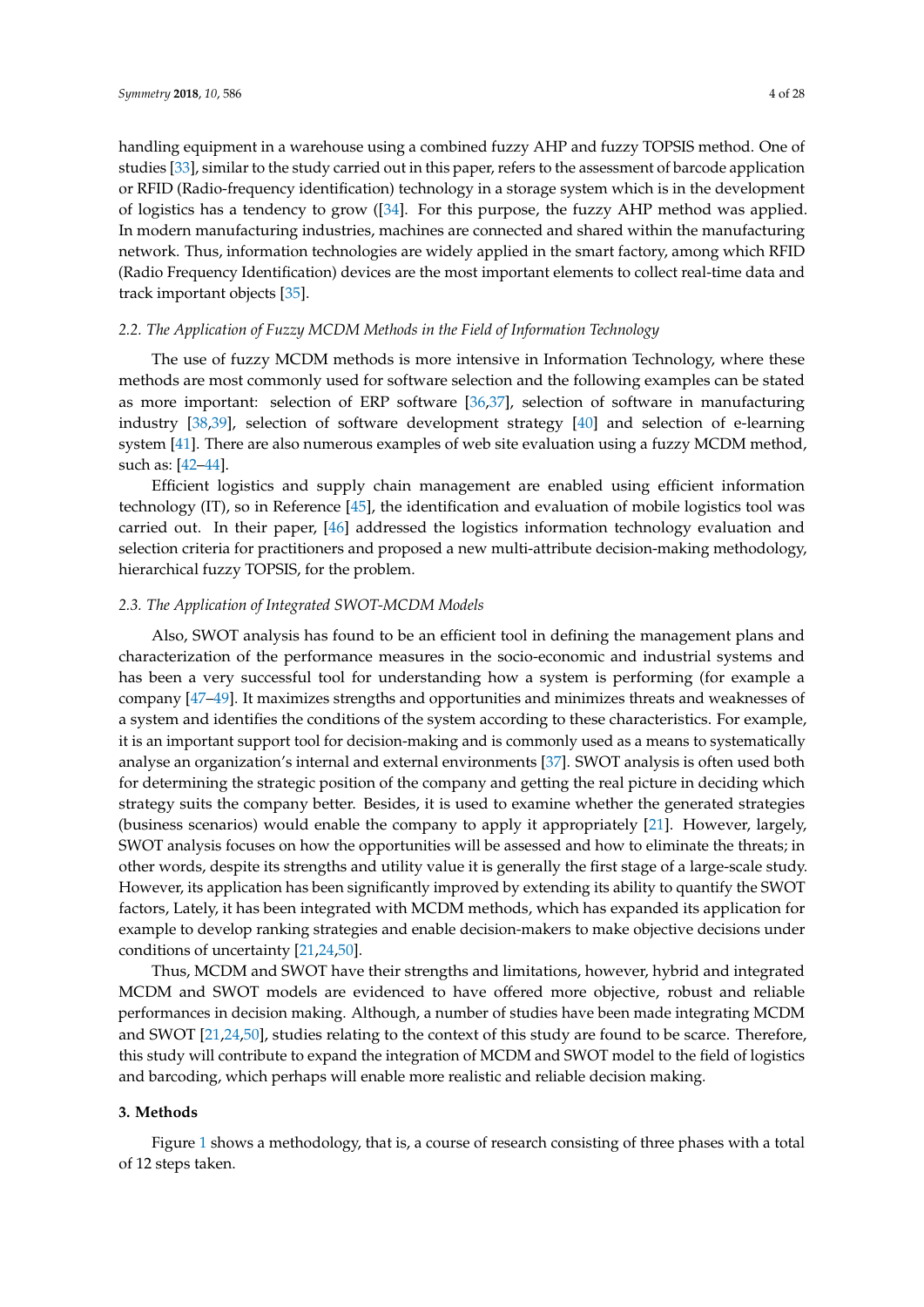<span id="page-4-0"></span>

**Figure 1.** Proposed methodology of research. **Figure 1.** Proposed methodology of research.

 $\frac{1}{2}$  shows a complete course of research that implies assessing the conditions for implementing barcode technology in a warehouse system with the development of a new fuzzy<br>PIPPECA method. The initial above involves accomining the accessive for accessive in the first  $\Gamma$ PIPRECIA method. The initial phase involves recognizing the necessity for research in the first step,  $\frac{1}{2}$ step, after which the defining of problems and aims of research has been performed in the second step. In carbon the defining of problems and aims of research has been performed in the second step. In order to enable adequately access to the assessment of the conditions for evaluating the included internal conditions of this information to have a conditions of the information of the conditions of the conditions implementation of this information technology in the warehouse system of Natron-Hayat, SWOT analysis was carried out. The SWOT matrix of 27 elements was formed, representing the third step of analysis was carried out. The SWOT matrix of 27 elements was formed, representing the third step of this phase. The final step of the first phase of research is the formation of a decision-making team that this phase. The final step of the first phase of recaren is the formation of a decision-making team that implies the managers of the company's warehouse system in which barcode technology needs to be in the managers of the company's warehouse system in which barcode technology needs to be implemented. In order to assess criteria adequately by decision-makers, new fuzzy scales, which are in all the distribution of the distribution of the distribution of the distribution of the distribution of the distributio methodologically specific and related to the development of the fuzzy PIPRECIA method, have been<br>Contract the full specific and related to the development of the fuzzy PIPRECIA method, have been have been formed. In the first step of the second phase, two new fuzzy scales have been developed, explained in more detail below in a fuzzy PIPRECIA method algorithm. The second step is specific for which are explained in more detail below in a fuzzy PIPRECIA method algorithm. The second step to specific for the formation of such models as it relates to the education of decision-makers for assessment of criteria.<br>City is the formation of the property of the formation of decision-makers for assessment of criteria. Since it is about extending the PIPRECIA method  $[51]$  with fuzzy numbers and since new evaluation scales are defined and have not been used before, it is necessary to explain to the decision-makers the scale in the decision-makers the way how they are applied. Since a part of the research team is located in a town near the company, they have briefly lectured on new scales to provide an adequate assessment at the very start and the very start and eventually objective results that will help the company. The third step of the second phase is the  $\frac{1}{2}$ severophich of a new approach with its steps explained in detail below. The fourth step of the second phase is the integration of SWOT matrix and fuzzy PIPRECIA method. The third phase begins with  $\cdot$ the assessment of criteria in the first step, so that the second step includes an analytical part that the second step includes an analytical part that implies data processing and the calculation of results. Finally, a sensitivity analysis was performed by  $\frac{1}{2}$ calculating correlation coefficients. Figure [1](#page-4-0) shows a complete course of research that implies assessing the conditions for PIPRECIA method. The initial phase involves recognizing the necessity for research in the first implementation of this information technology in the warehouse system of Natron-Hayat, SWOT formed. In the first step of the second phase, two new fuzzy scales have been developed, which are development of a new approach with its steps explained in detail below. The fourth step of the second

#### *3.1. SWOT Analysis 3.1. SWOT Analysis*

determine what was going wrong with corporate planning, as well as to create a new management change system. What is good in the present, they called Satisfactory; what is good in the future, they called Opportunity; bad in the present—a Fault and bad in the future—a Threat. The acronym was S-O-F-T. It later changed to SWOT [\[1\]](#page-25-0). The simplest method for the analysis of environment is SWOT analysis and represents a qualitative analytical method that throughout four factors attempts to present strengths, weaknesses, opportunities and threats of a certain phenomenon or situation in a subject of analysis. The basic idea of SWOT analysis according to  $\begin{bmatrix} 1 \end{bmatrix}$  is to determine internal SWOT analysis was created by Stanford University researchers within the project that aimed to strengths and weaknesses, as well as external threats and opportunities. In this way, continuous progress and development are achieved and thus competitive advantage too. It can be used when it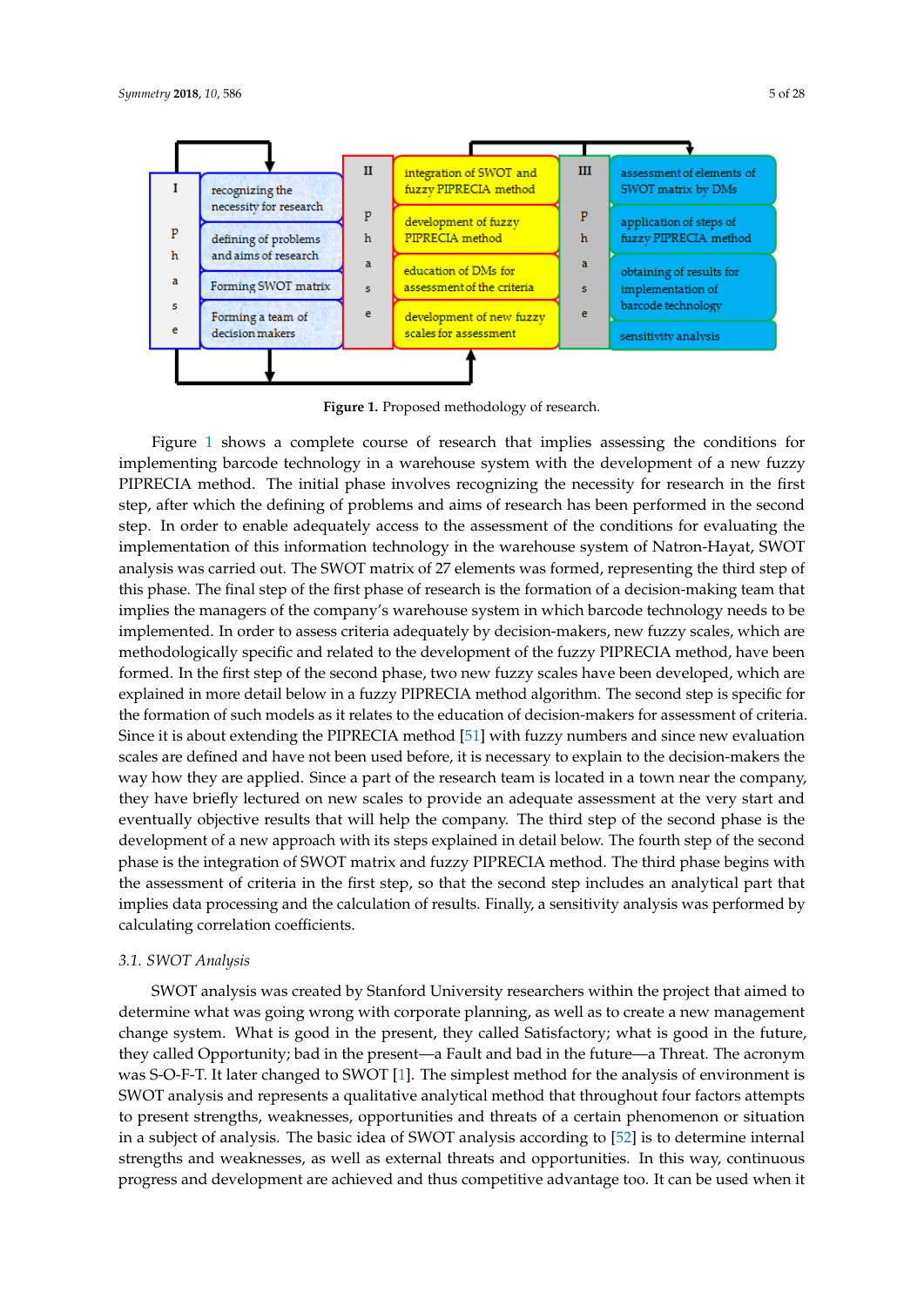comes to creating a company's development strategy or analysing competitors and market positions. It is desirable for SWOT analysis to be performed by organization managers who are well acquainted with it but in cooperation with external consultants (who have special analytical skills and independent viewpoint) for objectivity. By analysing the environment throughout a detailed list of favourable and unfavourable factors, it stimulates research effort and provides reality in defining strategies. SWOT analysis is quick, simple and according to [\[53\]](#page-27-4), it can be adapted as a factor identification tool that influences organization's activities and provides solutions for the development of a future strategy. SWOT analysis is an analytical framework for management to obtain relevant information about the organization itself and the environment in which it operates at the moment and it will operate in the future with the purpose of identifying strategic opportunities and threats in the environment and their own strategic strengths and weaknesses. It enables management to develop a strategy based on relevant organization and environment information. SWOT analysis is based on the assumption that the organization will achieve maximum strategic success by maximizing its own strengths and opportunities in the environment while minimizing threats and weaknesses, that is, by the best use of internal strengths using the opportunities from the environment. An important assumption is an analysis of the accordance of internal and external factors, that is, the determination of their implications for the strategy. In fact, internal strengths and weaknesses should be seen in a context of external opportunities and threats and vice versa.

#### *3.2. Operations on Fuzzy Numbers*

A fuzzy number  $\overline{A}$  on R to be a TFN if its membership function  $\mu_{\overline{A}}(x)$ : R $\rightarrow$ [0,1] is equal to following Equation (1):

$$
\mu_{\overline{A}}(x) = \begin{cases} \frac{x-1}{m-1} & l \leq x \leq m \\ \frac{u-x}{u-m} & m \leq x \leq u \\ 0 & \text{otherwise} \end{cases} \tag{1}
$$

From Equation (1), *l* and *u* mean the lower and upper bounds of the fuzzy number  $\overline{A}$  and *m* is the modal value for  $\overline{A}$ . The TFN can be denoted by  $\overline{A} = (l, m, u)$ .

The operational laws of TFN  $\overline{A} = (l_1, m_1, u_1)$  and  $\overline{A} = (l_2, m_2, u_2)$  are displayed as following equations.

Addition:  $\overline{A} = (l_1, m_1, u_1)$ 

$$
\overline{A_1} + \overline{A_2} = (l_1, m_1, u_1) + (l_2, m_2, u_2) = (l_1 + l_2, m_1 + m_2, u_1 + u_2).
$$
 (2)

Multiplication:

$$
\overline{A_1} \times \overline{A_2} = (l_1, m_1, u_1) \times (l_2, m_2, u_2) = (l_1 \times l_2, m_1 \times m_2, u_1 \times u_2).
$$
\n(3)

Subtraction:

$$
\overline{A_1} - \overline{A_2} = (l_1, m_1, u_1) - (l_2, m_2, u_2) = (l_1 - u_2, m_1 - m_2, u_1 - l_2).
$$
\n(4)

Division:

$$
\frac{\overline{A_1}}{\overline{A_2}} = \frac{(l_1, m_1, u_1)}{(l_2, m_2, u_2)} = \left(\frac{l_1}{u_2}, \frac{m_1}{m_2}, \frac{u_1}{l_2}\right).
$$
\n(5)

Reciprocal:

$$
\overline{A_1}^{-1} = (l_1, m_1, u_1)^{-1} = \left(\frac{1}{u_1}, \frac{1}{m_1}, \frac{1}{l_1}\right).
$$
\n(6)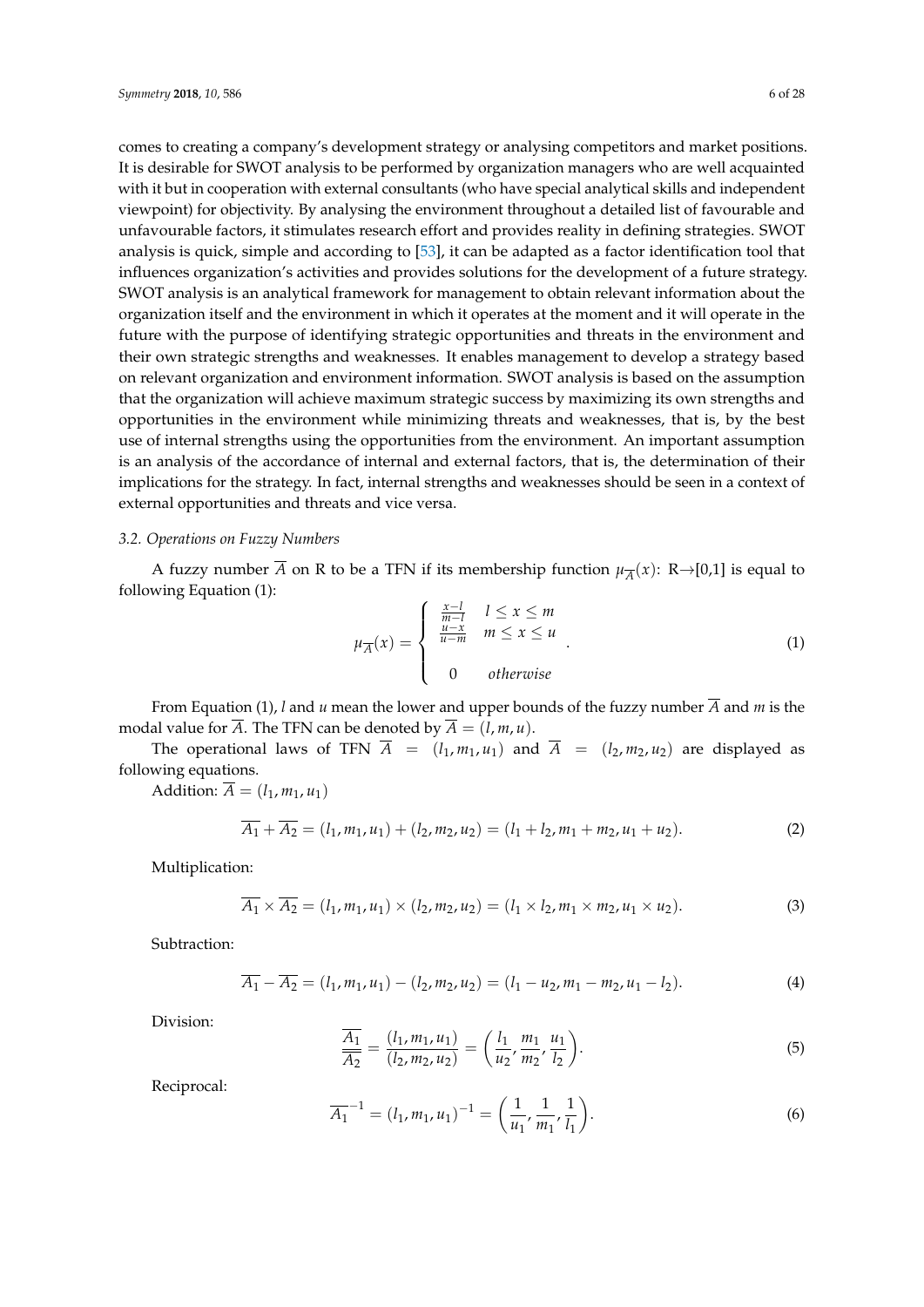#### *3.3. A Novel Fuzzy PIvot Pairwise RElative Criteria Importance Assessment-Fuzzy PIPRECIA Method*

The PIPRECIA method in a crisp form has been developed in Reference [\[51\]](#page-27-2). The basic advantage of the PIPRECIA method is that it allows criteria to be evaluated without their prior sorting by importance, which is not the case with the fuzzy SWARA method. Today, most of the problems of multi-criteria decision-making are being solved by applying group decision-making. In such cases, especially with an increase in the number of decision-makers involved in the fuzzy model, PIPRECIA achieves its advantages. The fuzzy PIPRECIA method consists of 11 steps that are shown below.

Step 1. Forming the required benchmarking set of criteria and forming a decision-making team. Sorting the criteria according to marks from the first to the last, this means that they need to be sorted unclassified. Therefore, in this step, their significance does not play any role.

Step 2. In order to determine the relative importance of criteria, each decision-maker individually evaluates pre-sorted criteria by starting from the second criterion, Equation (7).

$$
\overline{s_j^r} = \begin{cases}\n> \overline{1} & if \quad C_j > C_{j-1} \\
= \overline{1} & if \quad C_j = C_{j-1} \\
< \overline{1} & if \quad C_j < C_{j-1}\n\end{cases} . \tag{7}
$$

 $\overline{s_j^r}$  denotes the assessment of criteria by a decision-maker *r*.

In order to obtain a matrix  $\overline{s_j}$ , it is necessary to perform the averaging of matrix  $\overline{s_j^r}$  using a geometric mean. Decision-makers evaluate criteria by applying new defined scales in Tables [1](#page-6-0) and [2.](#page-6-1)

<span id="page-6-0"></span>

| Linguistic Scale            |           |   |       | <b>Fuzzy Number</b> |       |            |
|-----------------------------|-----------|---|-------|---------------------|-------|------------|
|                             |           |   |       | m                   | u     | <b>DFV</b> |
| Almost equal value          |           |   | 1.000 | 1.000               | 1.050 | 1.008      |
| Slightly more significant   |           | 2 | 1.100 | 1.150               | 1.200 | 1.150      |
| Moderately more significant |           | 3 | 1.200 | 1.300               | 1.350 | 1.292      |
| More significant            | Scale 1-2 | 4 | 1.300 | 1.450               | 1.500 | 1.433      |
| Much more significant       |           | 5 | 1.400 | 1.600               | 1.650 | 1.575      |
| Dominantly more significant |           | 6 | 1.500 | 1.750               | 1.800 | 1.717      |
| Absolutely more significant |           | 7 | 1.600 | 1.900               | 1.950 | 1.858      |

**Table 1.** Scale 1–2 for the assessment of criteria.

**Table 2.** Scale 0–1 for the assessment of criteria.

<span id="page-6-1"></span>

|           |       | <b>Fuzzy Number</b> |       |            | <b>Linguistic Scale</b>     |
|-----------|-------|---------------------|-------|------------|-----------------------------|
|           |       | m                   | u     | <b>DFV</b> |                             |
|           | 0.667 | 1.000               | 1.000 | 0.944      | weakly less significant     |
|           | 0.500 | 0.667               | 1.000 | 0.694      | moderately less significant |
|           | 0.400 | 0.500               | 0.667 | 0.511      | less significant            |
| Scale 0-1 | 0.333 | 0.400               | 0.500 | 0.406      | really less significant     |
|           | 0.286 | 0.333               | 0.400 | 0.337      | much less significant       |
|           | 0.250 | 0.286               | 0.333 | 0.288      | dominantly less significant |
|           | 0.222 | 0.250               | 0.286 | 0.251      | absolutely less significant |

The second and third steps of the developed method are in close dependence and new fuzzy scales are defined to meet the second and third step of the fuzzy PIPRECIA method. If the nature of fuzzy number operations is taken into account along with the fact that, in the third step, the values  $\overline{s_j}$ are subtracted from the number two, it is required to define these scales. It is important to note that by defining these scales, the appearance of number two is avoided, which in the case of calculation could cause difficulties and wrong results (for example, if number two appears we can have the situation that *l*, *m* or *u* of the fuzzy number for *kj* is zero, so we cannot continue further). Therefore, no other fuzzy scales could be used that have been previously developed but only the scales defined in this paper.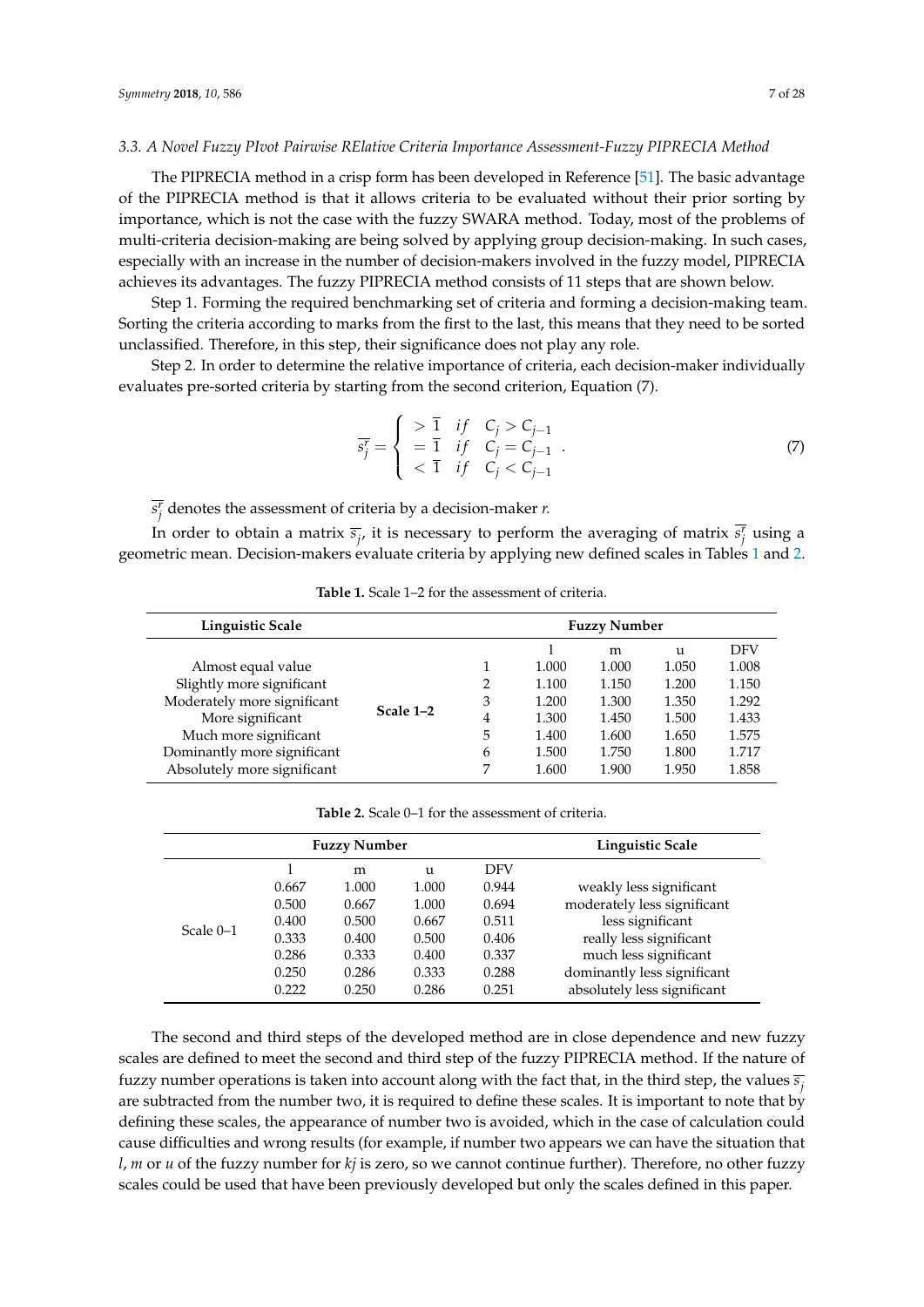*Symmetry* **2018**, 10, 586 8 of 28

When the criterion is of greater importance in relation to the previous one, assessment is made using the above scale in Table [1.](#page-6-0) In order to make decision-makers easier to evaluate the criteria, the table shows the defuzzified value (DFV) for each comparison.

When the criterion is of less importance compared to the previous one, assessment is made using the above-mentioned scale in Table [2.](#page-6-1)

Step 3. Determining the coefficient *k j*

$$
\overline{k_j} = \begin{cases}\n= \overline{1} & if \quad j = 1 \\
2 - \overline{s_j} & if \quad j > 1\n\end{cases}.
$$
\n(8)

Step 4. Determining the fuzzy weight *q j*

$$
\overline{q_j} = \begin{cases} \frac{1}{\overline{q_{j-1}}} & \text{if } j = 1\\ \frac{\overline{q_{j-1}}}{\overline{k_j}} & \text{if } j > 1 \end{cases} \tag{9}
$$

Step 5. Determining the relative weight of the criterion  $\overline{w_i}$ 

$$
\overline{w_j} = \frac{\overline{q_j}}{\sum\limits_{j=1}^{n} \overline{q_j}}.
$$
\n(10)

In the following steps, the inverse methodology of fuzzy PIPRECIA method needs to be applied.

Step 6. Performing the assessment of above-defined applying scale but this time starting from a penultimate criterion.

$$
\overline{s}_{j}^{r} \cdot f = \begin{cases}\n> \overline{1} & if & C_{j} > C_{j+1} \\
= \overline{1} & if & C_{j} = C_{j+1} \\
< \overline{1} & if & C_{j} < C_{j+1}\n\end{cases} . \tag{11}
$$

 $\overline{s_j^r}$  denotes the assessment of criteria by a decision-maker *r*.

It is again necessary to perform the averaging of matrix  $\overline{s'_{\hat{j}}}$  by applying a geometric mean. Step 7. Determining the coefficient  $k_j$ 

$$
\overline{k_j'} = \begin{cases}\n= \overline{1} & if \quad j = n \\
2 - \overline{s_j'} & if \quad j > n\n\end{cases}
$$
\n(12)

*n* denotes a total number of criteria. Specifically, in this case, it means that the value of the last criterion is equal to the fuzzy number one.

Step 8. Determining the fuzzy weight  $\overline{q_j}$ 

$$
\overline{q_j'} = \begin{cases} \frac{-\overline{1}}{\overline{q_{j+1'}}} & \text{if } j = n \\ \frac{\overline{q_{j+1'}}}{\overline{k_j'}} & \text{if } j > n \end{cases} \tag{13}
$$

Step 9. Determining the relative weight of the criterion  $\overline{w_j}$ 

$$
\overline{w_j'} = \frac{\overline{q_j}'}{\sum\limits_{j=1}^{n} \overline{q_j'}}\tag{14}
$$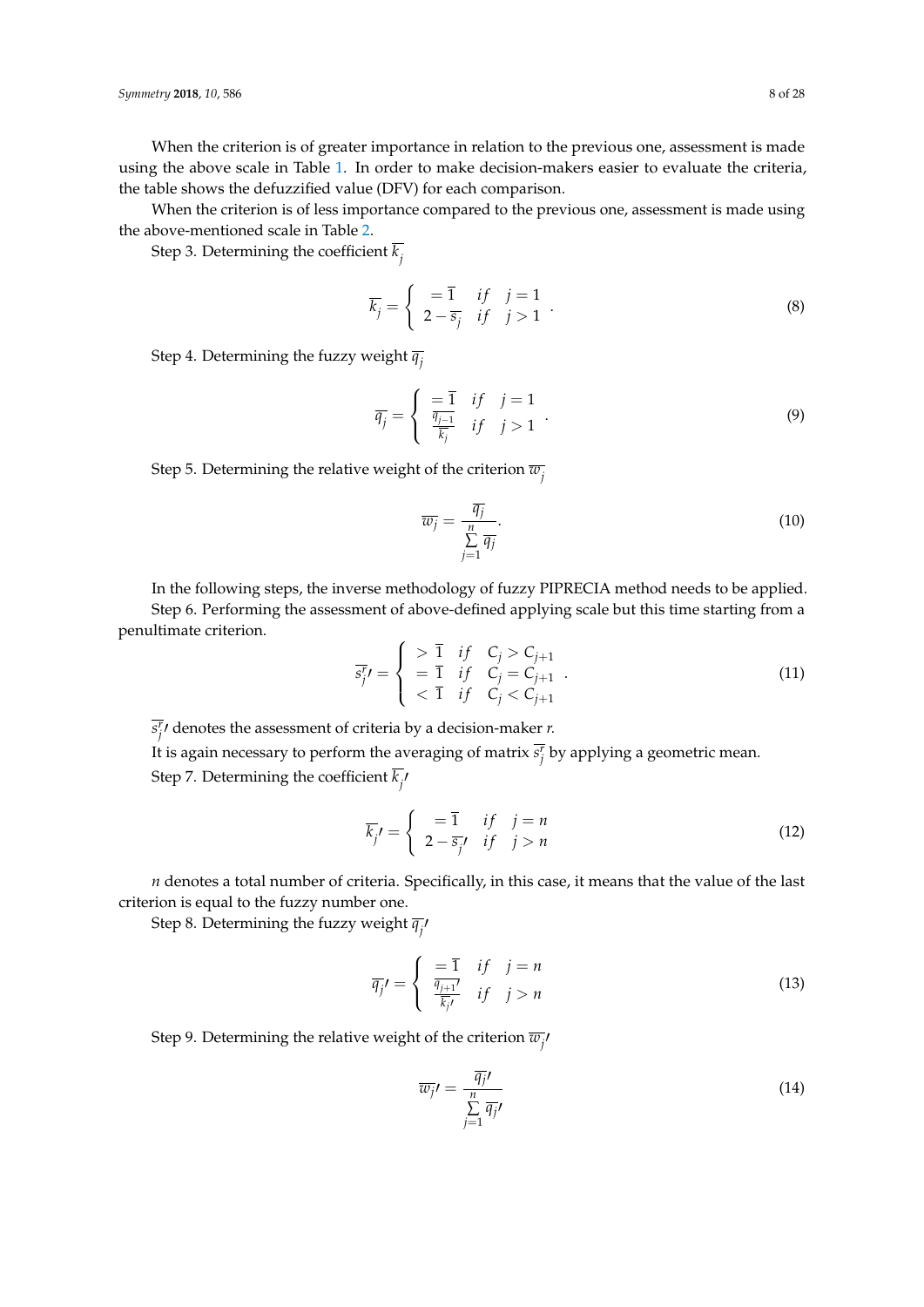Step 10. In order to determine the final weights of criteria, it is first necessary to perform the defuzzification of the fuzzy values  $\overline{w}_j$  and  $\overline{w}_j$ 

$$
\overline{w_j}^{\prime\prime} = \frac{1}{2}(w_j + w_j \prime) \tag{15}
$$

Step 11. Checking the results obtained by applying Spearman and Pearson correlation coefficients [\[51](#page-27-2)[,54\]](#page-27-5).

## <span id="page-8-0"></span>**4. Assessment of Conditions for the Implementation of Barcode Technology in the Warehouse System Using an Integrated SWOT-Fuzzy PIPRECIA Model**

The company in which the research has been conducted represents a complex logistics system where a constant improvement of logistics activities is necessary in order to increase its efficiency. The company is spread over about a million square meters and is engaged in manufacturing of brown paper. Its success achieved despite some subsystems that are not fully rationalized is confirmed by the fact that it belongs to a group of largest exporters in Bosnia and Herzegovina. A current system in the company is a decentralized system where every manufacturing facility has its own warehouse. So far, a number of studies have been conducted in this company [\[54](#page-27-5)[–58\]](#page-27-6). Most of these warehouses have already been equipped with barcode technology. In addition, the warehouse that is of utmost importance for the overall company's operations is a warehouse called "WU Warehouse", which currently operates mainly on a "manual" basis. Therefore, SWOT matrix with a total of 27 elements was formed in this paper and integrated with the fuzzy PIPRECIA method for assessing the conditions, that is, possibilities, of implementing barcode technology into this warehouse.

The "WU Warehouse" has a function of providing support to the maintenance sector, the manufacturing sector as well as the sales sector. This makes it extremely important part of the company. The "WU Warehouse includes: Central weighing scale, Reception Warehouse, the Warehouse of raw material and chemicals, the Warehouse of technical material and the Warehouse of spare parts. In the "WU Warehouse", the purpose of the process is to control input, output and reception of materials/raw materials and finished products by suppliers and freight vehicles and to store them into pre-defined warehouse premises within the company. This paper will focus on the Warehouse of technical material and the Reception Warehouse and the possibility of introducing barcode technology into these warehouses. The two warehouses mentioned in the first phase will be a pilot project onto which an implementation test of barcode technology will be performed. Their practice will serve to identify all positive and negative characteristics introducing barcode technology and in further work, it will be tried to eliminate all the errors in the new system of work.

#### *4.1. Description of the Reception and Dispatch Process from the "WU Warehouse"*

The work principle of "Work unit-Warehouse" is based on strictly defined steps that all employees of the work unit are obliged to adhere to. The first step in this process includes the arrival of vehicles that supply materials/raw materials and control of vehicle weight when entering the company. The weighing of vehicles is performed by a weighing scale operator. After weighing, a weighing scale operator issues a weighing card to a driver, so the vehicle moves further towards the Reception Warehouse, where the reception warehouse keeper receives accompanying documentation, as follows: invoice, delivery note, CMR, attestation and so forth. Then the reception warehouse keeper checks the received materials and raw materials. After the receipt and control, the reception warehouse keeper informs the "WU Logistics 1" and arranges the unloading of raw materials into warehouses, depending on the type of raw material. After unloading and storing the raw materials, the reception warehouse keeper prepares internal documents for the receipt of goods and after that, certain documentation is submitted to the warehouse keeper and the user of raw materials and the rest to liquidators. In addition, the reception warehouse keeper initiates the process throughout the "WU Logistics 1" and warehouse keepers, organizing unloading into existing warehouses depending on the type of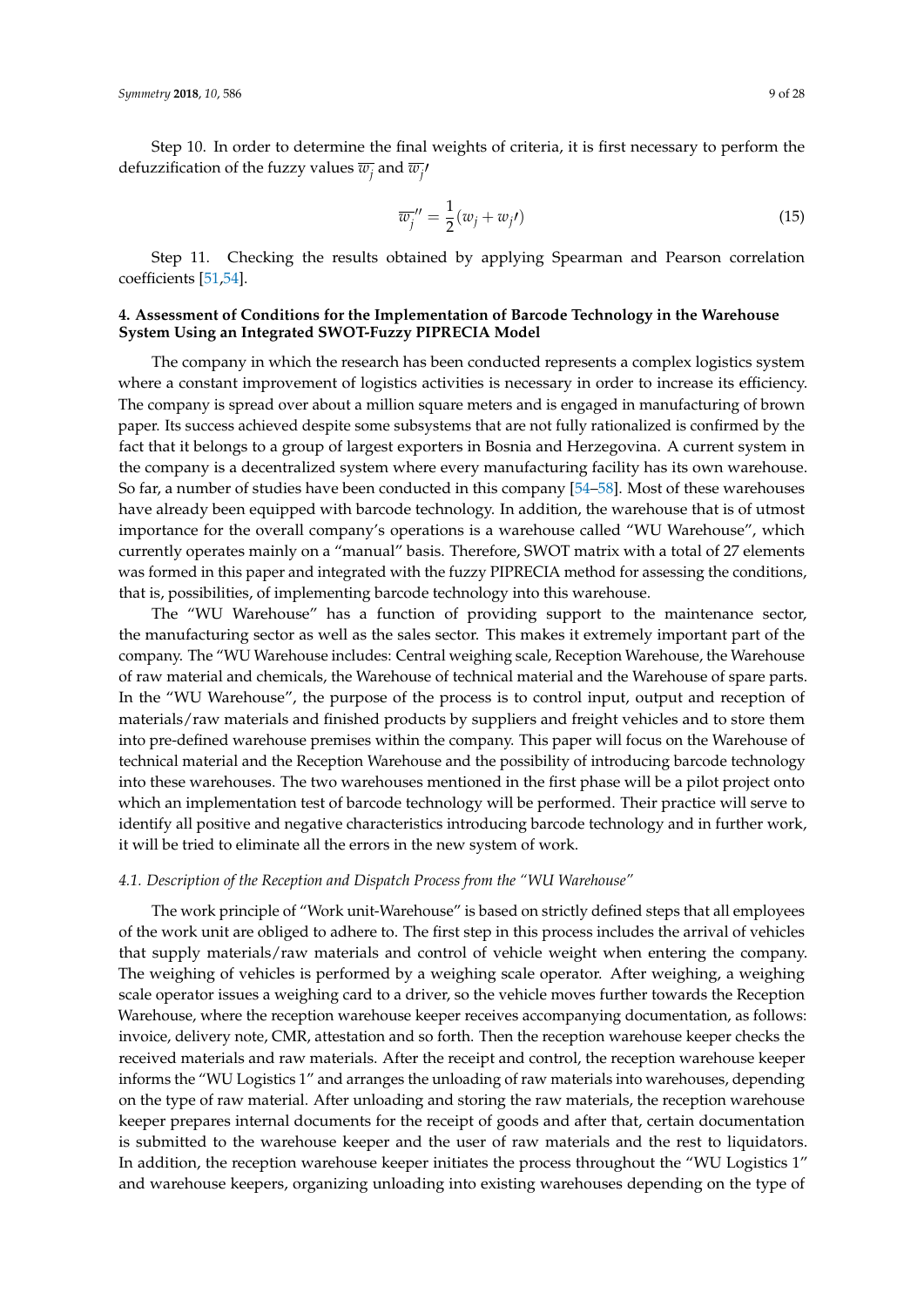material delivered. After unloading, the reception warehouse keeper and warehouse keepers inform the submitter of the order and check the correctness of the materials delivered. Once the reception warehouse keeper receives the material in the system, certain documentation is submitted to the warehouse keeper, the submitter of the order and liquidators. After that, materials are stored into existing warehouses within the company at pre-determined positions or handed over to the users directly to their facilities. The warehouse keeper organizes the storage of the material by assigning a suspension card with the exact name, ID number (article number) when placing the item on the shelves. Additional control of material weight, quantity and visual appearance is performed when storing the material. When issuing materials/raw materials, users are obliged to provide the warehouse keeper with accompanying documentation for taking the goods out from the warehouse. After taking a requisition form, the warehouse keeper issues the goods and removes it from the inventory record of the warehouse forming an "Output material" document.

#### 4.1.1. Processes in the Reception Warehouse

In the reception warehouse, the reception warehouse keeper receives assignments from his manager. When goods arrive, the warehouse keeper receives the goods on the basis of suppliers' invoices, waybills, transportation providers, forwarders' documents, postal orders, orders and contracts. In case that the goods received do not correspond to the characteristics stated in the accompanying documentation in terms of type, quantity or damage caused by transportation, the warehouse keeper is obliged to inform the supplier and the superior about it. After receiving the raw materials/materials, they are delivered to certain sectors or warehouses, depending on where they are to be stored. Employees in the reception warehouse also make a receipt, that is, by its creation, raw material is received into the warehouse. In the warehouse, the receipt is always accompanied with certain documentation, such as: transportation notes, delivery notes or other records. Consignments and receipts must be recorded into the book of raw materials and additional material. The consignments, received at the warehouse of raw materials and additional materials, must be delivered on a daily basis to liquidation. Liquidation is a part of the company that controls all of the bookkeeping documentation that has generated and recorded changes in business and which are the subject of bookkeeping records. The warehouse keeper is obliged to comply with all technical and technological standards regarding labour regulations. In case the warehouse keeper fails to comply with the regulations made at the company level, he is obliged to report to the manager for his actions.

#### 4.1.2. Processes in the Warehouse of Technical Material

As is the case with the reception warehouse, in the warehouse of technical material, a warehouse keeper also receives the assignments from a manager. The warehouse of technical material receives and delivers goods from the Reception Warehouse, the Warehouse of raw materials and chemicals, the Warehouse of technical materials and the Warehouse of spare parts. Within the Warehouse of technical material, the warehouse keeper participates in reception, planning, management, monitoring, control, storage and keeping raw materials, chemicals, technical materials, spare parts and so forth. The warehouse keeper also receives materials from a reception warehouse keeper. Materials are accompanied with certain supporting documentation. After receiving materials and supporting documentation, the warehouse keeper opens new suspension cards if there is a need for that and if it does not, they store the materials into pre-determined locations. Within the Technical Warehouse, it is required to have warehouse material bookkeeping—Input material, that is, bookkeeping accompanied with a record of current inventory and movement of materials by type, quantity and value. The warehouse keeper in the Warehouse of technical material, together with the chief warehouse keeper, is obliged to monitor the realization of all orders relating to the "WU Warehouse." The warehouse keeper is in charge of forming, monitoring, analysing and managing inventory. The warehouse keeper collects useful information on quality of material and indirectly participates in the improvement of quality in an ordering process (PPE equipment, bearings, cutting and grinding materials, office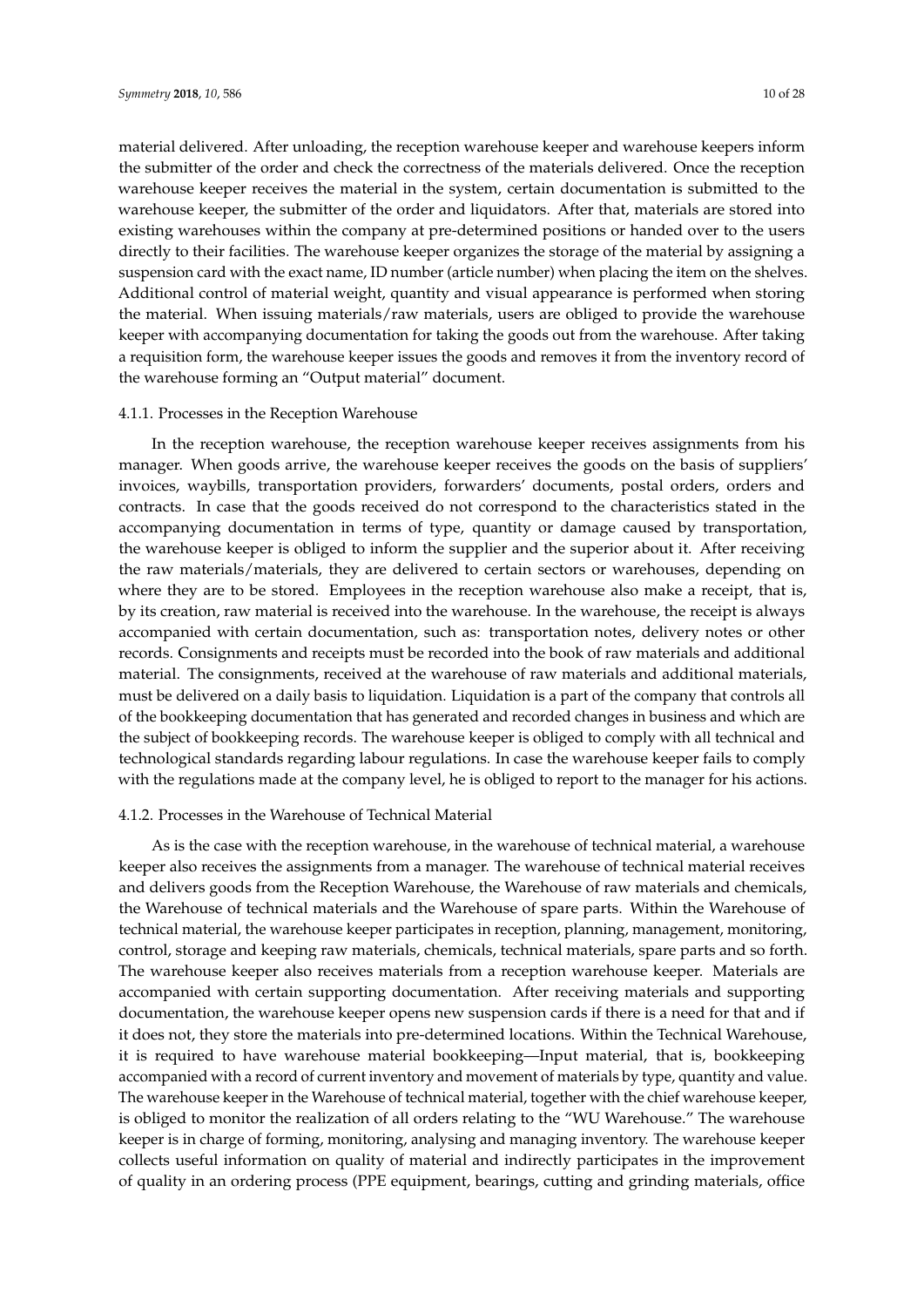supplies, spare parts, etc.). Regarding technical and technological standards and regulations on labour safety that exist in the company, the warehouse keeper is obliged to comply with them while working at his workplace. For everything regarding his work, the warehouse keeper is required to report to his superior.

#### *4.2. SWOT Analysis of a Warehouse System*

In order to carry out an analysis of the existing and explore the advantages of the future system (a barcode system), SWOT analysis has been applied on the basis of which the assessment of the conditions of barcode technology implementation is performed. Based on the developed model in this research, it is possible to perform an action plan for the realization of planned activities for the complete introduction of barcode technology to the whole work chain of the "WU Warehouse" (reception, control, processing, storage, inventory and issuing materials/raw materials).

SWOT analysis is a highly efficient tool for understanding and support when making decisions in a variety of situations in a company or organization. SWOT analysis has been given such a name because its basic idea is to enable the organization's developmental behaviour, which ensures maximum utilization of chances and capabilities, finding the ways to minimize weaknesses and threats. In this way, SWOT analysis enables the recognition of positive and negative factors and gives the possibility to react to them on time. More precisely, SWOT analysis helps to determine where the organization is in the present, what are its main advantages and weaknesses and what are its chances and obstacles in order to reach the planned goals in the future. Table [3](#page-10-0) shows the dimensions and elements for each of the dimensions of SWOT analysis in the observed storage system at Natron-Hayat company.

<span id="page-10-0"></span>

| <b>STRENGTHS</b>                                                                                                                                                                                                              | <b>WEAKNESSES</b>                                                                                                                                             |
|-------------------------------------------------------------------------------------------------------------------------------------------------------------------------------------------------------------------------------|---------------------------------------------------------------------------------------------------------------------------------------------------------------|
| Human resources in the warehouse system                                                                                                                                                                                       | Difficulties in inventory control                                                                                                                             |
| A linked work system among the Weighing Scale, Reception<br>Warehouse and the Warehouse of technical material                                                                                                                 | Difficulties in supplementing warehouse inventory                                                                                                             |
| Good organization of the work unit                                                                                                                                                                                            | The problem with the way of confirming the material issued                                                                                                    |
| Good relationship between warehouse keepers and users                                                                                                                                                                         | The excessive period between taking materials out and their<br>confirmation                                                                                   |
| All items are clearly marked and sorted throughout the<br>warehouse (suspension cards)                                                                                                                                        | Keeping records of debts                                                                                                                                      |
| Warehouse work conditions                                                                                                                                                                                                     | Wasting the warehouse keepers' time on material confirmation                                                                                                  |
| Access to the main road                                                                                                                                                                                                       | Consumption of office supplies when performing all warehouse<br>activities<br>Warehouse keepers' errors when recording materials<br>Current IT system of work |
| <b>OPPORTUNITIES</b>                                                                                                                                                                                                          | <b>THREATS</b>                                                                                                                                                |
| Automatic inventory control                                                                                                                                                                                                   | Employer's lack of understanding of the importance to<br>introduce a barcode                                                                                  |
| Faster supplementing of monthly warehouse inventory                                                                                                                                                                           | Users' lack of understanding of the importance to keep the<br>warehouse using a barcode system                                                                |
| Faster confirmation of goods by users                                                                                                                                                                                         | The warehouse keepers' lack of understanding of the importance<br>to introduce a barcode system into the warehouse                                            |
| Eliminating faults when typing a requisition form<br>Eliminating the waste time of warehouse keepers to keep<br>records of debts<br>Modernization of WU Warehouse operation<br>Confidence between warehouse keepers and users | Provision of financial resources                                                                                                                              |

**Table 3.** SWOT analysis for implementing barcode technology into the warehouse at Natron-Hayat.

#### 4.2.1. Strengths

Within the Warehouse of technical material and the Reception Warehouse, five warehouse keepers are employed; two warehouse keepers at the Reception Warehouse and three warehouse keepers at the Warehouse of Technical Material. All employees in these warehouses have been educated and trained to perform all warehouse operations, such as: reception, control, sorting, storage, control, supplementing and dispatch of goods. As a part of regular business operations within the "WU Warehouse", there is a linkage of work process between the weighing scale and the Reception Warehouse from where the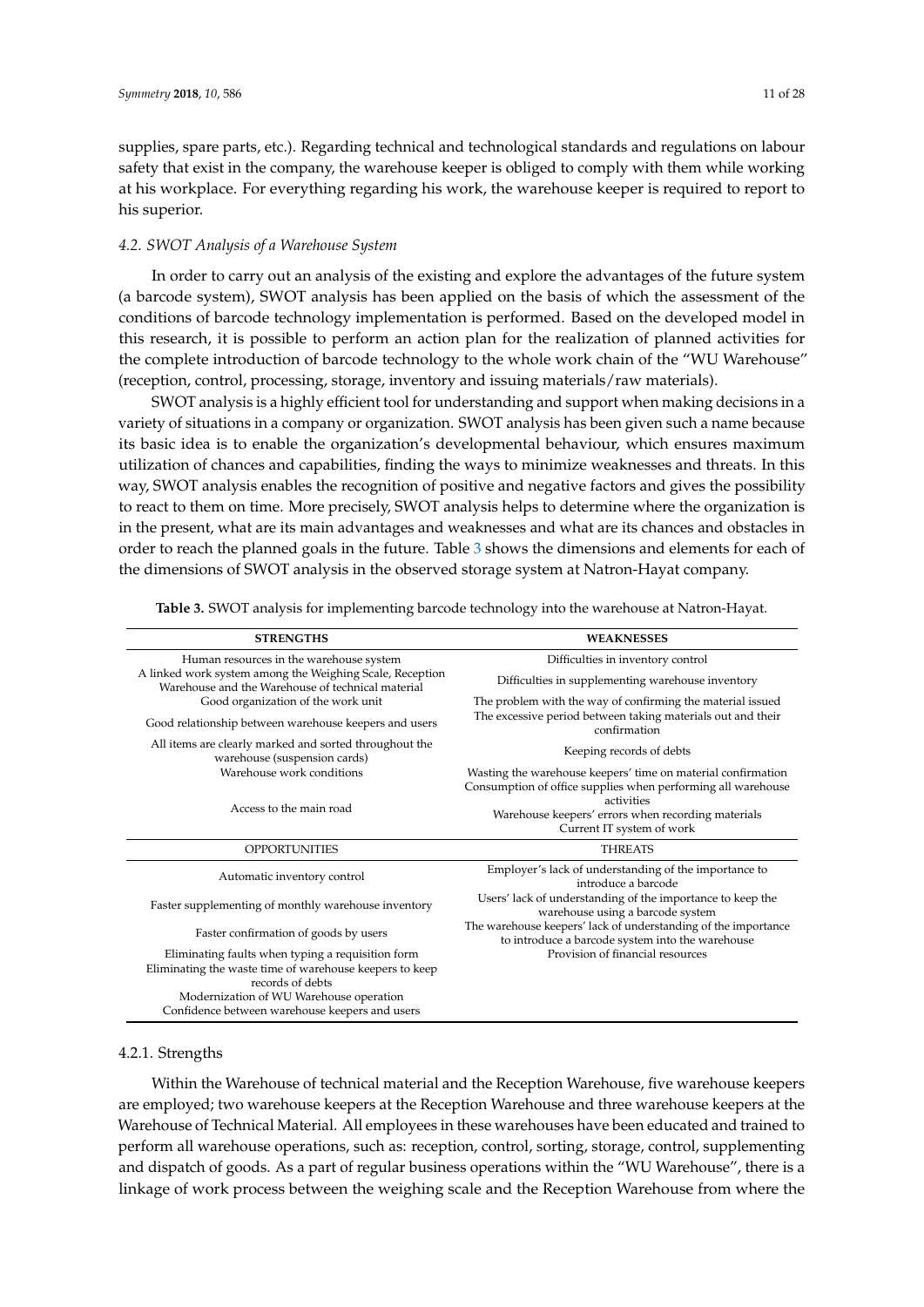distribution of goods to final users is performed. This system of work has been performed for a number of years without major problems. Regarding the organization of work within the work unit, it implies that warehouse keepers operate following a certain and predefined work system. They use an existing ERP information system. The ERP system is an information system in the company that covers a database of manufacturing (it is precisely known how much it has been manufactured at the moment in order for those in the sales sector to know how much they can sell, and, in the warehouse, how much they can store), sales, procurement (in order that the procurement system has information on how much raw material/material is currently in the warehouse), human resources (data on employees), warehouses (warehouse keepers working as a support to production, raw material storage, support for production and storage of finished goods). As a part of the work unit as well as the entire company, ISO 9001 2015, with clear work descriptions, work instructions, work processes and forms for creating accompanying documentation, has been introduced. The advantage is that everyone is familiar with this but introducing a barcode technology system it would be easier to run the warehouse, as all would be automatically performed and the whole process would be far faster. Good relationship between warehouse keepers and users implies cooperation and teamwork. In order to complete work in the best way, a good relationship between warehouse keepers and users is required, which is also achieved by communication between them. Users are essentially employees on other jobs, who take necessary material from the Warehouse of technical material, while there are no external users. As a result of that and numerous successful activities, there is a trust between warehouse keepers and users, which significantly facilitates the warehousing process itself as well as the opportunity to introduce new innovations in the work. For better organization of work, the Warehouse of technical material is due to a large number of items and their variety divided in the system throughout six sub-warehouses. All the items are arranged in clearly visible places, marked by columns and rows, more precisely, the positioning of larger part of items within the warehouse has been completed. Each item has its own suspension card with the name, number and type of item. The proper layout of material by certain types ensures easier warehousing because when warehouse keepers search for a particular item, they know where the item is located. Consequently, this has an advantage regarding serving speed, since the user who is waiting for a particular item does not have to wait too long. Work conditions in the warehouse are very favourable. The warehouse is neat and clean. At work, it is very important to have cleanliness and neatness. Favourable conditions at work lead to moral satisfaction of employed warehouse keepers, which therefore leads to their better performance in the warehouse. The Reception Warehouse as well as the Warehouse of technical material have access to the main road, which enables them uninterrupted internal transportation, that is, the reception and distribution of materials to the final users within the company. The fact that materials and raw materials arrive uninterruptedly to a certain place is an advantage offered by the current system.

#### 4.2.2. Weaknesses

Due to higher frequency and flow of goods throughout warehouses, warehouse keepers and users do not have an ability to display directly the remaining inventory of certain materials. This refers to a physical display of inventory that cannot be identified with 100% confidence regarding the record of current inventory in the ERP system. Specifically, the current inventory in the ERP system and the physical current inventory do not match because of delay in confirmation of previously issued material. This example can be explained through a situation when a user wants to take a certain item through the system. The system provides him with information that the amount of the material is, for example, two pieces, whereas another user has taken the same item in the meantime but because of delay in confirmation, the system will still show that the inventory of the material is two pieces. Supplementing inventory to the Warehouse of technical material is performed at a monthly level. Checking the warehouse current inventory is an indispensable process because it is necessary to monitor and control the minimum inventory of materials. When supplementing the inventory, prior to the formation of an order, the warehouse keeper checks the materials through the system. The previous example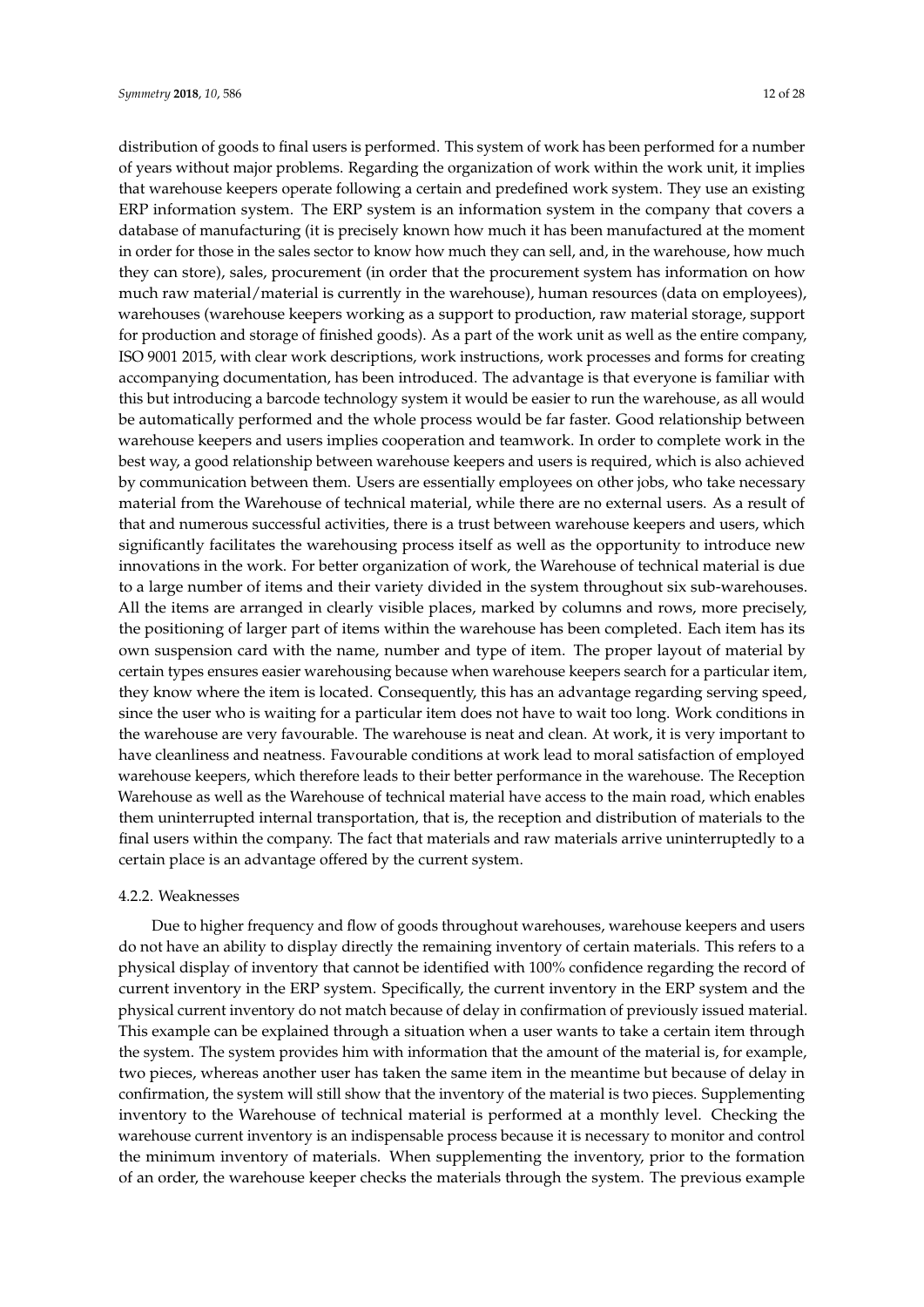explains the problem with differences between the current inventory in the system and the physical current inventory of material, which will also be reflected to the inventory control when supplementing material into the warehouse. This can be explained by the example when a warehouse keeper, in order to save time creating orders, uses the ERP system. In this case, the warehouse keeper must make extra efforts and additional pressure on the users to accelerate the confirmation of the material after which he performs additional control over the validity of the material issued and then performs bookkeeping of all requisition forms. After that, the warehouse keeper will have a complete display of inventory and he can begin to create orders to supplement the minimum inventory of materials. By introducing a barcode system, this problem would be solved, and time would not be wasted on such things but a real amount of inventory would be provided at any moment. Because of the variety of assortments and similarities in item names, there are mistakes caused by users who exclude materials from the warehouse and subsequently make confirmation through the system. Because of imprecision when typing requisition, there is a mistake with similar product names. If the item "Bearing 6204" is used for example, there are five types with similar names (Bearing 6204, Bearing 6204 ZZ, Bearing 6204 ZZ/C3, Bearing 6204 2RSH, Bearing 6204 NR). Thus, there could be a problem if the user takes one bearing and confirms a completely different one. The problem is that the user has taken one bearing and the other one is registered for the current inventory in the system. The inventory decreases for one item and increases for another one, which further creates a problem in the warehouse keeper's work. In some situations, the user does not immediately confirm materials. This is due to the oversized workload of both the production and maintenance of the plant, so after the material has been taken, the material is subsequently confirmed by users. When taking materials from the warehouse, the user receives the requested material from the warehouse keeper with a note that provides required information for confirmation (quantity, identification number, number of warehouses . . . ). This requires additional delay and a waste of time, since the user takes the material and later, when he has some free time, he makes material confirmation in his office. With this warehouse system, the system cannot provide full information to the users about the exact current amount of certain materials, so the users call the warehouse in order to receive the precise information on inventory, which requires additional warehouse work and additional time loss. Regarding keeping records of debt, it can be linked to the previous example. At present, keeping records of debts in a notebook is performed in an unusual way. When issuing materials, the warehouse keeper writes the number of the material issued on behalf of the name of users and thus records the debts. This unpopular work mode occurs due to material confirmation delay by users. The previous work mode in the Warehouse of technical material leads to wasting the warehouse keeper's time to confirm the material taken from the warehouse. In case that the user, who has taken the material from the warehouse, does not confirm this material over a certain period, the warehouse keeper must send an e-mail to remind them that the goods should be confirmed because the system lacks the material. By this system, the warehouse keeper wastes a lot of time that could be used more efficiently. Consuming office supplies while performing all warehouse activities is another weakness of the current system. When issuing materials from the warehouse, the warehouse keeper must print all necessary documentation accompanying with the material, such as: Requisition and Output document. Thus, the warehouse keeper wastes his time and creates costs for paper, printer, electricity and so forth. By introducing bar technology, these activities would be left out. In their work, warehouse keepers encounter the problem that the user did not type a requisition form with the required material. In these situations, the warehouse keeper has problems with the lack of information, so there are situations when the wrong material is issued. This can be associated with the example of Bearing 6204, when a user requires one type of bearing and actually needs another one. Regarding the current IT system within the warehouse, there are six sub-warehouses with different types and subgroups of items. The items are also marked physically in the warehouse, as well as in the system, so each sub-warehouse has certain types of items. It is impossible to issue some material from the warehouse if it does not belong to a specific sub-warehouse. The reason for this is that it cannot be confirmed in the system. Stored goods should be protected from possible malfunction, corrosion,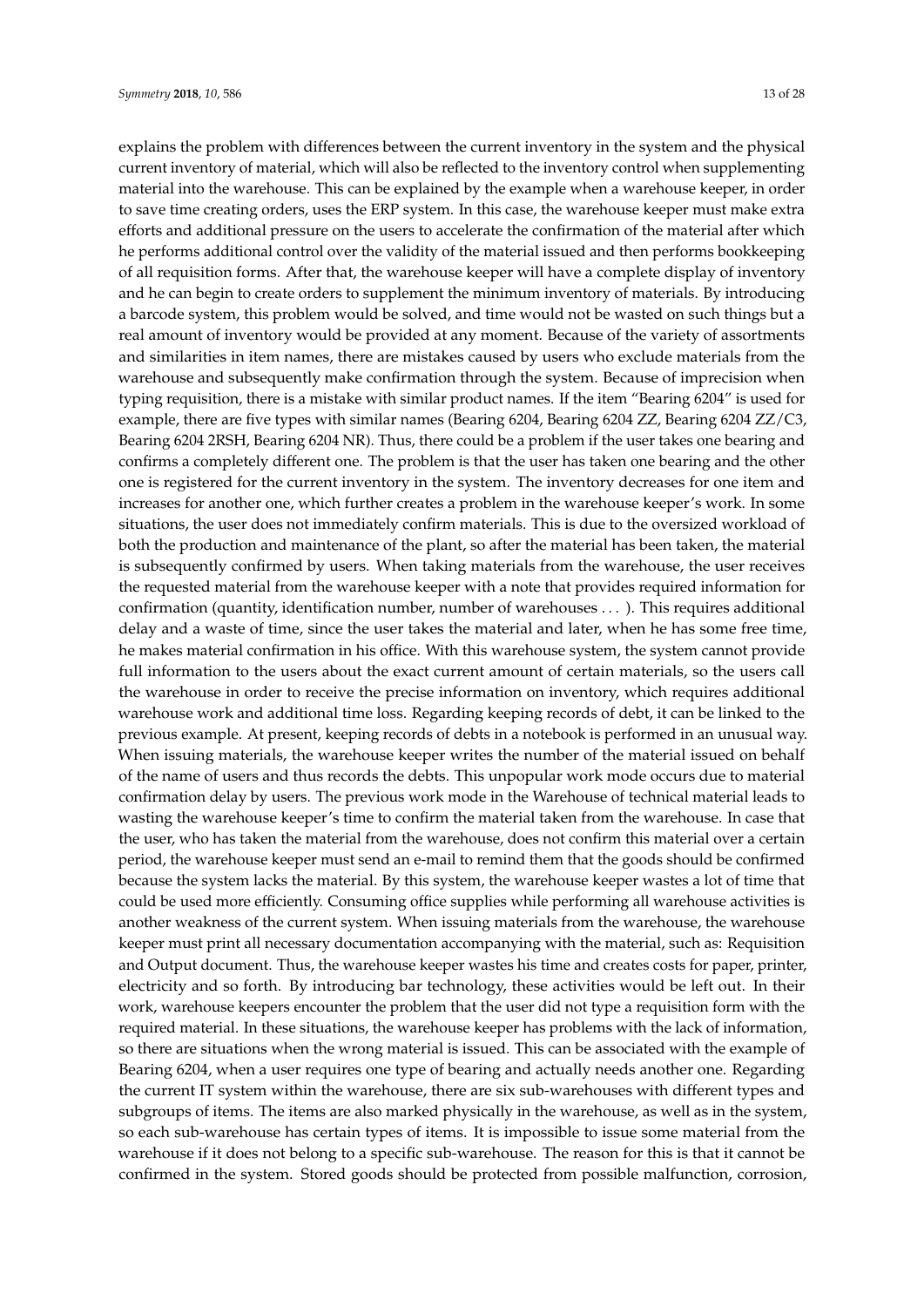breakage and other harmful impacts. This is achieved by proper handling, control and storage of the goods. The ERP system is used as a part of warehousing, which makes it easier for the warehouse keeper to work. However, the system offers an option of upgrading, which would facilitate business and eliminate the shortcomings that currently exist.

#### 4.2.3. Opportunities

The recent inventory management has been a major problem in the warehouse; there is no real inventory record in the warehouse at any moment. By introducing a barcode system, this problem, so far created by an old system, is eliminated. The reason for this is that the barcode system can automatically identify the current amount of inventory, so there is no difference between the physical amount of inventory and the current amount in the system. A monthly inventory supplement in the Warehouse of technical material is a big problem, because when it comes to the supplement, it is necessary to look at the current inventory in the system and the current inventory in the warehouse. The barcode system identifies the current inventory and no additional control and inventory tracking are required. It is not necessary to check all items on stock. It is sufficient just to review the current inventory in the system and make a monthly inventory supplement in the warehouse. Moreover, when inventory is scanned in the warehouse, the barcode reader will immediately display an accurate amount of material in the system. The barcode data reading is very short, so an inventory worker can register a large amount of material in a short period. The barcode system is a faster way than the currently used system because a barcode system works on the principle of automatic code reading and automatic requisition creation by a warehouse keeper for the material being issued. This system accelerates the process of work and does not waste any time on material confirmation. This also saves office supplies, toners and so forth, which was previously needed to confirm the material being issued. By introducing a barcode technology system, errors in typing a requisition form are eliminated because a warehouse keeper issues a requisition form immediately with the material issued. However, in the current system, the user takes the material out of the warehouse and later, when he has some free time, he types a requisition form in his office. When typing a requisition form, it is possible to make a mistake regarding the name or number of materials. A barcode system completely eliminates errors because the reader automatically reads the code and cannot make any mistake. By introducing a barcode system, debt records and material confirmation by users are eliminated and there are no additional notes in a notebook. A barcode system automatically reads the code when the material is issued and the current amount of inventory in the system is the same as the current amount in the warehouse. The work system currently used in the "WU Warehouse" provides an ability to progress and upgrade. By introducing a barcode system, we modernize the warehouse and make the work easier. The material taken is automatically confirmed and we have the real amount of inventory in the system at any moment. The introduction of barcode system also creates trust between a warehouse keeper and users. Recording goods issued from the warehouse and typing a requisition form by users are no longer necessary because barcode technology is perfuming the job automatically and at the same time when the material is being issued.

#### 4.2.4. Threats

When introducing a barcode system, difficulties regarding the employer may arise. His lack of understanding can be for a variety of reasons. Furthermore, the reason for not understanding the importance of barcode system can be users who have adopted the habit of using the existing business system and for who each change is a certain threat and fear in their work. Another threat for the non-realization of barcode system is by warehouse keepers, who have acquired the habit of working on the existing business system and for whom every change is a particular threat and fear in their work. The cause of non-realization may also be financial resources. For the introduction of this technology, it is necessary to allocate certain financial resources required for equipment purchase,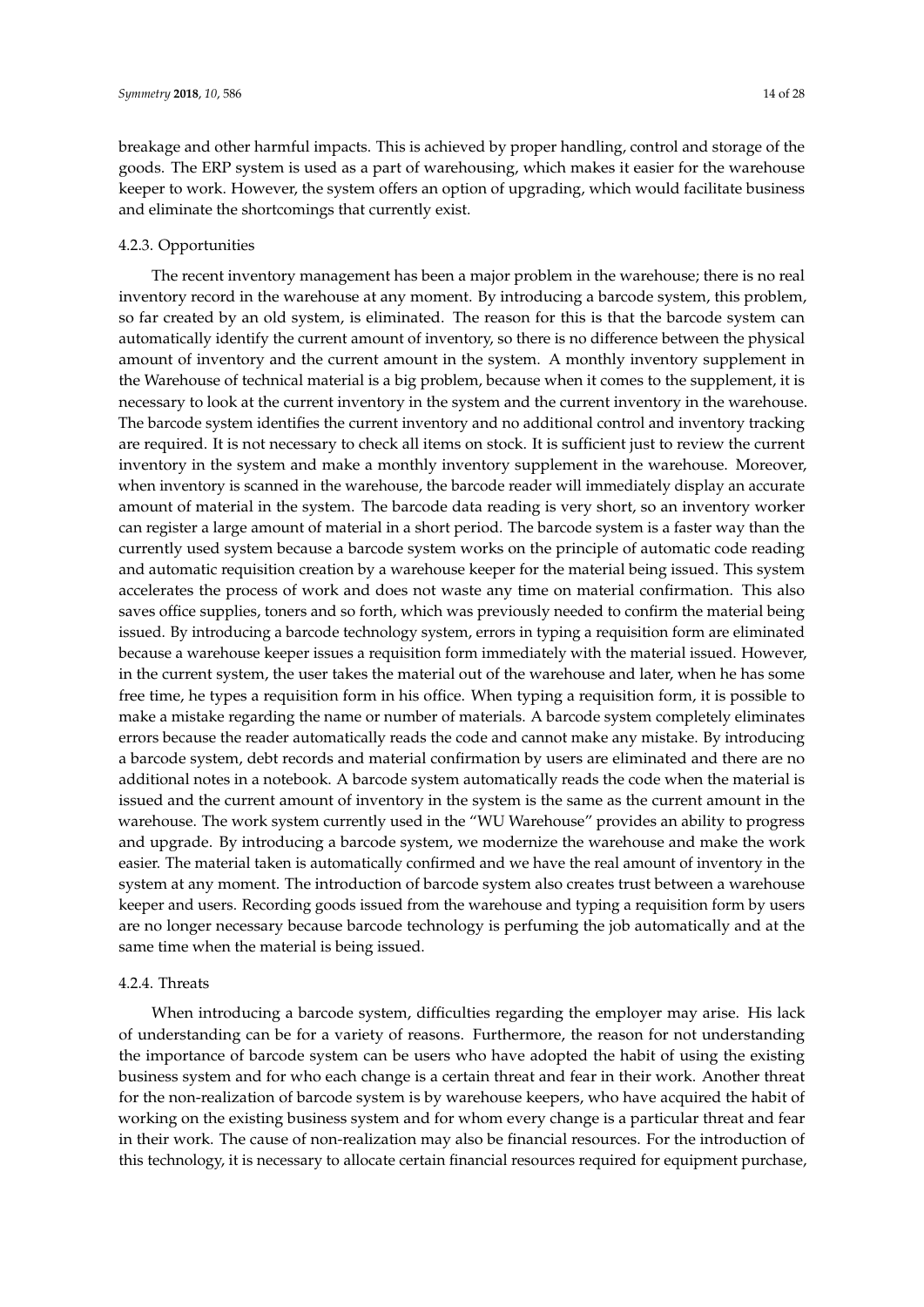warehouse workers' training, barcode printing, installing additional software and so forth. These financial resources can be a problem and could stop the realization of the whole idea.

#### *4.3. Assessment of Conditions for Implementing Barcode Technology by Applying a Fuzzy PIPRECIA Method*

The first step is to form a set of 27 elements and their weights need to be determined by applying a new fuzzy PIPRECIA method. Criteria are sorted as in the SWOT matrix, not taking into account their significance. In addition, in this step, a team of three decision-makers representing the staff employed in the company's warehouse system was formed. In the second step, each decision-maker individually evaluates the criteria, which represents the determination of four basic dimensions of SWOT analysis.

#### 4.3.1. Assessment of the Main Dimensions of SWOT Matrix

Tables [4](#page-14-0) and [5](#page-14-1) shows the assessment of the main dimensions of SWOT matrix for the fuzzy PIPRECIA and the Inverse fuzzy PIPRECIA by three decision-makers and a geometric mean (GM), which value is used to perform further calculation.

<span id="page-14-0"></span>**Table 4.** Assessment of the main dimensions of SWOT matrix by three DMs for the fuzzy PIPRECIA method.

| PIPR.           | C1 |       | C2    |       |       | C3    |       |       | C <sub>4</sub> |       |
|-----------------|----|-------|-------|-------|-------|-------|-------|-------|----------------|-------|
| DM1             |    | 1.200 | 1.300 | 1.350 | 0.222 | 0.250 | 0.286 | 0.222 | 0.250          | 0.286 |
| DM <sub>2</sub> |    | 1.200 | 1.300 | 1.350 | 0.222 | 0.250 | 0.286 | 0.222 | 0.250          | 0.286 |
| DM3             |    | 1.200 | 1.300 | 1.350 | 0.222 | 0.250 | 0.286 | 0.222 | 0.250          | 0.286 |
| GM.             |    | 1.200 | 1.300 | 1.350 | 0.222 | 0.250 | 0.286 | 0.222 | 0.250          | 0.286 |

<span id="page-14-1"></span>**Table 5.** Assessment of the main dimensions of SWOT matrix by three DMs for the Inverse fuzzy PIPRECIA method.

| PIPR-I          | C <sub>4</sub> |       | C3    |       |       | C2    |       |       | C <sub>1</sub> |       |
|-----------------|----------------|-------|-------|-------|-------|-------|-------|-------|----------------|-------|
| DM1             |                | 1.300 | 1.450 | 1.500 | 1.400 | 1.600 | 1.650 | 0.400 | 0.500          | 0.667 |
| DM <sub>2</sub> |                | 1.200 | 1.300 | 1.350 | 1.400 | 1.600 | 1.650 | 0.400 | 0.500          | 0.667 |
| DM3             |                | 1.400 | 1.600 | 1.650 | 1.400 | 1.600 | 1.650 | 0.333 | 0.400          | 0.500 |
| GМ              |                | 1.297 | 1.445 | 1.495 | 1.400 | 1.600 | 1.650 | 0.376 | 0.464          | 0.606 |

Based on the assessment of criteria and a geometric mean (GM), Equation (7), a matrix *sj* is formed. Applying Equation (8), those values are subtracted from the number two. Respecting the rules of operations on fuzzy numbers, the matrix *kj* is obtained in the following way:

```
According to Equation (8), the value \overline{k_1} = (1.000, 1.000, 1.000)
```

$$
\overline{k_2} = (2 - 1.350, 2 - 1.300, 2 - 1.200) = (0.650, 0.700, 0.800)
$$

 $\overline{k_3}$  = (2 – 0.286, 2 – 0.250, 2 – 0.222) = (1.714, 1.750, 1.778)

$$
\overline{k_4} = (2 - 0.286, 2 - 0.250, 2 - 0.222) = (1.714, 1.750, 1.778)
$$

According to Equation (9), the values of *qj* are obtained in the following way:

 $\overline{q_1}$  = (1.000, 1.000, 1.000)

$$
\overline{q_2} = \left(\frac{1.000}{0.800}, \frac{1.000}{0.700}, \frac{1.000}{0.650}\right) = (1.250, 1.429, 1.538)
$$

$$
\overline{q_3} = \left(\frac{1.250}{1.778}, \frac{1.429}{1.750}, \frac{1.538}{1.714}\right) = (0.703, 0.816, 0.897)
$$

$$
\overline{q_4} = \left(\frac{0.703}{1.778}, \frac{0.816}{1.750}, \frac{0.897}{1.714}\right) = (0.396, 0.466, 0.524)
$$

Applying equation (10), the relative weights are calculated as follows:

$$
\overline{w_1} = \left(\frac{1.000}{3.349}, \frac{1.000}{3.711}, \frac{1.000}{3.959}\right) = (0.253, 0.269, 0.299)
$$

$$
\overline{w_2} = \left(\frac{1.250}{3.349}, \frac{1.429}{3.711}, \frac{1.538}{3.959}\right) = (0.316, 0.385, 0.459)
$$

$$
\overline{w_3} = \left(\frac{0.703}{3.349}, \frac{0.816}{3.711}, \frac{0.897}{3.959}\right) = (0.178, 0.220, 0.268)
$$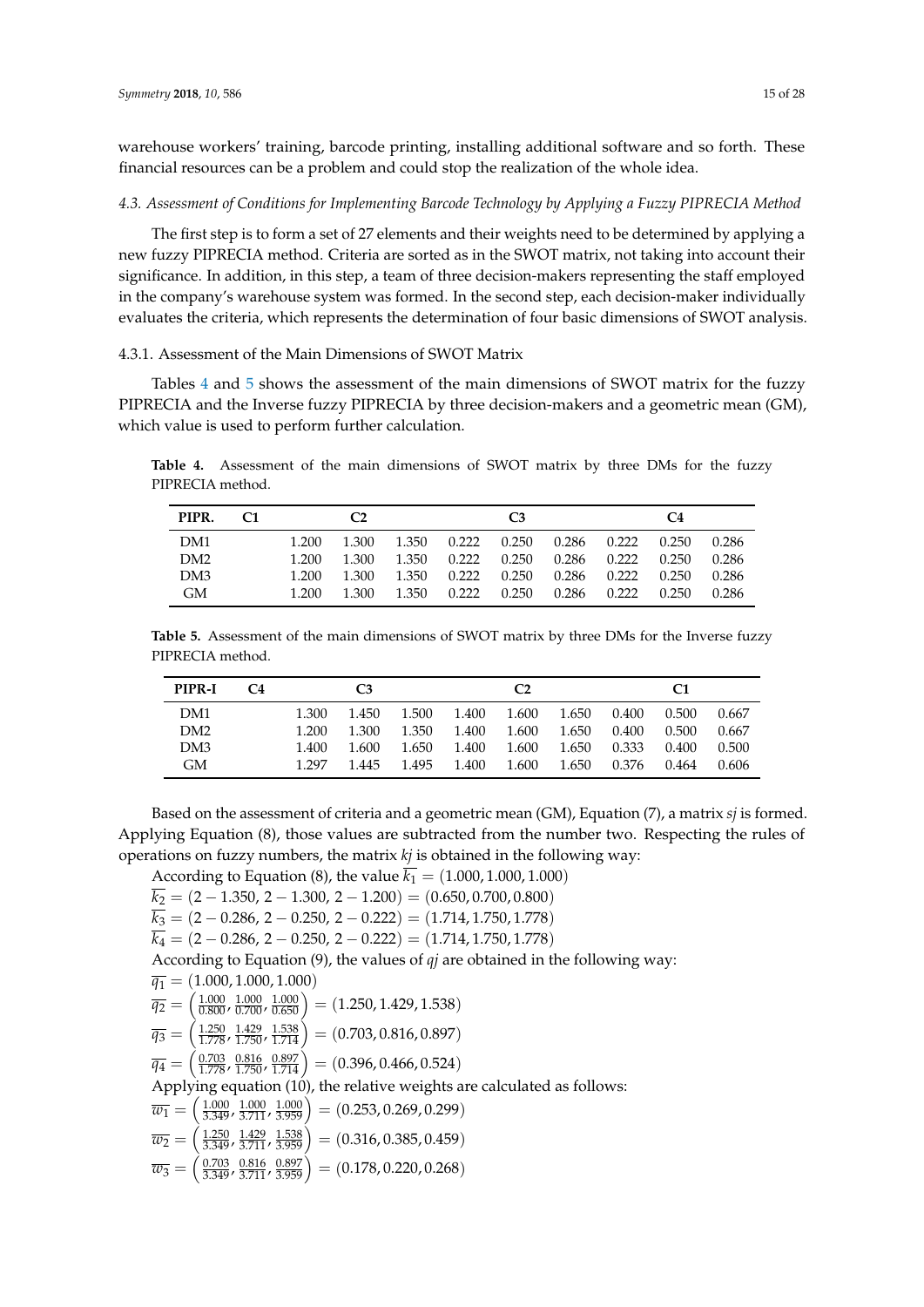$\overline{w_4} = \left(\frac{0.396}{3.349}, \frac{0.466}{3.711}, \frac{0.524}{3.959}\right) = (0.100, 0.126, 0.156)$ 

Table  $\hat{6}$  $\hat{6}$  $\hat{6}$  shows complete previous calculation and the last column shows the defuzzified values of relative weights of criteria.

<span id="page-15-0"></span>**Table 6.** Calculation and results of the application of fuzzy PIPRECIA for the main dimensions of SWOT matrix.

| <b>PIPRECIA</b> |       | S1    |       |       | ki    |       |       | 91    |             |       | W1    |       | DF    |
|-----------------|-------|-------|-------|-------|-------|-------|-------|-------|-------------|-------|-------|-------|-------|
| C <sub>1</sub>  |       |       |       | 1.000 | 1.000 | 1.000 | 1.000 | 1.000 | 1.000       | 0.253 | 0.269 | 0.299 | 0.271 |
| C <sub>2</sub>  | 1.200 | 1.300 | 1.350 | 0.650 | 0.700 | 0.800 | 1.250 | 1.429 | 1.538       | 0.316 | 0.385 | 0.459 | 0.386 |
| C <sub>3</sub>  | 0.222 | 0.250 | 0.286 | 1.714 | 1.750 | 1.778 | 0.703 | 0.816 | 0.897       | 0.178 | 0.220 | 0.268 | 0.221 |
| C4              | 0.222 | 0.250 | 0.286 | 1.714 | 1.750 | 1.778 | 0.396 | 0.466 | 0.524       | 0.100 | 0.126 | 0.156 | 0.126 |
| <b>SUM</b>      |       |       |       |       |       |       | 3.349 |       | 3.711 3.959 |       |       |       |       |

In order to determine the final weights of criteria, it is necessary to apply Equations (11)–(15), that is, the methodology of inverse fuzzy PIPRECIA method. Based on the assessment carried out by decision-makers and applying a geometric mean, a matrix *sj'* is obtained.

 $\overline{s_1}$ <sup>*z*</sup> = (0.376, 0.464, 0.606)  $\overline{s_2}$ <sup> $\overline{s_2}$ </sup> = (1.400, 1.600, 1.650)  $\overline{s_3}$ *i* = (1.297, 1.445, 1.495) Applying Equation (12), the following values are obtained:  $\overline{k_4}$ <sup> $\prime$ </sup> = (1.000, 1.000, 1.000)  $\overline{k_3}$ *i* = (2 − 1.495, 2 − 1.445, 2 − 1.297) = (0.505, 0.555, 0.703)  $\overline{k_2}$ <sup> $\overline{k_2}$ </sup> = (2 – 1.650, 2 – 1.600, 2 – 1.400) = (0.350, 0.400, 0.600)  $\overline{k_1}$ *i* = (2 – 0.606, 2 – 0.464, 2 – 0.376) = (1.394, 1.536, 1.624) Applying Equation (13), the following values are obtained:  $\overline{q_4}$ <sup> $\overline{q_4}$ </sup> = (1.000, 1.000, 1.000)  $\overline{q_3'} = \left(\frac{1.000}{0.703}, \frac{1.000}{0.555}, \frac{1.000}{0.505}\right) = (1.423, 1.801, 1.980)$  $\overline{q_2'} = \left(\frac{1.423}{0.600}, \frac{1.801}{0.400}, \frac{1.980}{0.350}\right) = (2.372, 4.503, 5.658)$  $\overline{q_1'} = \left(\frac{2.372}{1.624}, \frac{4.503}{1.536}, \frac{5.658}{1.394}\right) = (1.461, 2.932, 4.058)$ 

Then it is required to apply Equation  $(14)$  to obtain relative weights for the fuzzy Inverse PIPRECIA method.

$$
\overline{w_4\prime} = \left(\frac{1.000}{12.695}, \frac{1.000}{10.236}, \frac{1.000}{6.257}\right) = (0.079, 0.098, 0.160)
$$
\n
$$
\overline{w_3\prime} = \left(\frac{1.423}{12.695}, \frac{1.801}{10.236}, \frac{1.980}{6.257}\right) = (0.112, 0.176, 0.316)
$$
\n
$$
\overline{w_2\prime} = \left(\frac{2.372}{12.695}, \frac{4.503}{10.236}, \frac{5.658}{6.257}\right) = (0.187, 0.440, 0.904)
$$
\n
$$
\overline{w_1\prime} = \left(\frac{1.461}{12.695}, \frac{2.932}{10.236}, \frac{4.058}{6.257}\right) = (0.115, 0.286, 0.649)
$$
\nThe result is given by the system. **PDPECIA** is not a factor.

The results of the inverse fuzzy PIPRECIA methods are presented in Table [7.](#page-15-1)

<span id="page-15-1"></span>**Table 7.** Calculation and results applying the Inverse fuzzy PIPRECIA for the main dimensions of SWOT matrix.

| <b>PIPRECIA-I</b> |       | si    |       |       | ki'   |       |       | qi'   |               |       | wi'   |       | DF    |
|-------------------|-------|-------|-------|-------|-------|-------|-------|-------|---------------|-------|-------|-------|-------|
| C <sub>1</sub>    | 0.376 | 0.464 | 0.606 | 1.394 | 1.536 | 1.624 | 1.461 | 2.932 | 4.058         | 0.115 | 0.286 | 0.649 | 0.318 |
| C <sub>2</sub>    | 1.400 | .600  | 1.650 | 0.350 | 0.400 | 0.600 | 2.372 | 4.503 | 5.658         | 0.187 | 0.440 | 0.904 | 0.475 |
| C <sub>3</sub>    | 1 297 | 1.445 | 1.495 | 0.505 | 0.555 | 0.703 | 1.423 | 1.801 | 1.980         | 0.112 | 0.176 | 0.316 | 0.189 |
| C <sub>4</sub>    |       |       |       | 1.000 | 1.000 | 1.000 | 1.000 | 1.000 | 1.000         | 0.079 | 0.098 | 0.160 | 0.105 |
|                   |       |       |       |       |       |       | 6.257 |       | 10.236 12.695 |       |       |       |       |

Applying Equation (15), the final weights of criteria are obtained. Before applying this equation, it is necessary to perform the defuzzification of the values of criteria obtained using Equations (7)–(15).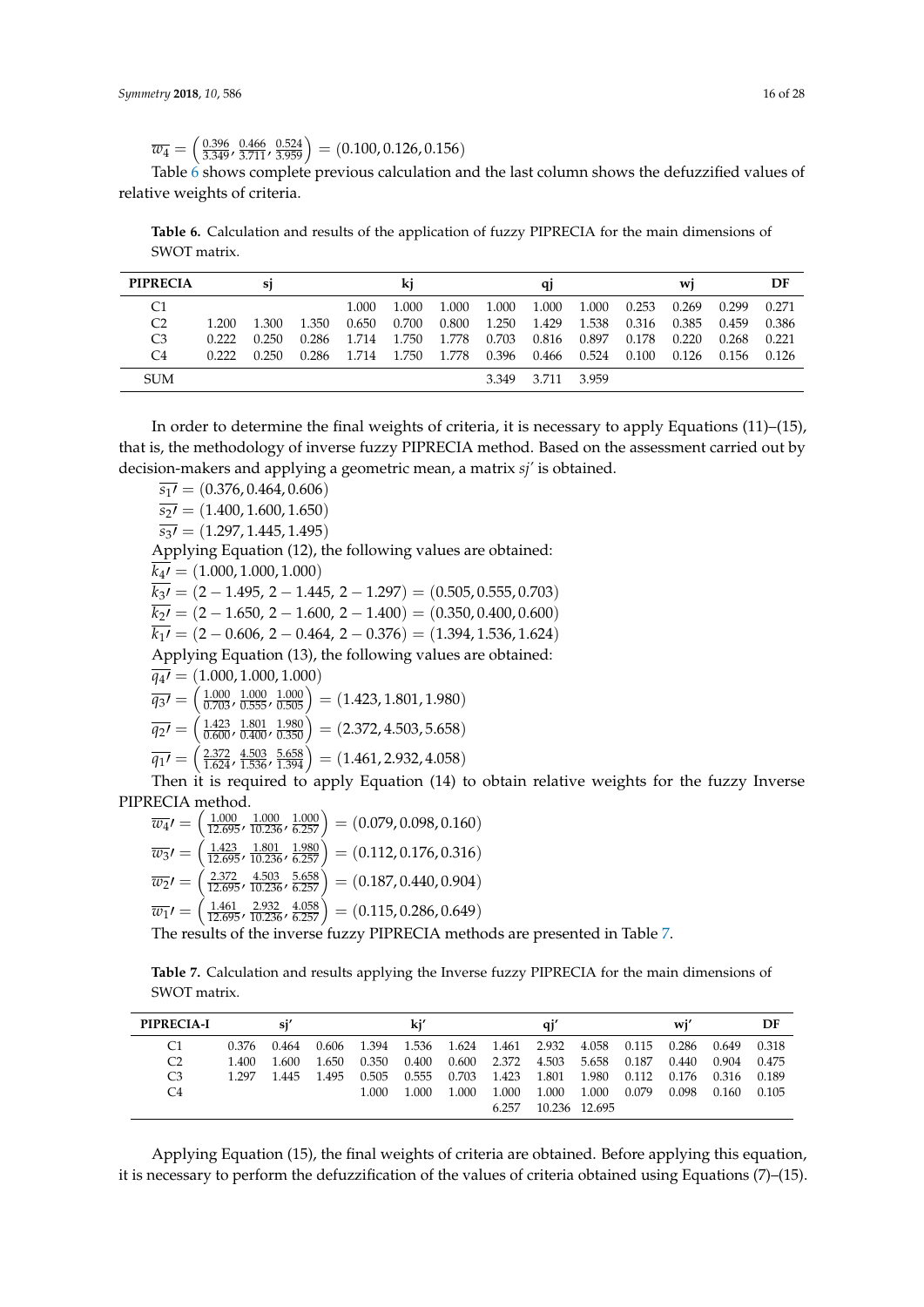$w_1'' = \frac{0.271 + 0.318}{2.285 \cdot 0.75} = 0.295$  $w_2'' = \frac{0.386 + 0.475}{2.234 \times 0.430} = 0.430$  $w_3'' = \frac{0.221 + 0.189}{2.325 \times 0.325} = 0.205$  $w_4'' = \frac{0.126 + 0.105}{2} = 0.116$ 

4.3.2. Assessment of the Elements of Strength Dimension

The calculation of elements of all SWOT matrix dimensions was performed in the same way. Tables [8](#page-17-0)[–15](#page-20-0) show calculations and results for all elements of SWOT matrix.

The weights of strength dimension elements are as follows:

 $w_1'' = 0.158$ ,  $w_2'' = 0.181$ ,  $w_3'' = 0.246$ ,  $w_4'' = 0.146$ ,  $w_5'' = 0.120$ ,  $w_6'' = 0.100$ ,  $w_7'' = 0.093$ 

4.3.3. Assessment of Weakness Dimension Elements

The weights of weakness dimension elements are as follows:

$$
w''_1 = 0.112,\, w''_2 = 0.112,\, w''_3 = 0.170,\, w''_4 = 0.171,\, w''_5 = 0.148,\, w''_6 = 0.102,\, w''_7 = 0.089, w''_8 = 0.103,\, w''_9 = 0.076
$$

# 4.3.4. Assessment of Opportunity Dimension Elements

The weights of opportunity dimension elements are as follows:

 $w_1'' = 0.165$ ,  $w_2'' = 0.176$ ,  $w_3'' = 0.263$ ,  $w_4'' = 0.263$ ,  $w_5'' = 0.099$ ,  $w_6'' = 0.084$ ,  $w_7'' = 0.096$ 

### 4.3.5. Assessment of Threat Dimension Elements

The weights of threat dimension elements are as follows:

$$
w_1'' = 0.285
$$
,  $w_2'' = 0.183$ ,  $w_3'' = 0.205$ ,  $w_4'' = 0.338$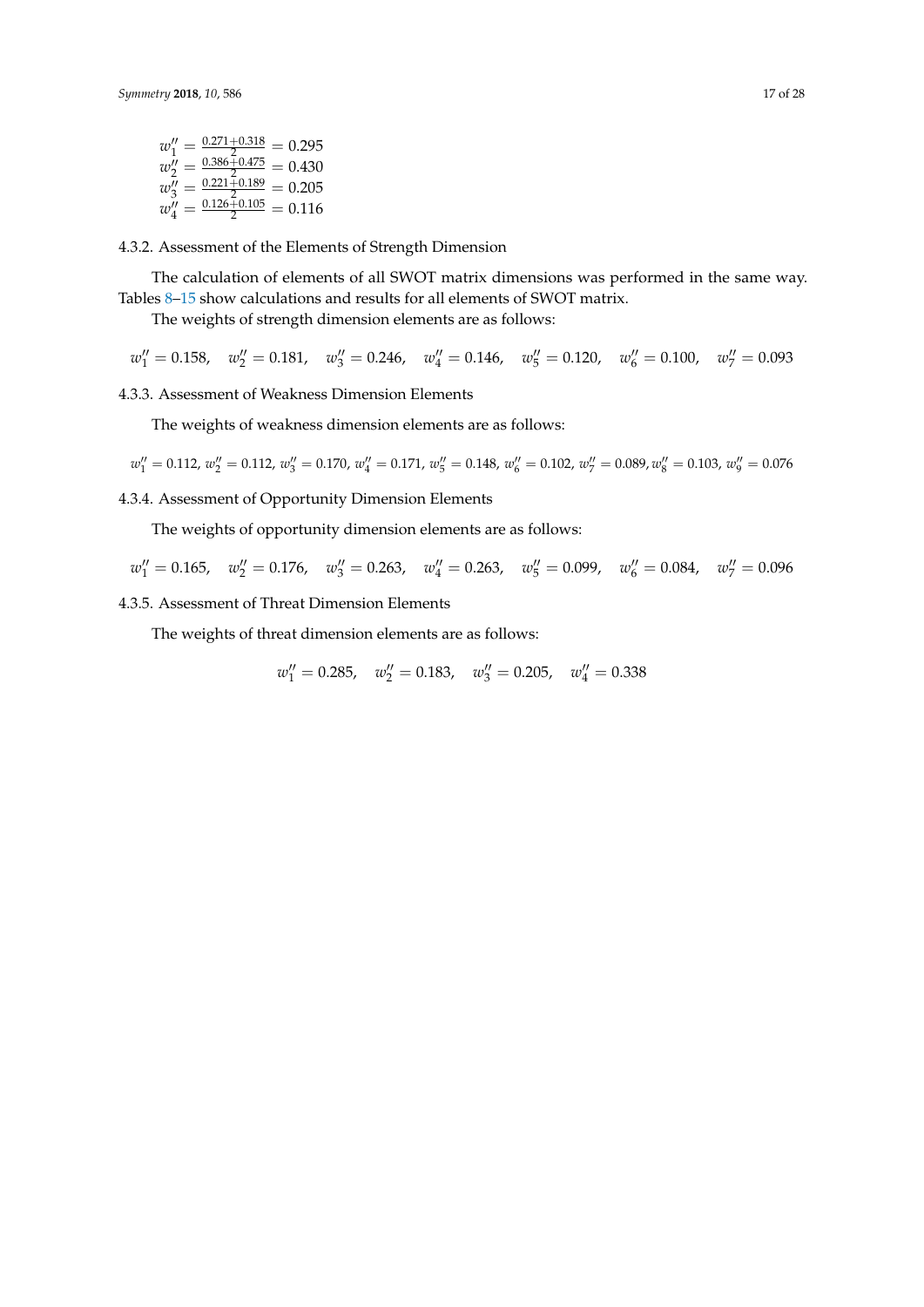| PIPR.  | C1 |       | C2   |       |      | C3    |       |       | C4    |       |       | C5    |       |       | C6             |       |       | C7             |       |
|--------|----|-------|------|-------|------|-------|-------|-------|-------|-------|-------|-------|-------|-------|----------------|-------|-------|----------------|-------|
| DM1    |    | .100  | 150  | .200  | .200 | .300  | l.350 | 0.286 | 0.333 | 0.400 | 0.500 | 0.667 | .000  | 0.500 | 0.667          | .000  | 0.667 | .000           | 1.000 |
| DM2    |    | .000  | .000 | 0.050 | .200 | .300  | l.350 | 0.333 | 0.400 | 0.500 | 0.500 | 0.667 | .000  | 0.500 | 0.667          | .000  | 0.500 | 0.667          | 1.000 |
| DM3    |    | .100  | .150 | .200  | .100 | l.150 | .200  | 0.400 | 0.500 | 0.667 | 0.500 | 0.667 | .000  | 0.500 | 0.667          | .000  | 0.667 | .000           | 1.000 |
| GМ     |    | .066  | .098 | 1.148 | .166 | 1.248 | .298  | 0.336 | 0.405 | 0.511 | 0.500 | 0.667 | .000  | 0.500 | 0.667          | .000  | 0.606 | 0.874          | 1.000 |
| PIPR-I | C7 |       | C6   |       |      | C5    |       |       | C4    |       |       | C3    |       |       | C <sub>2</sub> |       |       | C <sub>1</sub> |       |
| DM1    |    | .000  | .000 | .050  | .100 | .150  | .200  | 1.100 | 1.150 | .200  | l.400 | 1.600 | .650  | 0.400 | 0.500          | 0.667 | 0.500 | 0.667          | 1.000 |
| DM2    |    | .100  | .150 | .200  | .100 | l.150 | .200  | 1.100 | 1.150 | .200  | 1.300 | .450  | .500  | 0.400 | 0.500          | 0.667 | 0.667 | .000           | 000.1 |
| DM3    |    | .000  | .000 | 0.050 | .100 | l.150 | .200  | .100  | l.150 | .200  | 1.200 | .300  | .350  | 0.500 | 0.667          | .000  | 0.500 | 0.667          | 1.000 |
| GМ     |    | 1.032 | .048 | l.098 | .100 | l.150 | .200  | . 100 | 1.150 | .200  | .297  | . 445 | 1.495 | 0.431 | 0.550          | 0.763 | 0.550 | 0.763          | 1.000 |

**Table 8.** Assessment of strength dimension elements by three DMs for the fuzzy PIPRECIA and Inverse fuzzy PIPRECIA method.

**Table 9.** Calculation and results of the application of fuzzy PIPRECIA and Inverse fuzzy PIPRECIA for strength dimension elements.

<span id="page-17-0"></span>

| <b>PIPRECIA</b> |       | sj    |       |       | kj    |       |       | qj     |        |       | wj    |       | DF    |
|-----------------|-------|-------|-------|-------|-------|-------|-------|--------|--------|-------|-------|-------|-------|
| C1              |       |       |       | 1.000 | 1.000 | 1.000 | 1.000 | 1.000  | 1,000  | 0.120 | 0.162 | 0.191 | 0.160 |
| C2              | 1.066 | 1.098 | 1.148 | 0.852 | 0.902 | 0.934 | 1.070 | 1.108  | 1,173  | 0.128 | 0.179 | 0.224 | 0.178 |
| C <sub>3</sub>  | 1.166 | 1.248 | 1.298 | 0.702 | 0.752 | 0.834 | 1.283 | 1.474  | 1,672  | 0.154 | 0.238 | 0.320 | 0.238 |
| C <sub>4</sub>  | 0.336 | 0.405 | 0.511 | 1.489 | 1.595 | 1.664 | 0.771 | 0.924  | 1,122  | 0.093 | 0.150 | 0.215 | 0.151 |
| C <sub>5</sub>  | 0.500 | 0.667 | 1.000 | 1.000 | 1.333 | 1.500 | 0.514 | 0.693  | 1,122  | 0.062 | 0.112 | 0.215 | 0.121 |
| C <sub>6</sub>  | 0.500 | 0.667 | 1.000 | 1.000 | 1.333 | 1.500 | 0.343 | 0.520  | 1,122  | 0.041 | 0.084 | 0.215 | 0.099 |
| C7              | 0.606 | 0.874 | 1.000 | 1.000 | 1.126 | 1.394 | 0.246 | 0.461  | 1,122  | 0.029 | 0.075 | 0.215 | 0.090 |
| <b>SUM</b>      |       |       |       |       |       |       | 5.227 | 6.180  | 8,335  |       |       |       |       |
| PIPRECIA-I      |       | sj'   |       |       | kj'   |       |       | qj'    |        |       | wj'   |       | DF    |
| c1              | 0.550 | 0.763 | 1.000 | 1.000 | 1.237 | 1.450 | 0.798 | 1.460  | 2,773  | 0.056 | 0.137 | 0.337 | 0.157 |
| c2              | 0.431 | 0.550 | 0.763 | 1.237 | 1.450 | 1.569 | 1.157 | 1.806  | 2,773  | 0.081 | 0.170 | 0.337 | 0.183 |
| c3              | 1.297 | 1.445 | 1.495 | 0.505 | 0.555 | 0.703 | 1.816 | 2.618  | 3,429  | 0.128 | 0.246 | 0.417 | 0.255 |
| c4              | 1.100 | 1.150 | 1.200 | 0.800 | 0.850 | 0.900 | 1.276 | 1.453  | 1,732  | 0.090 | 0.137 | 0.210 | 0.141 |
| C <sub>5</sub>  | 1.100 | 1.150 | 1.200 | 0.800 | 0.850 | 0.900 | 1.148 | 1.235  | 1,385  | 0.081 | 0.116 | 0.168 | 0.119 |
| C <sub>6</sub>  | 1.032 | 1.048 | 1.098 | 0.902 | 0.952 | 0.968 | 1.033 | 1.050  | 1,108  | 0.073 | 0.099 | 0.135 | 0.100 |
| C7              |       |       |       | 1.000 | 1.000 | 1.000 | 1.000 | 1.000  | 1,000  | 0.070 | 0.094 | 0.122 | 0.095 |
| <b>SUM</b>      |       |       |       |       |       |       | 8.229 | 10.622 | 14,200 |       |       |       |       |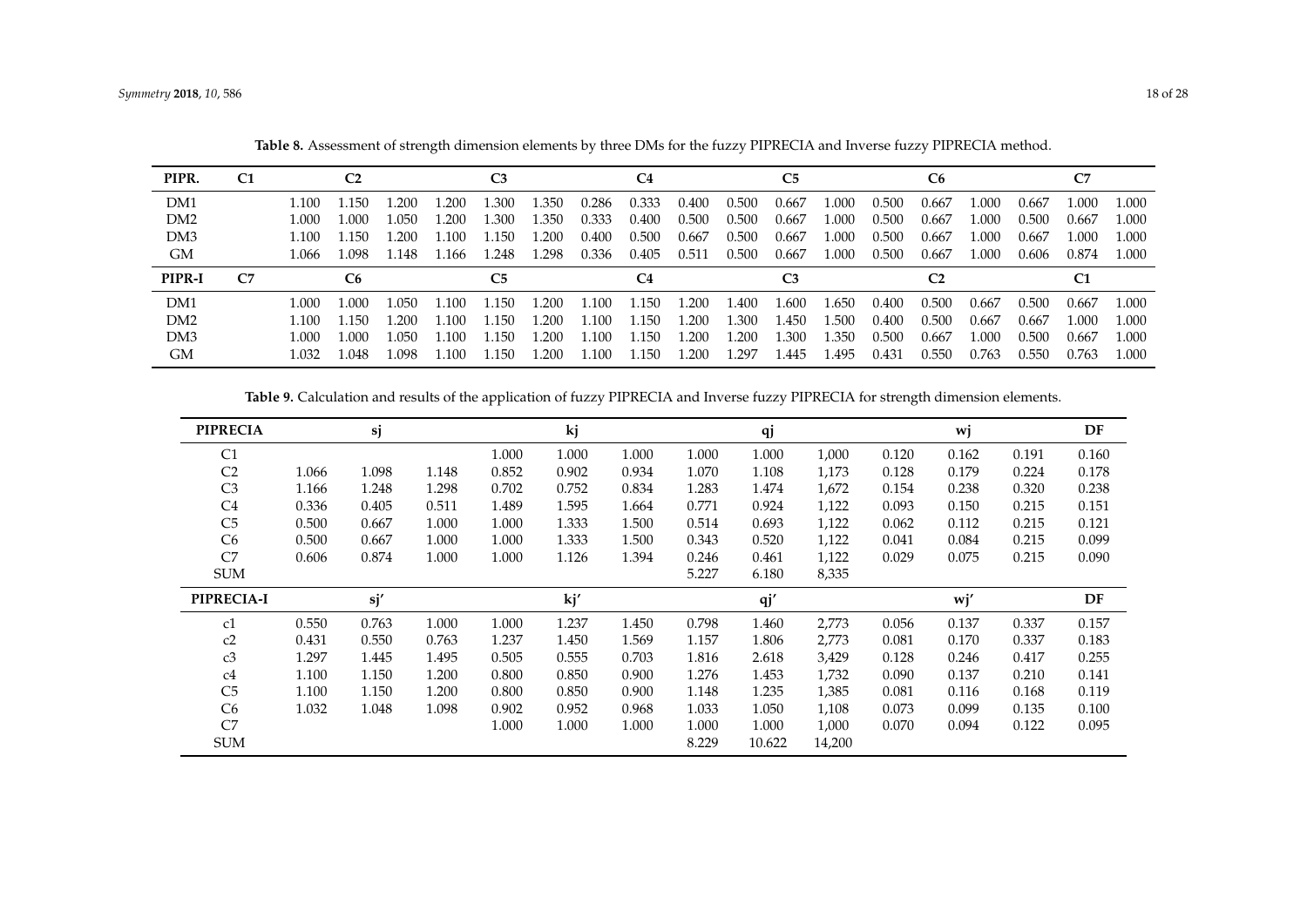| PIPR.           |      | C2    |       |       |       |       |                 | C4    |       |       | ĊЭ    |       |       | C6    |       |       |       |       |       |       |       |       |       |       |
|-----------------|------|-------|-------|-------|-------|-------|-----------------|-------|-------|-------|-------|-------|-------|-------|-------|-------|-------|-------|-------|-------|-------|-------|-------|-------|
| $DM^*$          | ാററ  | 1.000 | .000  | .300  | .450  | 1.500 | .000            | 1.000 | .050  | 0.667 | l.000 | 1.000 | 0.400 | 0.500 | 0.667 | 0.500 | 0.667 | 1.000 | .100  | .150  | .200  | 0.400 | 0.500 | 0.667 |
| DM2             | .000 | 1.000 | 1.050 | .200  | .300  | .350  | .00(            | 1.000 | l.000 | 0.500 | 0.667 | 1.000 | 0.400 | 0.500 | 0.667 | 0.500 | 0.667 | 1.000 | .100  | .150  | .200  | 0.500 | 0.667 | 1.000 |
| DM3             | .000 | 1.000 | 1.050 | .200  | .300  | .350  | .00(            | 1.000 | .000  | 0.500 | 0.667 | 1.000 | 0.400 | 0.500 | 0.667 | 0.667 | 1.000 | 1.000 | .000  | 1.000 | 1.050 | 0.400 | 0.500 | 0.667 |
| GМ              | .000 | 1.000 | 1.033 | .232  | .348  | .398  | 00 <sup>c</sup> | 1.000 | 1.016 | 0.550 | 0.763 | 1.000 | 0.400 | 0.500 | 0.667 | 0.550 | 0.763 | 1.000 | .066  | 1.098 | .148  | 0.431 | 0.550 | 0.763 |
| PIPR-I          |      | C8    |       |       |       |       |                 | C6    |       |       | ĊЭ    |       |       | C4    |       |       | C3    |       |       |       |       |       |       |       |
| DM <sup>1</sup> | .200 | 1.300 | .350  | 0.500 | 0.667 | 1.000 | .100            | .150  | .200  | .200  | .300  | .350  | 1.000 | 1.000 | 1.050 | 0.667 | 1.000 | 1.000 | 0.333 | 0.400 | 0.500 | 1.000 | 1.000 | 1.000 |
| DM2             | .100 | . 150 | .200  | 0.500 | 0.667 | 1.000 | .10(            | .150  | .200  | .200  | .300  | . 350 | 1.100 | 1.150 | .200  | 1.000 | 1.000 | 1.000 | 0.400 | 0.500 | 0.667 | 0.667 | 1.000 | 1.000 |
| DM3             | .200 | 1.300 | .350  | 0.667 | .000  | 1.000 | .00             | 1.000 | .050  | .200  | .300  | .350  | 1.100 | 1.150 | .200  | 1.000 | 1.000 | 1.000 | 0.400 | 0.500 | 0.667 | 0.667 | 1.000 | 1.000 |
| GМ              | .166 | .248  | .298  | 0.550 | 0.763 | 1.000 | .066            | 1.098 | .148  | .200  | .300  | .350  | 1.066 | 1.098 | 148.  | 0.874 | 1.000 | 1.000 | 0.376 | 0.464 | 0.606 | 0.763 | 1.000 | 1.000 |

**Table 10.** Assessment of weakness dimension elements by three DMs for the fuzzy PIPRECIA and Inverse fuzzy PIPRECIA method.

**Table 11.** Calculation and results of the application of fuzzy PIPRECIA and Inverse fuzzy PIPRECIA for WEAKNESS dimension elements.

| <b>PIPRECIA</b> |       | sj    |       |       | kj    |       |       | qj     |        |       | wj    |       | DF    |
|-----------------|-------|-------|-------|-------|-------|-------|-------|--------|--------|-------|-------|-------|-------|
| C1              |       |       |       | 1.000 | 1.000 | 1.000 | 1.000 | 1.000  | 1.000  | 0.079 | 0.110 | 0.140 | 0.110 |
| C <sub>2</sub>  | 1.000 | 1.000 | 1.033 | 0.967 | 1.000 | 1.000 | 1.000 | 1.000  | 1.034  | 0.079 | 0.110 | 0.145 | 0.111 |
| C <sub>3</sub>  | 1.232 | 1.348 | 1.398 | 0.602 | 0.652 | 0.768 | 1.303 | 1.534  | 1.719  | 0.103 | 0.169 | 0.241 | 0.170 |
| C <sub>4</sub>  | 1.000 | 1.000 | 1.016 | 0.984 | 1.000 | 1.000 | 1.303 | 1.534  | 1.747  | 0.103 | 0.169 | 0.245 | 0.171 |
| C <sub>5</sub>  | 0.550 | 0.763 | 1.000 | 1.000 | 1.237 | 1.450 | 0.899 | 1.240  | 1.747  | 0.071 | 0.137 | 0.245 | 0.144 |
| C <sub>6</sub>  | 0.400 | 0.500 | 0.667 | 1.333 | 1.500 | 1.600 | 0.562 | 0.827  | 1.310  | 0.044 | 0.091 | 0.184 | 0.099 |
| C7              | 0.550 | 0.763 | 1.000 | 1.000 | 1.237 | 1.450 | 0.387 | 0.669  | 1.310  | 0.031 | 0.074 | 0.184 | 0.085 |
| C8              | 1.066 | 1.098 | 1.148 | 0.852 | 0.902 | 0.934 | 0.415 | 0.741  | 1.538  | 0.033 | 0.082 | 0.216 | 0.096 |
| C9              | 0.431 | 0.550 | 0.763 | 1.237 | 1.450 | 1.569 | 0.264 | 0.511  | 1.243  | 0.021 | 0.056 | 0.174 | 0.070 |
| <b>SUM</b>      |       |       |       |       |       |       | 7.132 | 9.056  | 12.649 |       |       |       |       |
| PIPRECIA-I      |       | sj'   |       |       | kj'   |       |       | qj'    |        |       | wj'   |       | DF    |
| C1              | 0.763 | 1.000 | 1.000 | 1.000 | 1.000 | 1.237 | 0.523 | 1.228  | 2.164  | 0.028 | 0.098 | 0.257 | 0.113 |
| C <sub>2</sub>  | 0.376 | 0.464 | 0.606 | 1.394 | 1.536 | 1.624 | 0.647 | 1.228  | 2.164  | 0.035 | 0.098 | 0.257 | 0.114 |
| C <sub>3</sub>  | 0.874 | 1.000 | 1.000 | 1.000 | 1.000 | 1.126 | 1.051 | 1.886  | 3.017  | 0.057 | 0.151 | 0.358 | 0.170 |
| C <sub>4</sub>  | 1.066 | 1.098 | 1.148 | 0.852 | 0.902 | 0.934 | 1.184 | 1.886  | 3.017  | 0.064 | 0.151 | 0.358 | 0.171 |
| C <sub>5</sub>  | 1.200 | 1.300 | 1.350 | 0.650 | 0.700 | 0.800 | 1.106 | 1.702  | 2.572  | 0.060 | 0.136 | 0.305 | 0.151 |
| C <sub>6</sub>  | 1.066 | 1.098 | 1.148 | 0.852 | 0.902 | 0.934 | 0.885 | 1.191  | 1.672  | 0.048 | 0.095 | 0.198 | 0.104 |
| C7              | 0.550 | 0.763 | 1.000 | 1.000 | 1.237 | 1.450 | 0.827 | 1.075  | 1.425  | 0.045 | 0.086 | 0.169 | 0.093 |
| C8              | 1.166 | 1.248 | 1.298 | 0.702 | 0.752 | 0.834 | 1.199 | 1.330  | 1.425  | 0.065 | 0.106 | 0.169 | 0.110 |
| C9              |       |       |       | 1.000 | 1.000 | 1.000 | 1.000 | 1.000  | 1.000  | 0.054 | 0.080 | 0.119 | 0.082 |
| <b>SUM</b>      |       |       |       |       |       |       | 8.421 | 12.527 | 18.455 |       |       |       |       |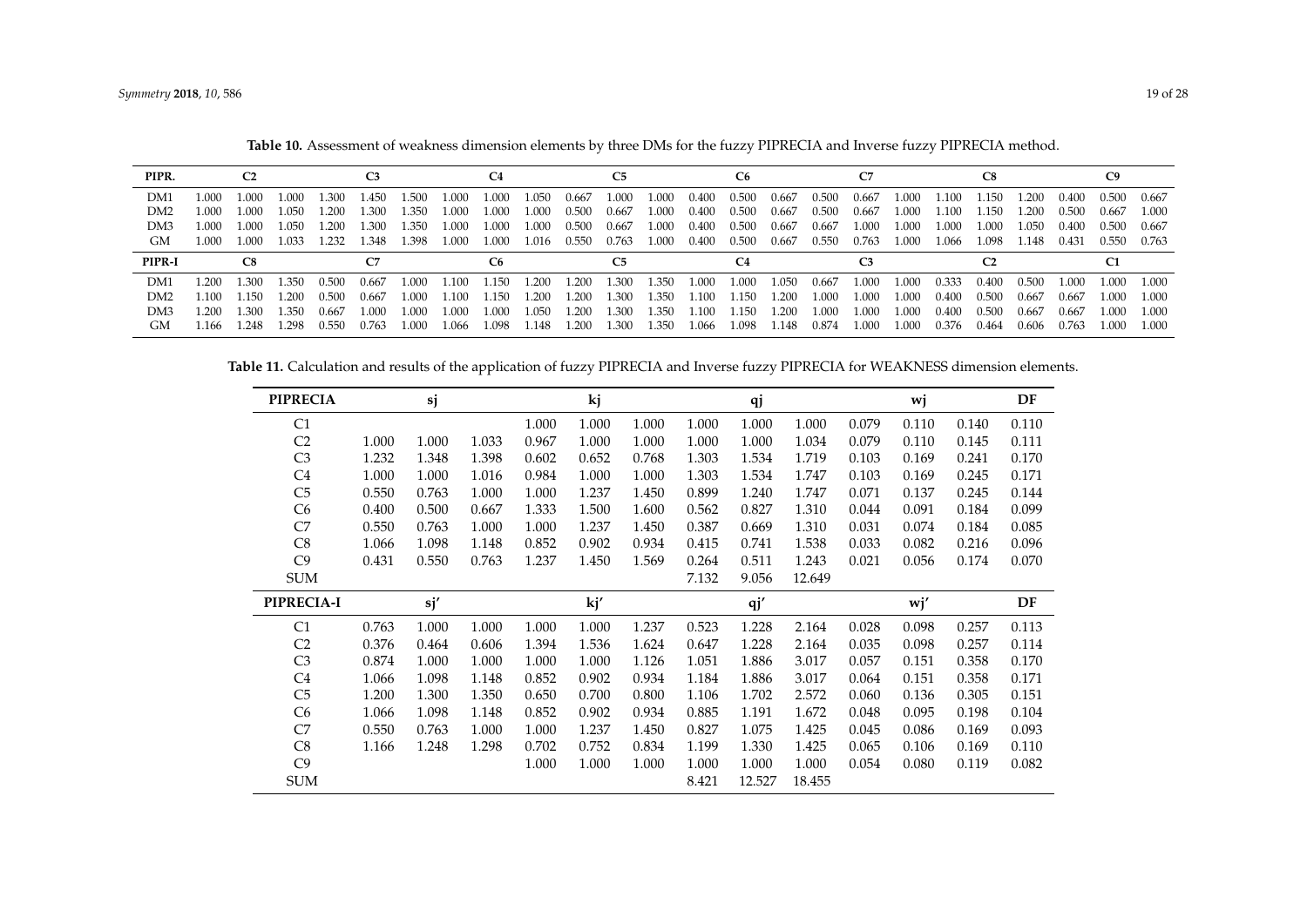| PIPR.           | C1 |       | C2             |       |       | C <sub>3</sub> |       |       | C4    |       |       | C5             |       |       | C <sub>6</sub> |       |       | C7             |       |
|-----------------|----|-------|----------------|-------|-------|----------------|-------|-------|-------|-------|-------|----------------|-------|-------|----------------|-------|-------|----------------|-------|
| DM1             |    | 100   | .150           | .200  | .300  | .450           | l.500 | .000  | 000   | l.000 | 0.250 | 0.286          | 0.333 | 0.500 | 0.667          | L.000 | .100  | .150           | 1.200 |
| DM <sub>2</sub> |    | .000  | .000           | .050  | 1.200 | .300           | 1.350 | .000  | .000  | l.000 | 0.250 | 0.286          | 0.333 | 0.500 | 0.667          | L.000 | .100  | .150           | 1.200 |
| DM <sub>3</sub> |    | 000.  | .000           | .050  | 1.200 | .300           | l.350 | .000  | .000  | l.000 | 0.250 | 0.286          | 0.333 | 0.667 | 1.000          | .000  | .000  | .000           | 1.050 |
| GМ              |    | 1.032 | L.048          | .098  | 1.232 | .348           | .398  | l.000 | .000  | l.000 | 0.250 | 0.286          | 0.333 | 0.550 | 0.763          | .000  | .066  | .098           | 1.148 |
|                 |    |       |                |       |       |                |       |       |       |       |       |                |       |       |                |       |       |                |       |
| PIPR-I          | C7 |       | C <sub>6</sub> |       |       | C <sub>5</sub> |       |       | C4    |       |       | C <sub>3</sub> |       |       | C <sub>2</sub> |       |       | C <sub>1</sub> |       |
| DM1             |    | 0.500 | 0.667          | .000  | 1.100 | .150           | 1.200 | l.500 | 1.750 | l.800 | 1.000 | l.000          | 1.000 | 0.333 | 0.400          | 0.500 | 0.500 | 0.667          | 1.000 |
| DM <sub>2</sub> |    | 0.500 | 0.667          | L.000 | 1.100 | .150           | 1.200 | .500  | 750   | l.800 | 1.000 | 1.000          | 1.000 | 0.400 | 0.500          | 0.667 | 0.667 | .000           | 1.000 |
| DM <sub>3</sub> |    | 0.667 | 000.1          | .000  | 1.000 | .000           | 1.050 | .500  | .750  | l.800 | 1.000 | L.000          | l.000 | 0.400 | 0.500          | 0.667 | 0.667 | .000           | 1.000 |

**Table 12.** Assessment of opportunity dimension elements by three DMs for the fuzzy PIPRECIA and Inverse fuzzy PIPRECIA method.

**Table 13.** Calculation and results of the application of fuzzy PIPRECIA and Inverse fuzzy PIPRECIA for opportunity dimension elements.

| <b>PIPRECIA</b> |       | sj    |       |       | kj    |       |       | qj     |        |       | wj    |       | DF    |
|-----------------|-------|-------|-------|-------|-------|-------|-------|--------|--------|-------|-------|-------|-------|
| C1              |       |       |       | 1.000 | 1.000 | 1.000 | 1.000 | 1.000  | 1.000  | 0.108 | 0.128 | 0.152 | 0.129 |
| C <sub>2</sub>  | 1.032 | 1.048 | 1.098 | 0.902 | 0.952 | 0.968 | 1.033 | 1.050  | 1.108  | 0.111 | 0.134 | 0.168 | 0.136 |
| C <sub>3</sub>  | 1.232 | 1.348 | 1.398 | 0.602 | 0.652 | 0.768 | 1.346 | 1.611  | 1.842  | 0.145 | 0.206 | 0.279 | 0.208 |
| C4              | 1.000 | 1.000 | 1.000 | 1.000 | 1.000 | 1.000 | 1.346 | 1.611  | 1.842  | 0.145 | 0.206 | 0.279 | 0.208 |
| C <sub>5</sub>  | 0.250 | 0.286 | 0.333 | 1.667 | 1.714 | 1.750 | 0.769 | 0.940  | 1.105  | 0.083 | 0.120 | 0.168 | 0.122 |
| C6              | 0.550 | 0.763 | 1.000 | 1.000 | 1.237 | 1.450 | 0.531 | 0.760  | 1.105  | 0.057 | 0.097 | 0.168 | 0.102 |
| C7              | 1.066 | 1.098 | 1.148 | 0.852 | 0.902 | 0.934 | 0.568 | 0.842  | 1.297  | 0.061 | 0.108 | 0.197 | 0.115 |
| <b>SUM</b>      |       |       |       |       |       |       | 6.594 | 7.814  | 9.299  |       |       |       |       |
| PIPRECIA-I      |       | sj'   |       |       | kj'   |       |       | qj'    |        |       | wj'   |       | DF    |
| c1              | 0.606 | 0.874 | 1.000 | 1.000 | 1.126 | 1.394 | 0.652 | 2.072  | 4.208  | 0.028 | 0.145 | 0.606 | 0.202 |
| c2              | 0.376 | 0.464 | 0.606 | 1.394 | 1.536 | 1.624 | 0.909 | 2.334  | 4.208  | 0.039 | 0.163 | 0.606 | 0.216 |
| c3              | 1.000 | 1.000 | 1.000 | 1.000 | 1.000 | 1.000 | 1.476 | 3.584  | 5.867  | 0.063 | 0.251 | 0.845 | 0.319 |
| c4              | 1.500 | 1.750 | 1.800 | 0.200 | 0.250 | 0.500 | 1.476 | 3.584  | 5.867  | 0.063 | 0.251 | 0.845 | 0.319 |
| C <sub>5</sub>  | 1.066 | 1.098 | 1.148 | 0.852 | 0.902 | 0.934 | 0.738 | 0.896  | 1.173  | 0.032 | 0.063 | 0.169 | 0.075 |
| C <sub>6</sub>  | 0.550 | 0.763 | 1.000 | 1.000 | 1.237 | 1.450 | 0.690 | 0.809  | 1.000  | 0.030 | 0.057 | 0.144 | 0.067 |
| C7              |       |       |       | 1.000 | 1.000 | 1.000 | 1.000 | 1.000  | 1.000  | 0.043 | 0.070 | 0.144 | 0.078 |
| <b>SUM</b>      |       |       |       |       |       |       | 6.943 | 14.278 | 23.323 |       |       |       | 1.276 |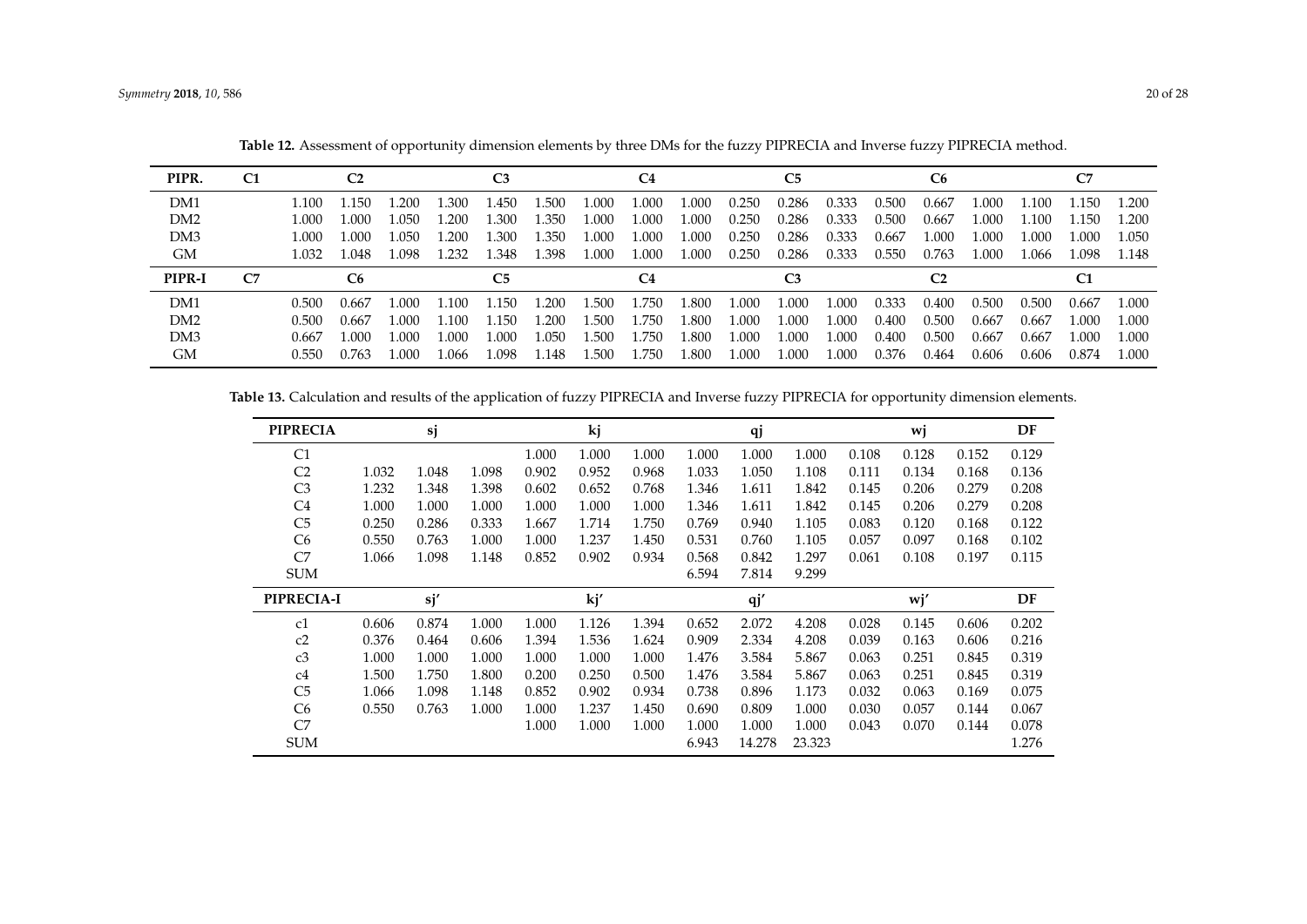| PIPR.           | C1 |       | C <sub>2</sub> |       |       | C <sub>3</sub> |       |       | C4    |       |
|-----------------|----|-------|----------------|-------|-------|----------------|-------|-------|-------|-------|
| DM1             |    | 0.286 | 0.333          | 0.400 | 1.100 | 1.150          | 1.200 | 1.300 | 1.450 | 1.500 |
| DM <sub>2</sub> |    | 0.250 | 0.286          | 0.333 | 1.000 | 1.000          | 1.200 | 1.300 | 1.450 | 1.500 |
| DM3             |    | 0.250 | 0.286          | 0.333 | 1.100 | 1.150          | 1.200 | 1.300 | 1.450 | 1.500 |
| GМ              |    | 0.261 | 0.301          | 0.354 | 1.066 | 1.098          | 1.200 | 1.300 | 1.450 | 1.500 |
| PIPR-I          | C4 |       | C <sub>3</sub> |       |       | C <sub>2</sub> |       |       | C1    |       |
| DM1             |    | 0.400 | 0.500          | 0.667 | 0.667 | 1.000          | 1.000 | 1.200 | 1.300 | 1.350 |
| DM <sub>2</sub> |    | 0.333 | 0.400          | 0.500 | 0.667 | 1.000          | 1.000 | 1.200 | 1.300 | 1.350 |
| DM <sub>3</sub> |    | 0.400 | 0.500          | 0.667 | 0.500 | 0.667          | 1.000 | 1.200 | 1.300 | 1.350 |
| GМ              |    | 0.376 | 0.464          | 0.606 | 0.606 | 0.874          | 1.000 | 1.200 | 1.300 | 1.350 |

**Table 14.** Assessment of threat dimension elements by three DMs for the fuzzy PIPRECIA and Inverse fuzzy PIPRECIA method.

**Table 15.** Calculation and results of the application of fuzzy PIPRECIA and Inverse fuzzy PIPRECIA for threat dimension elements.

<span id="page-20-0"></span>

| <b>PIPRECIA</b> |       | sj    |       |       | kj    |       |       | qj    |       |       | wj    |       | DF    |
|-----------------|-------|-------|-------|-------|-------|-------|-------|-------|-------|-------|-------|-------|-------|
| C <sub>1</sub>  |       |       |       | 1.000 | 1.000 | 1,000 | 1.000 | 1.000 | 1.000 | 0.267 | 0.292 | 0.326 | 0.293 |
| C <sub>2</sub>  | 0.261 | 0.301 | 0.354 | 1.646 | 1.699 | 1.739 | 0.575 | 0.589 | 0.608 | 0.154 | 0.172 | 0.198 | 0.173 |
| C <sub>3</sub>  | 1.066 | 1.098 | 1.148 | 0.852 | 0.902 | 0.934 | 0.616 | 0.652 | 0.713 | 0.164 | 0.190 | 0.232 | 0.193 |
| C4              | 1.300 | 1.450 | 1.500 | 0.500 | 0.550 | 0.700 | 0.879 | 1.186 | 1.426 | 0.235 | 0.346 | 0.464 | 0.347 |
| <b>SUM</b>      |       |       |       |       |       |       | 3.070 | 3.427 | 3.746 |       |       |       |       |
| PIPRECIA-I      |       | sj'   |       |       | kj'   |       |       | qj'   |       |       | wj'   |       | DF    |
| c1              | 1.200 | 1.300 | 1.350 | 0.650 | 0.700 | 0.800 | 0.552 | 0.826 | 1.103 | 0.156 | 0.270 | 0.423 | 0277  |
| c2              | 0.606 | 0.874 | 1.000 | 1.000 | 1.126 | 1.394 | 0.442 | 0.578 | 0.717 | 0.125 | 0.189 | 0.275 | 0.193 |
| c3              | 0.376 | 0.464 | 0.606 | 1.394 | 1.536 | 1.624 | 0.616 | 0.651 | 0.717 | 0.174 | 0.213 | 0.275 | 0.217 |
| c4              |       |       |       | 1.000 | 1.000 | 1.000 | 1.000 | 1.000 | 1.000 | 0.283 | 0.327 | 0.383 | 0.329 |
| <b>SUM</b>      |       |       |       |       |       |       | 2.610 | 3.055 | 3.538 |       |       |       |       |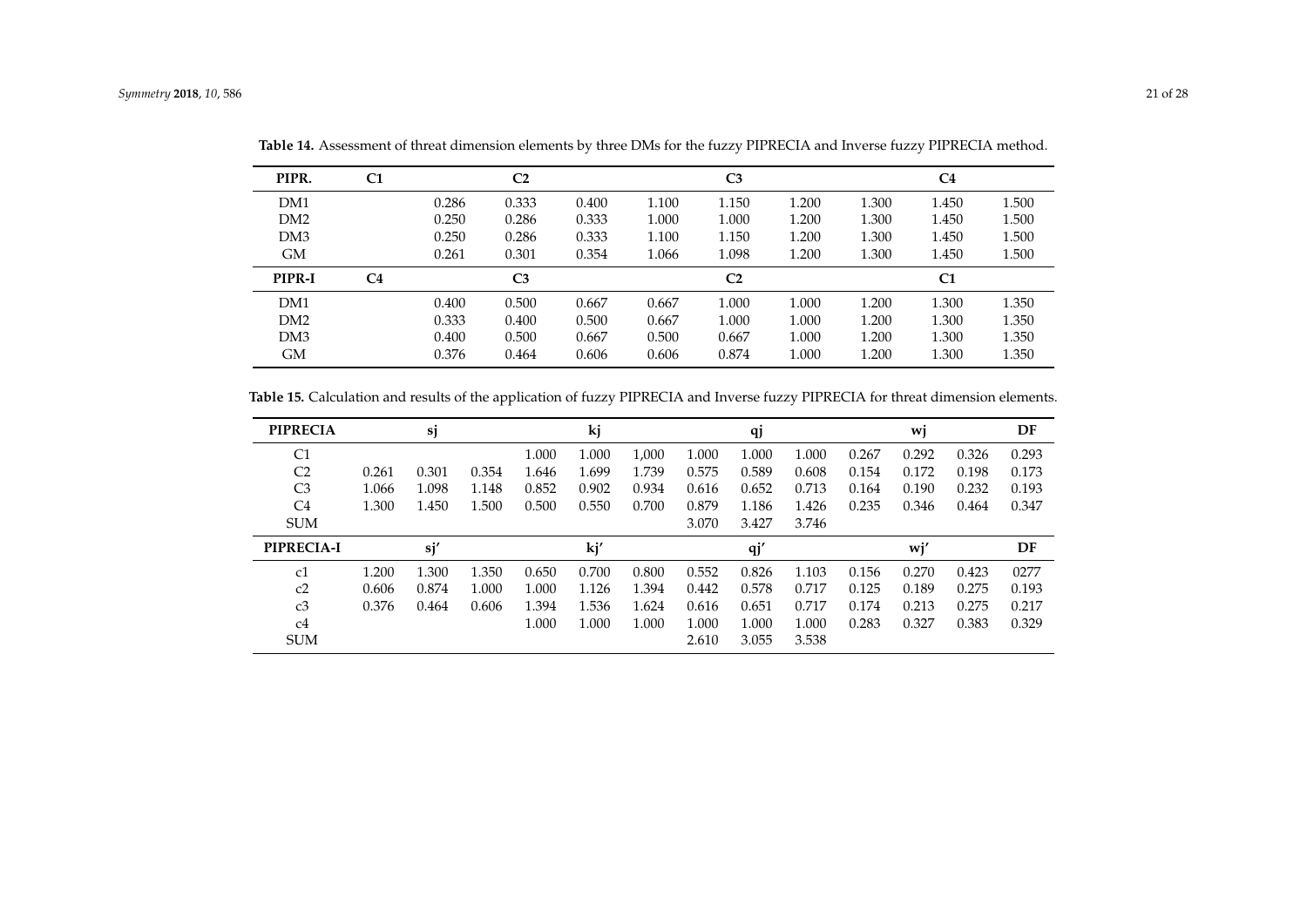#### <span id="page-21-0"></span>**5. Sensitivity Analysis and Discussion of Results**

Sensitivity analysis implies the calculation of Spearman coefficient correlation for the ranks obtained by the fuzzy PIPRECIA method and its inverse fuzzy version. In addition, a Pearson correlation coefficient was calculated for the obtained weights of SWOT matrix elements from both versions of the developed method. In Tables [16–](#page-21-1)[19,](#page-21-2) ranks and correlation coefficients are shown.

<span id="page-21-1"></span>

|                |   | Rank Rank | d        | d2       |                |       | н     | <b>W</b> |       |
|----------------|---|-----------|----------|----------|----------------|-------|-------|----------|-------|
| C1             |   |           | $\theta$ | $\theta$ | C1             | 0.271 | 0.318 | 0.295    |       |
| C <sub>2</sub> |   |           | $\Omega$ | 0        | C2             | 0.386 | 0.475 | 0.430    |       |
| C <sub>3</sub> | 3 | 3         | 0        | 0        | C <sub>3</sub> | 0.221 | 0.189 | 0.205    | 3     |
| C4             | 4 | 4         | $\Omega$ | 0        | C4             | 0.126 | 0.105 | 0.116    | 4     |
|                |   |           |          |          |                |       |       | SCC      | 1.000 |
|                |   |           |          |          |                |       |       | PCC      | 0.987 |

**Table 16.** Ranks and weight values of main dimensions of SWOT matrix.

**Table 17.** Ranks and weight values of strength dimension.

|                |   | Rank Rank | d        | d2       |                |       | $\mathbf{I}$ | <b>W</b>   |       |
|----------------|---|-----------|----------|----------|----------------|-------|--------------|------------|-------|
| C <sub>1</sub> | 3 | 3         | $\theta$ | $\theta$ | C1             | 0.160 | 0.157        | 0.158      | 3     |
| C <sub>2</sub> | 2 | 2         | $\theta$ | $\theta$ | C <sub>2</sub> | 0.178 | 0.183        | 0.181      | 2     |
| C <sub>3</sub> | 1 | 1         | $\theta$ | $\theta$ | C <sub>3</sub> | 0.238 | 0.255        | 0.246      |       |
| C <sub>4</sub> | 4 | 4         | 0        | $\theta$ | C4             | 0.151 | 0.141        | 0.146      | 4     |
| C <sub>5</sub> | 5 | 5         | $\theta$ | $\theta$ | C <sub>5</sub> | 0.121 | 0.119        | 0.120      | 5     |
| C6             | 6 | 6         | $\theta$ | $\theta$ | C <sub>6</sub> | 0.099 | 0.100        | 0.100      | 6     |
| C7             | 7 | 7         | 0        | $\theta$ | C7             | 0.090 | 0.095        | 0.093      | 7     |
|                |   |           |          |          |                |       |              | <b>SCC</b> | 1.000 |
|                |   |           |          |          |                |       |              | PCC        | 0.992 |

**Table 18.** Ranks and weight values of weakness dimension.

|                |                | Rank Rank | d        | d2             |                |       | $\mathbf{I}$ | Wİ    |                |
|----------------|----------------|-----------|----------|----------------|----------------|-------|--------------|-------|----------------|
| C <sub>1</sub> | 5              | 5         | $\theta$ | $\overline{0}$ | C1             | 0.110 | 0.113        | 0.112 | 5              |
| C <sub>2</sub> | 4              | 4         | $\theta$ | $\Omega$       | C <sub>2</sub> | 0.111 | 0.114        | 0.112 | 4              |
| C <sub>3</sub> | $\overline{2}$ | 2         | $\theta$ | $\Omega$       | C <sub>3</sub> | 0.170 | 0.170        | 0.170 | $\overline{2}$ |
| C <sub>4</sub> | 1              | 1         | $\theta$ | $\Omega$       | C <sub>4</sub> | 0.171 | 0.171        | 0.171 | 1              |
| C <sub>5</sub> | 3              | 3         | $\theta$ | $\Omega$       | C <sub>5</sub> | 0.144 | 0.151        | 0.148 | 3              |
| C <sub>6</sub> | 6              | 7         | $-1$     | 1              | C <sub>6</sub> | 0.099 | 0.104        | 0.102 | 7              |
| C7             | 8              | 8         | $\theta$ | $\Omega$       | C7             | 0.085 | 0.093        | 0.089 | 8              |
| C8             | 7              | 6         | 1        | 1              | C8             | 0.096 | 0.110        | 0.103 | 6              |
| C9             | 9              | 9         | 0        | $\overline{0}$ | C9             | 0.070 | 0.082        | 0.076 | 9              |
|                |                |           |          |                |                |       |              | SCC   | 0.983          |
|                |                |           |          |                |                |       |              | PCC   | 0.995          |

**Table 19.** Ranks and weight values of opportunity dimension.

<span id="page-21-2"></span>

|                |   | Rank Rank | d        | d2             |                |       | $\mathbf{I}$ | wj         |       |
|----------------|---|-----------|----------|----------------|----------------|-------|--------------|------------|-------|
| C <sub>1</sub> | 4 | 4         | $\Omega$ | $\theta$       | C1             | 0.129 | 0.202        | 0.165      | 4     |
| C <sub>2</sub> | 3 | 3         | $\Omega$ | $\theta$       | C <sub>2</sub> | 0.136 | 0.216        | 0.176      | 3     |
| C <sub>3</sub> | 1 |           | $\Omega$ | $\theta$       | C <sub>3</sub> | 0.208 | 0.319        | 0.263      | 1     |
| C <sub>4</sub> |   |           | $\Omega$ | $\Omega$       | C4             | 0.208 | 0.319        | 0.263      |       |
| C <sub>5</sub> | 5 | 6         | $-1$     | 1              | C <sub>5</sub> | 0.122 | 0.075        | 0.099      | 5     |
| C <sub>6</sub> | 7 | 7         | $\Omega$ | $\overline{0}$ | C6             | 0.102 | 0.067        | 0.084      | 7     |
| C7             | 6 | 5         |          |                | C7             | 0.115 | 0.078        | 0.096      | 6     |
|                |   |           |          |                |                |       |              | <b>SCC</b> | 0.964 |
|                |   |           |          |                |                |       |              | PCC        | 0.924 |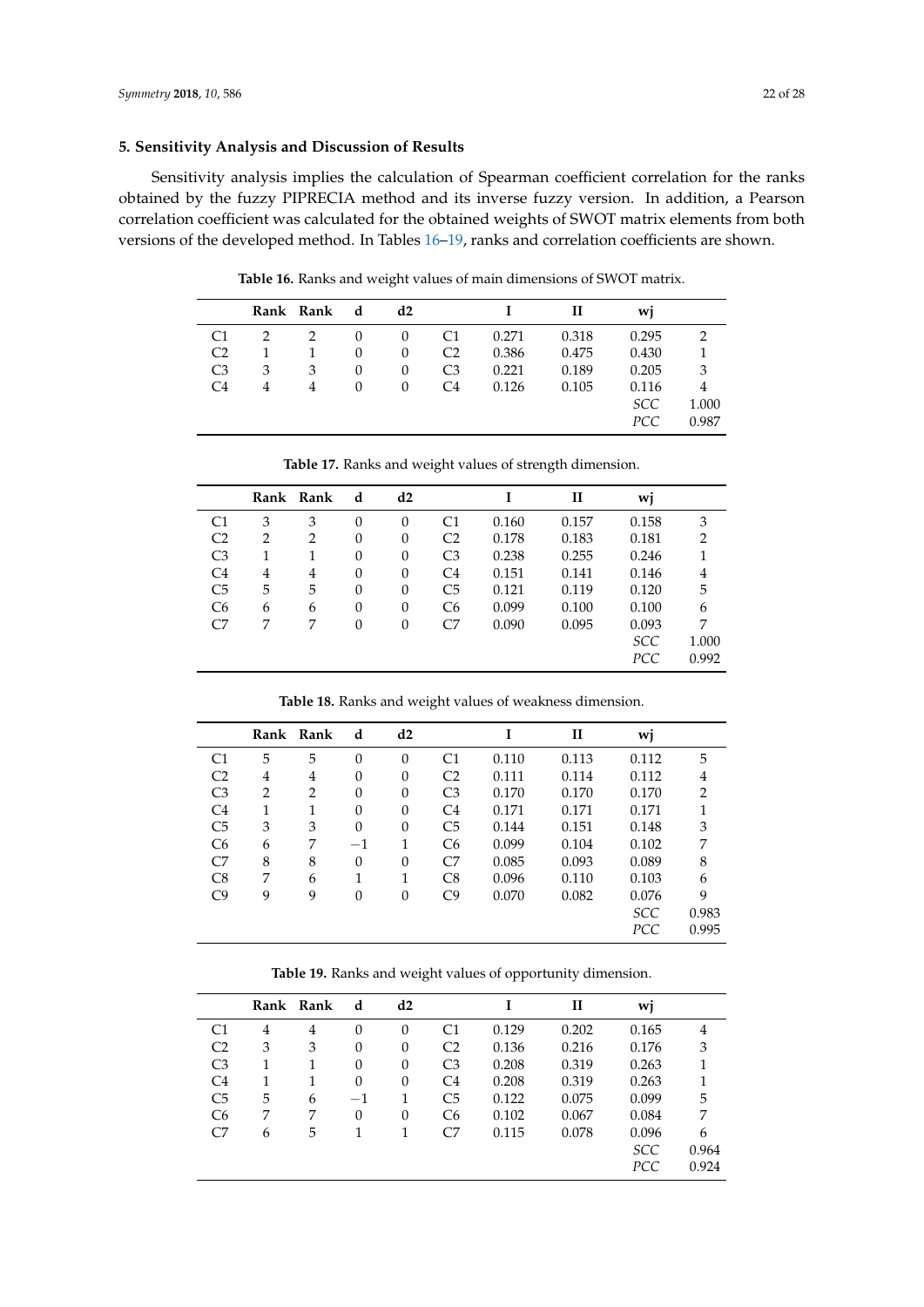As it can be seen in Table [16,](#page-21-1) the most significant dimension of SWOT analysis is WEAKNESS dimension with a value of 0.430. The research has identified nine elements of weaknesses that can be significantly eliminated by implementing barcode technology. The least significant dimension is THREATS, which is a positive fact in this research and provides greater probability for the implementation of this technology. Additionally, Table [16](#page-21-1) presents the ranks that are identical by applying the fuzzy PIPRECIA and inverse fuzzy PIPRECIA methods, which means that the ranks are in full correlation (*SCC* = 1.000). The high reliability of obtained results is proved by the value of Pearson correlation coefficient (*PCC* = 0.987).

Seven elements have been identified in the STRENGTH dimension, where the third one is the most important, which implies a good organization of the work unit. This element is closely related to the next two most important elements related to a good link between "WU Warehouse" elements and human resources in the warehouse system. It must be emphasized that the company invests in its staff providing support in their education and training. In addition, the company has a large number of young people who are prepared and capable of teamwork and continuous training. The less important elements of this dimension are the relations between warehouse keepers and users and marking of all items. The least important elements are work conditions in the warehouse and access to the main road. The correlation coefficients show full correlation regarding ranks and almost full correlation regarding weight elements.

By SWOT analysis, most elements have been identified in the WEAKNESS dimension. At present, the greatest weakness of the existing system is a long period between the time of the material being taken out and its confirmation and the confirmation of materials that have almost the same value. The previous two elements are closely related to the third biggest weakness associated with the fifth element-keeping records of debts. All of this affects the efficiency of the entire warehouse system and inventory in it, since there are difficulties in controlling inventory and its supplement. All of the above-mentioned elements or weaknesses can be eliminated by implementing barcode technology, which can be seen below in the Opportunity dimension. Regarding rank correlations, it is incomplete (*SCC* = 0.983) because there is a change in the rank of sixth and eighth elements that change their positions by applying fuzzy PIPRECIA and inverse fuzzy PIPRECIA method. Regarding weight correlation, it is higher than the correlation of ranks and it is *PCC* = 0.995.

Possibilities, that is, opportunities that can be achieved by introducing barcode technology in a warehouse system are multiple and, of course, closely related to current shortcomings, that is, weaknesses. Seven options are defined in total, from which a faster way of confirmation goods by users and eliminating mistakes when typing a requisition form is most important. By acquiring these opportunities, it is possible to make inventory supplement quicker and make automatic inventory control, which is an important element to be achieved by implementing barcode technology. Correlation coefficients are still very high. Observing the overall research and integration of SWOT and fuzzy PIPRECIA method, the least values of ranks have been achieved in the Opportunity dimension. The fifth and seventh element change their ranking positions, which results in a value of *SCC* = 0.964 and a value of  $PCC = 0.924$ .

Four elements have been identified throughout this dimension, of which, in the SWOT analysis, the biggest threat (Table [20\)](#page-23-0) is the provision of financial resources. Although it is a company that is, as noted above, one of the largest exporters in the country, the inability to provide funds for this project is still present. The cause can be justified by the recent reconstruction of manufacturing plants when the company had to stop the manufacturing process for a few months. In addition, the employer's possible lack of understanding of the importance to implement barcode technology is also present, which is one of the reasons for conducting this research and such analysis. The reason for this is that the warehouse of finished products has already been equipped with this technology and it is taken most into account, while other warehouses are considered less important. The correlation of ranks in this dimension is complete and the value of Pearson correlation coefficient is 0.994.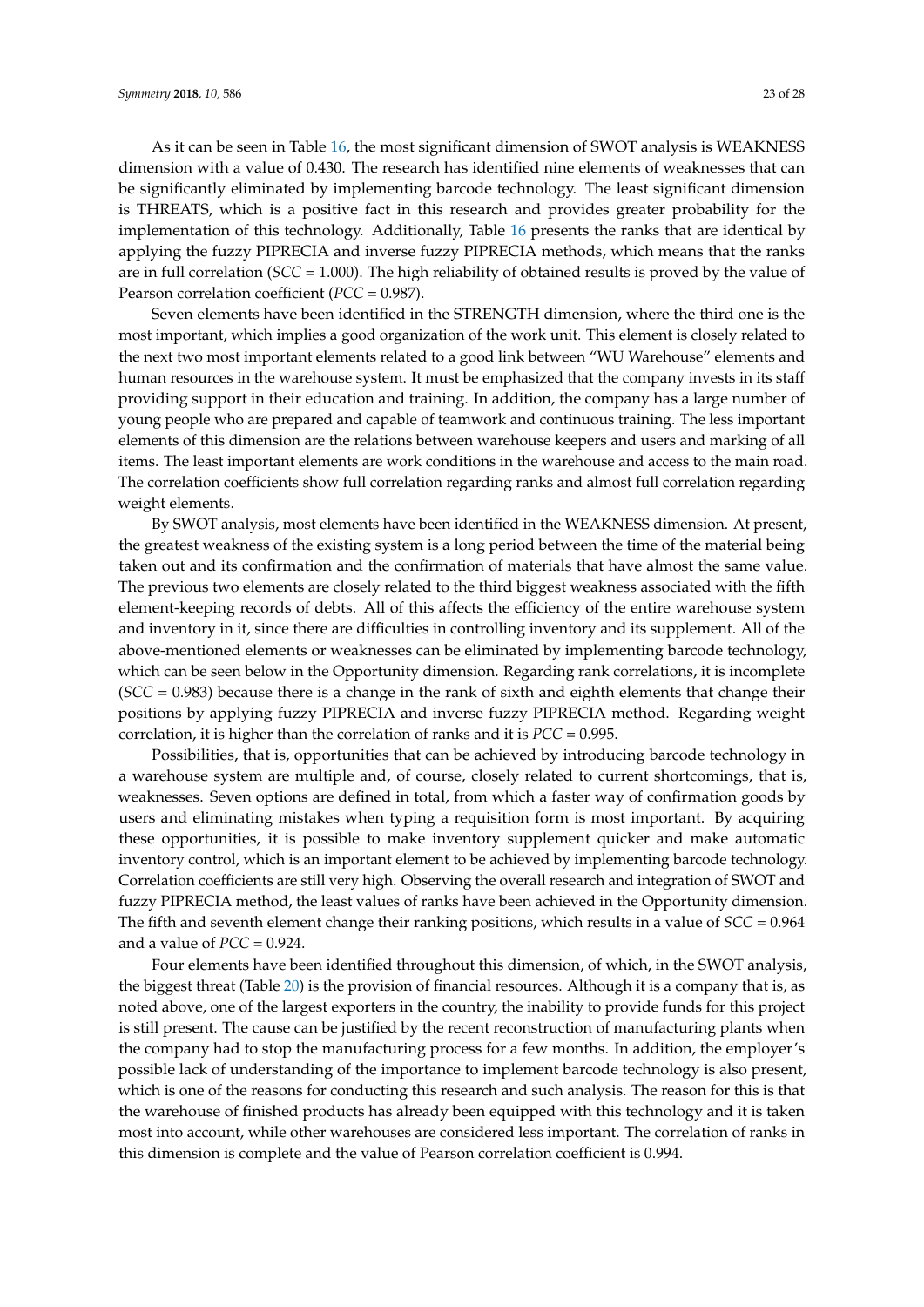<span id="page-23-0"></span>

|                |               | Rank Rank     | d | d2       |                |       | П     | <b>W</b> |       |
|----------------|---------------|---------------|---|----------|----------------|-------|-------|----------|-------|
| C <sub>1</sub> | $\mathcal{L}$ | $\mathcal{L}$ | 0 | 0        | C1             | 0.293 | 0.277 | 0.285    |       |
| C <sub>2</sub> | 4             | 4             | 0 | 0        | C2             | 0.173 | 0.193 | 0.183    | 4     |
| C <sub>3</sub> | 3             | 3             | 0 | 0        | C <sub>3</sub> | 0.193 | 0.217 | 0.205    | 3     |
| C <sub>4</sub> |               |               | 0 | $\Omega$ | C4             | 0.347 | 0.329 | 0.338    |       |
|                |               |               |   |          |                |       |       | SCC      | 1.000 |
|                |               |               |   |          |                |       |       | PCC      | 0.994 |

**Table 20.** Ranks and weight values of the treaths dimensions.

When a complete sensitivity analysis has been considered, it can be concluded that the results obtained by the developed model are stable and that the ranks within the developed method and values of weight elements tend to correlate fully. One of the reasons for this correlation is the education of human resources in the company about how to apply new fuzzy scales defined in this paper. Table [21](#page-23-1) shows complete unified results of SWOT-Fuzzy PIPRECIA method that relate to local and global values of elements for each dimension individually and global ranks of elements.

<span id="page-23-1"></span>

| <b>Dimension Elements</b> | <b>Local Value</b>   | <b>Global Value</b> | Rank             |
|---------------------------|----------------------|---------------------|------------------|
|                           | <b>STRENGTHS</b>     |                     |                  |
| C1                        | 0.158                | 0.047               | 10               |
| C <sub>2</sub>            | 0.181                | 0.053               | 7                |
| C <sub>3</sub>            | 0.246                | 0.073               | $\mathfrak{Z}$   |
| C <sub>4</sub>            | 0.146                | 0.043               | 13               |
| C <sub>5</sub>            | 0.120                | 0.035               | 17               |
| C <sub>6</sub>            | 0.100                | 0.029               | 21               |
| C7                        | 0.093                | 0.027               | 22               |
|                           | <b>WEAKNESSES</b>    |                     |                  |
| C1                        | 0.112                | 0.048               | $\boldsymbol{9}$ |
| C <sub>2</sub>            | 0.112                | 0.048               | $\,8\,$          |
| C <sub>3</sub>            | 0.170                | 0.073               | $\overline{2}$   |
| C <sub>4</sub>            | 0.171                | 0.074               | $\mathbf{1}$     |
| C <sub>5</sub>            | 0.148                | 0.064               | $\overline{4}$   |
| C6                        | 0.102                | 0.044               | 12               |
| C7                        | 0.089                | 0.038               | 15               |
| $\mbox{C}8$               | 0.103                | 0.044               | 11               |
| C9                        | 0.076                | 0.033               | 20               |
|                           | <b>OPPORTUNITIES</b> |                     |                  |
| C1                        | 0.165                | 0.034               | 18               |
| C <sub>2</sub>            | 0.176                | 0.036               | 16               |
| C <sub>3</sub>            | 0.263                | 0.054               | 5                |
| C <sub>4</sub>            | 0.263                | 0.054               | 5                |
| C <sub>5</sub>            | 0.099                | 0.020               | 25               |
| C <sub>6</sub>            | 0.084                | 0.017               | 27               |
| C7                        | 0.096                | 0.020               | 26               |
|                           | <b>THREATS</b>       |                     |                  |
| C1                        | 0.285                | 0.033               | 19               |
| C <sub>2</sub>            | 0.183                | 0.021               | 24               |
| C <sub>3</sub>            | 0.205                | 0.024               | 23               |
| C <sub>4</sub>            | 0.338                | 0.039               | 14               |

**Table 21.** Final results of the developed SWOT-Fuzzy PIPRECIA model.

As already mentioned, the SWOT matrix contains 27 elements, where the weaknesses of the current system represent the most realistic elements, so the implementation of barcode technology is justified. Its introduction creates the conditions for eliminating weaknesses and increasing the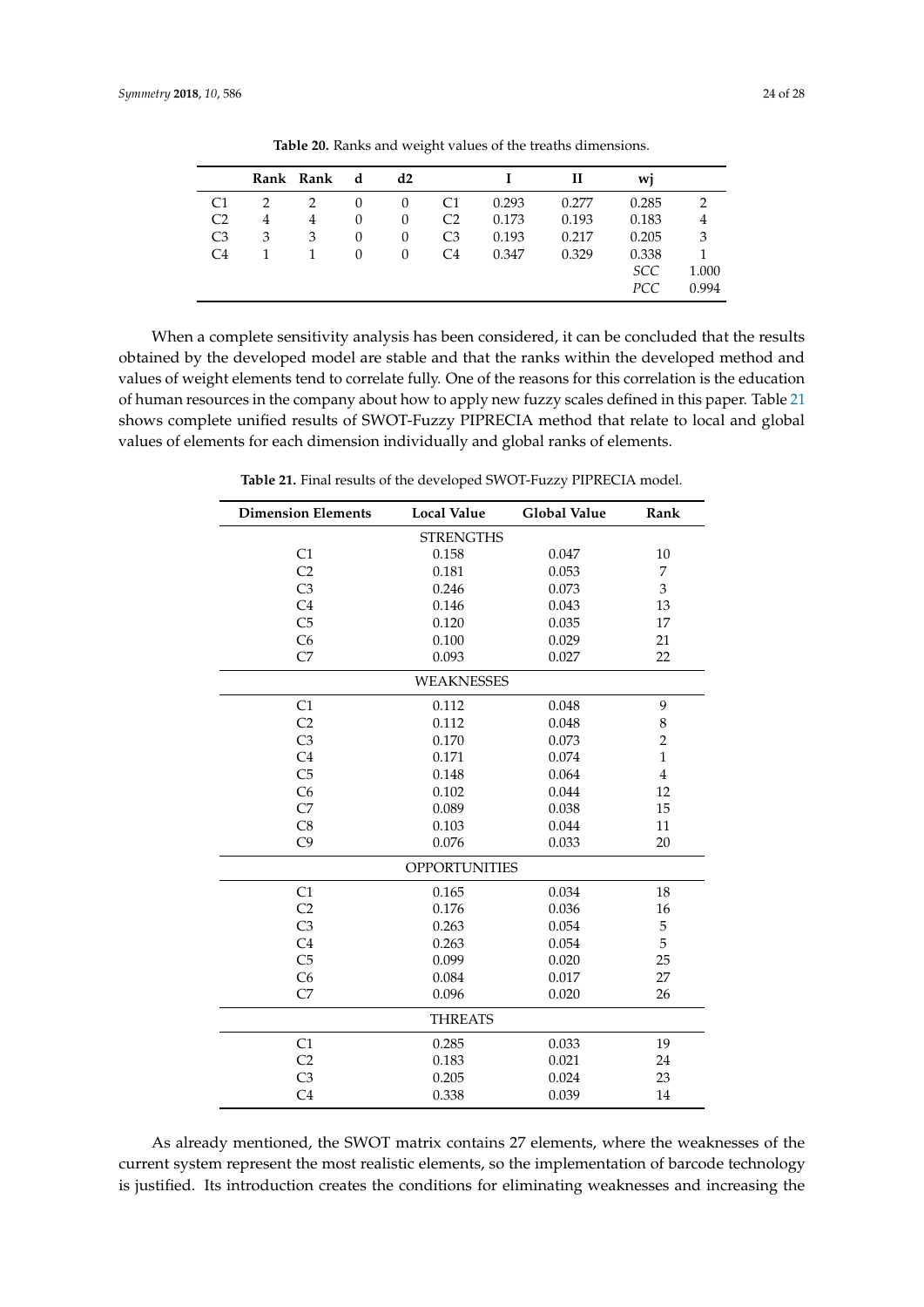efficiency of the whole "WU Warehouse." One of the constraints of the formed SWOT analysis is its hierarchical structure. In order to provide more precise global values and ranks of elements, it is necessary that the main criteria or, in this case, dimensions have the same number of elements in the hierarchical structure, which was also noticed in the research [\[59\]](#page-27-7).

The paper [\[60\]](#page-27-8) presents a methodological and practical framework for selecting suitable MCDA methods for a particular decision situation. A set of 56 available MCDA methods was analyzed and, based on that, a hierarchical set of methods' characteristics and the rule base were obtained. This study is very useful, but according to our opinion has a lot of space for improvement, because new MCDM method and concepts like rough set are omitted. Fuzzy PIPRECIA methodology can be used in various fields for group decision-making process for determination weights of criteria especially can be useful for assessment by a large number of decision makers. In order to enable the reduction of subjectivity and uncertainty in a decision-making process, a new fuzzy PIPRECIA method has been developed, the advantages of which are presented throughout the paper. More precise and objective expression of uncertainty processes is also possible if one applies Hesitant multiplicative preference relation (HMPR) [\[61\]](#page-27-9), the hesitant probabilistic multiplicative preference relation (HPMPR) [\[62\]](#page-27-10), the probabilistic single-valued neutrosophic hesitant fuzzy set (PSVNHFS) [\[63\]](#page-27-11), hesitant fuzzy set theory [\[64–](#page-27-12)[66\]](#page-27-13). Uncertainty and imprecision of data describing the alternatives and criteria influence the subjectivity of assessment [\[67\]](#page-27-14). Therefore, in the last few years, there has been a dynamic development of fuzzy MCDM methods, which allow capturing uncertainty and imprecision of input data representing values of alternatives and weights of criteria [\[68\]](#page-27-15).

#### <span id="page-24-0"></span>**6. Conclusions**

In this paper, a pre-analysis of barcode implementation in a warehouse system of a company for the manufacture of brown paper has been carried out. In order to get as realistic indicators as possible, SWOT matrix was formed with a total of 27 elements, which were assessed. The conducted research has double contribution, both scientific and practical. The greatest contributions from a scientific aspect are the enrichment of multi-criteria decision-making methodology throughout development of new fuzzy criterion scales and new fuzzy PIPRECIA method. New fuzzy scales for criteria comparison adapted to the developed methodology have been defined. In order to enable the reduction of subjectivity and uncertainty in a decision-making process, a new fuzzy PIPRECIA method has been developed, the advantages of which are presented throughout the paper. This method makes it possible to evaluate unsorted criteria, which is very important for group decision-making, especially when the number of decision-makers increases. If the contribution from a practical aspect is observed, it can be emphasized that by assessing the conditions for the application of barcode technology in this part of the company, an adequate basis for increasing the efficiency of logistics operations is achieved. It is a company that has about one thousand employees and covers about one million square meters, including a large volume of exports and a large number of logistics operations and processes. Increasing its efficiency makes it possible to increase efficiency of a complete supply chain involving a large number of users with regard to company's business scope. Future research regarding this work relates to the implementation of barcode technology, both in these warehouse systems and in other ones that are not covered by this technology. In addition, it is possible to develop similar models for criteria evaluation. One of the directions is expansion of PIPRECIA method with rough numbers that help to reduce uncertainty when making decisions and relates to group decision-making.

**Author Contributions:** Each author has participated and contributed sufficiently to take public responsibility for appropriate portions of the content.

**Funding:** This study was partially supported by the research project "Integration of Information and Communication Technology for sustainable cities in South Africa" funded by National Research Foundation (NRF), South Africa (Grant Number: 106023, 15-12-2016). The authors would like to acknowledge the NRF, South Africa for the support.

**Conflicts of Interest:** The authors declare no conflict of interest.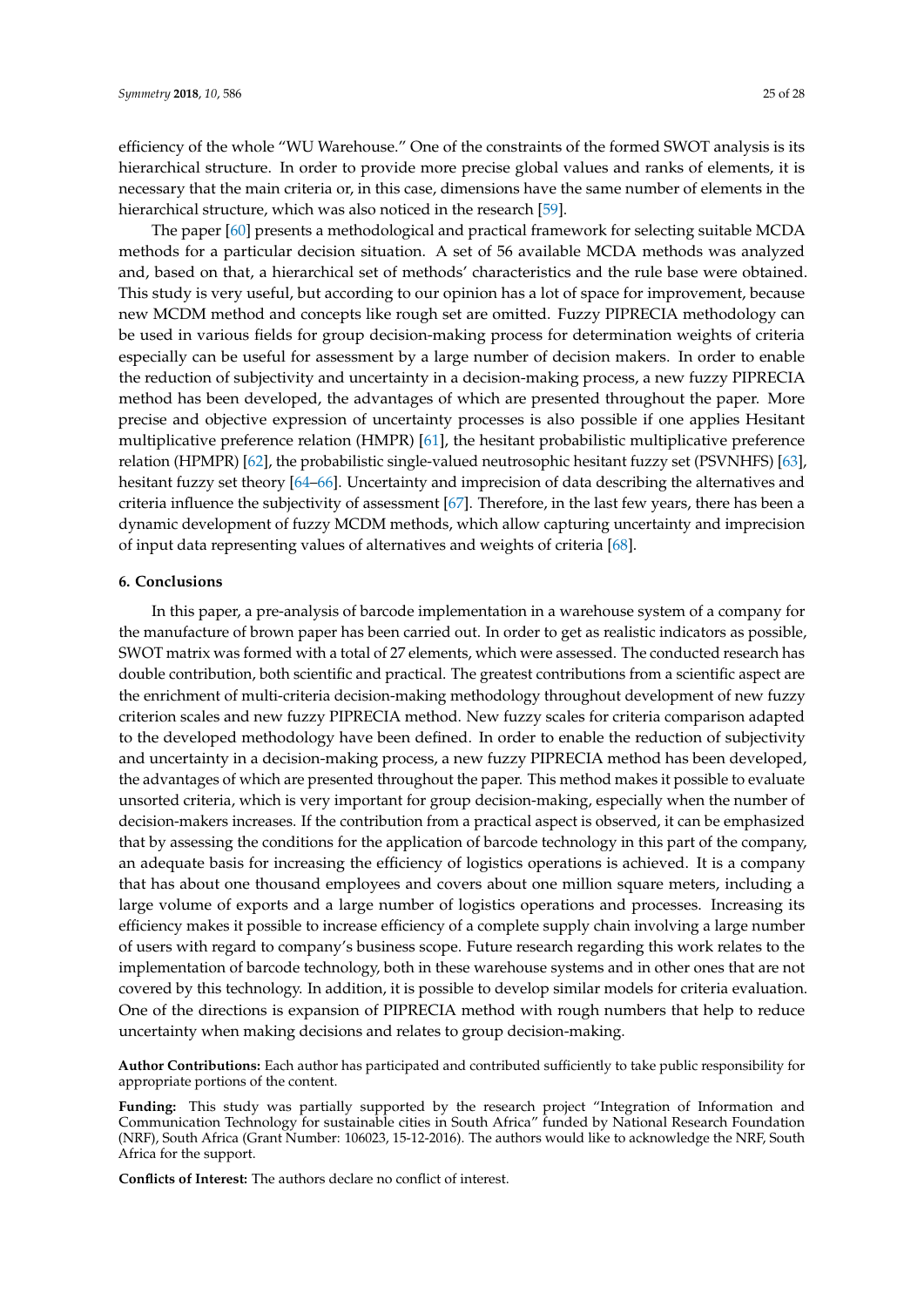#### **References**

- <span id="page-25-0"></span>1. Novičević, M.M.; Harvey, M.; Autry, C.W.; Bond III, E.U. Dual-perspective SWOT: A synthesis of marketing intelligence and planning. *Mark. Intell. Plan.* **2004**, *22*, 84–94. [\[CrossRef\]](http://dx.doi.org/10.1108/02634500410516931)
- <span id="page-25-1"></span>2. Ananda, J.; Herath, G. A critical review of multi-criteria decision making methods with special reference to forest management and planning. *Ecol. Econ.* **2009**, *68*, 2535–2548. [\[CrossRef\]](http://dx.doi.org/10.1016/j.ecolecon.2009.05.010)
- 3. Saaty, T.L. *Theory and Applications of the Analytic Network Process: Decision Making with Benefits, Opportunities, Cost, and Risk*; RWS Publications: Pittsburgh, PA, USA, 2005.
- <span id="page-25-2"></span>4. Yalcin, M.; Gul, F.K. A GIS-based multi criteria decision analysis approach for exploring geothermal resources: Akarcay basin (Afyonkarahisar). *Geothermics* **2017**, *67*, 18–28. [\[CrossRef\]](http://dx.doi.org/10.1016/j.geothermics.2017.01.002)
- <span id="page-25-3"></span>5. Malczewski, J.; Rinner, C. *Multicriteria Decision Analysis in Geographic Information Science*; Springer: New York, NY, USA, 2015.
- <span id="page-25-4"></span>6. MacCrimmon, K.R. *Improving the System Design and Evaluation Process by the Use of Trade-off Information (Memorandum RM-5877-DOT)*; The Rand Corporation: Santa Monica, CA, USA, 1969.
- 7. Keeney, R.L.; Raiffa, H. *Decisions with Multiple Objectives: Preferences and Value Tradeoffs*; Wiley: New York, NY, USA, 1976.
- 8. Pitz, G.F.; McKillip, J. *Decision Analysis for Program Evaluators*; SAGE Publications: Beverly Hills, CA, USA, 1984.
- <span id="page-25-5"></span>9. Malczewski, J. *GIS and Multicriteria Decision Analysis*; John Wiley & Sons: New York, NY, USA, 1999.
- <span id="page-25-6"></span>10. Zhou, P.; Ang, B.W.; Poh, K.L. Decision analysis in energy and environmental modeling: An update. *Energy* **2006**, *31*, 2604–2622. [\[CrossRef\]](http://dx.doi.org/10.1016/j.energy.2005.10.023)
- <span id="page-25-10"></span>11. Løken, E. Use of multicriteria decision analysis methods for energy planning problems. *Renew. Sustain. Energy Rev.* **2007**, *11*, 1584–1595.
- <span id="page-25-7"></span>12. Yap, H.Y.; Nixon, J.D. A multi-criteria analysis of options for energy recovery from municipal solid waste in India and the UK. *Waste Manag.* **2015**, *46*, 265–277. [\[CrossRef\]](http://dx.doi.org/10.1016/j.wasman.2015.08.002) [\[PubMed\]](http://www.ncbi.nlm.nih.gov/pubmed/26275797)
- <span id="page-25-8"></span>13. Aravossis, K.; Anagnostopoulos, P.; Koungolos, A.; Vliamos, S. A New Methodology Approach for the Technical–Economical Evaluation of Alternative Waste Disposal Methods by Use of Multi Criteria Analysis. In Proceedings of the Seventh International Conference on Environmental Science and Technology, September 2001; pp. 40-51. Available online: [http://arvis.simor.ntua.gr/Attachments/Publications/](http://arvis.simor.ntua.gr/Attachments/Publications/Conferences/mekrites/7.6.7_A%20NEW%20METHODOLOGY%20APPROACH%20FOR%20THE%20TECHNICAL%20ECONOMICAL%20EVALUATION.pdf) [Conferences/mekrites/7.6.7\\_A%20NEW%20METHODOLOGY%20APPROACH%20FOR%20THE%](http://arvis.simor.ntua.gr/Attachments/Publications/Conferences/mekrites/7.6.7_A%20NEW%20METHODOLOGY%20APPROACH%20FOR%20THE%20TECHNICAL%20ECONOMICAL%20EVALUATION.pdf) [20TECHNICAL%20ECONOMICAL%20EVALUATION.pdf](http://arvis.simor.ntua.gr/Attachments/Publications/Conferences/mekrites/7.6.7_A%20NEW%20METHODOLOGY%20APPROACH%20FOR%20THE%20TECHNICAL%20ECONOMICAL%20EVALUATION.pdf) (accessed on 1 November 2018).
- 14. Hsu, P.; Wu, C.; Li, Y. Selection of infectious medical waste disposal firms by using the analytic hierarchy process and sensitivity analysis. *Waste Manag.* **2008**, *28*, 1386–1394. [\[CrossRef\]](http://dx.doi.org/10.1016/j.wasman.2007.05.016) [\[PubMed\]](http://www.ncbi.nlm.nih.gov/pubmed/17689065)
- 15. De Feo, G.; De Gisi, S. Using an innovative criteria weighting tool for stakeholders' involvement to rank MSW facility sites with the AHP. *Waste Manag.* **2010**, *30*, 2370–2382. [\[CrossRef\]](http://dx.doi.org/10.1016/j.wasman.2010.04.010) [\[PubMed\]](http://www.ncbi.nlm.nih.gov/pubmed/20444589)
- 16. Soltani, A.; Hewage, K.; Reza, B.; Sadiq, R. Multiple stakeholders in multicriteria decision-making in the context of municipal solid waste management: A review. *Waste Manag.* **20115**, *35*, 318–328. [\[CrossRef\]](http://dx.doi.org/10.1016/j.wasman.2014.09.010) [\[PubMed\]](http://www.ncbi.nlm.nih.gov/pubmed/25301545)
- <span id="page-25-9"></span>17. Badi, I.; Ballem, M. Supplier selection using the rough BWM-MAIRCA model: A case study in pharmaceutical supplying in Libya. *Decis. Mak. Appl. Manag. Eng.* **2018**, *1*, 16–33. [\[CrossRef\]](http://dx.doi.org/10.31181/dmame1802016b)
- <span id="page-25-11"></span>18. Božanic, D.; Tešic, D.; Milicevic, J. A hybrid fuzzy AHP-MABAC model: Application in the Serbian Army—The selection of the location for deep wading as a technique of crossing the river by tanks. *Decis. Mak. Appl. Manag. Eng.* **2018**, *1*, 143–164. [\[CrossRef\]](http://dx.doi.org/10.31181/dmame1801143b)
- <span id="page-25-12"></span>19. Nixon, J.D.; Dey, P.K.; Ghosh, S.K.; Davies, P.A. Evaluation of options for energy recovery from municipal solid waste in India using the hierarchical analytical network process. *Energy* **2013**, *59*, 215–223. [\[CrossRef\]](http://dx.doi.org/10.1016/j.energy.2013.06.052)
- <span id="page-25-13"></span>20. Haddad, B.; Liazid, A.; Ferreira, P. A multi-criteria approach to rank renewables for the Algerian electricity system. *Renew. Energy* **2017**, *107*, 462–472. [\[CrossRef\]](http://dx.doi.org/10.1016/j.renene.2017.01.035)
- <span id="page-25-14"></span>21. Arsić, S.; Nikolić, D.; Mihajlović, I.; Fedajev, A.; Živković, Ž. A New Approach Within ANP-SWOT Framework for Prioritization of Ecosystem Management and Case Study of National Park Djerdap, Serbia. *Ecol. Econ.* **2018**, *146*, 85–95. [\[CrossRef\]](http://dx.doi.org/10.1016/j.ecolecon.2017.10.006)
- 22. Grošelj, P.; Hodges, D.; Stirn, L.Z. The environmental management problem of Pohorje, Slovenia: A new group approach within ANP-SWOT framework. *J. Environ. Manag.* **2015**, *161*, 106–112. [\[CrossRef\]](http://dx.doi.org/10.1016/j.jenvman.2015.06.038) [\[PubMed\]](http://www.ncbi.nlm.nih.gov/pubmed/26163424)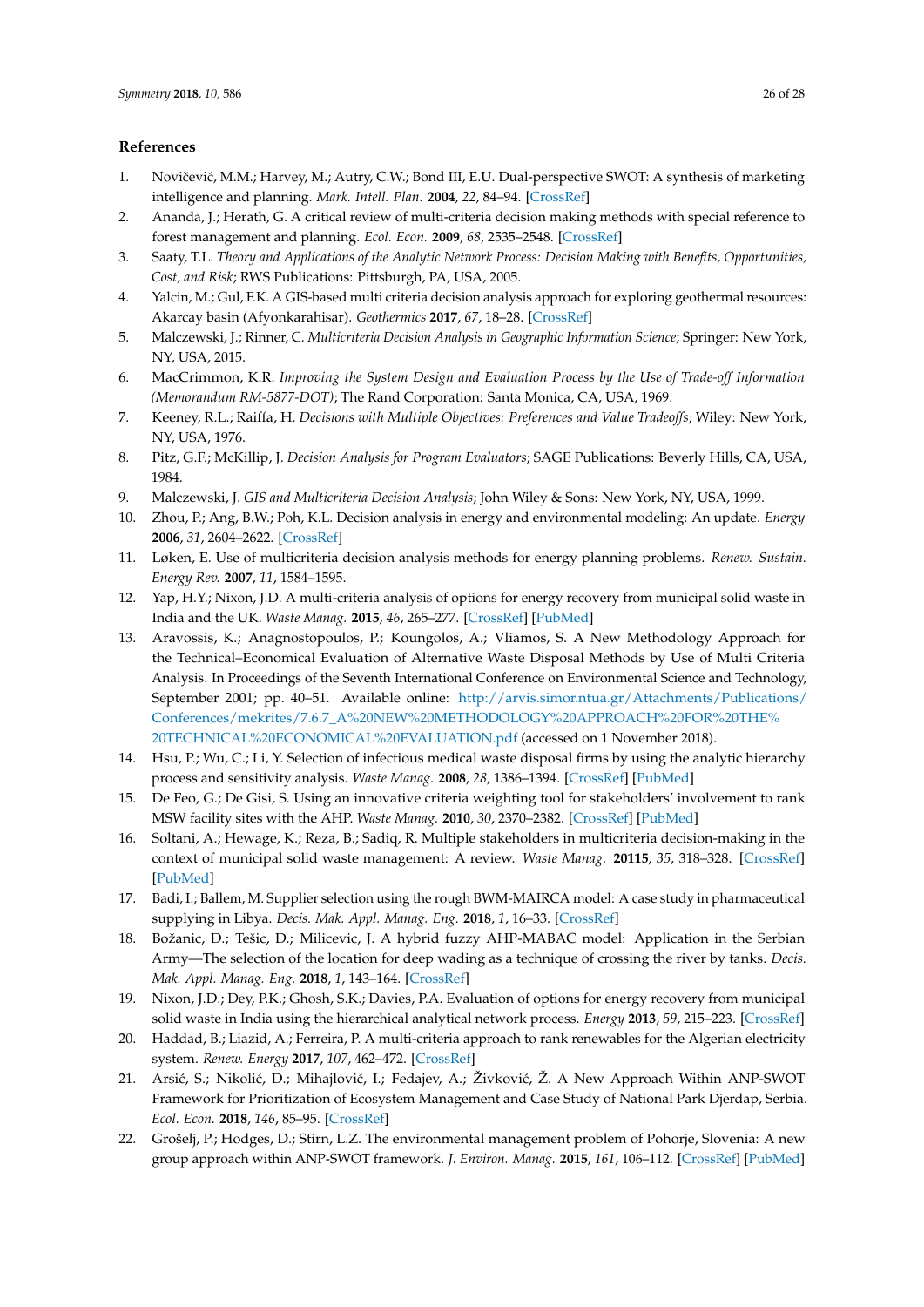- 23. Gigović, L.J.; Pamučar, D.; Božnić, D.; Ljubojević, S. Application of the GIS-DANPMABAC multi-criteria model for selecting the location of wind farms: A case study of Vojvodina, Serbia. *Renew. Energy* **2017**, *103*, 501–521. [\[CrossRef\]](http://dx.doi.org/10.1016/j.renene.2016.11.057)
- <span id="page-26-0"></span>24. Sevkli, M.; Oztekin, A.; Uysal, O.; Torlak, G.; Turkyilmaz, A.; Delen, D. Development of a fuzzy ANP based SWOT analysis for the airline industry in Turkey. *Expert Syst. Appl.* **2012**, *39*, 14–24. [\[CrossRef\]](http://dx.doi.org/10.1016/j.eswa.2011.06.047)
- <span id="page-26-1"></span>25. Gim, B.; Kim, J.W. Multi-criteria evaluation of hydrogen storage systems for automobiles in Korea using the fuzzy analytic hierarchy process. *Int. J. Hydrogen Energy* **2014**, *39*, 7852–7858. [\[CrossRef\]](http://dx.doi.org/10.1016/j.ijhydene.2014.03.066)
- <span id="page-26-2"></span>26. Karmaker, C.; Saha, M. Optimization of warehouse location through fuzzy multi-criteria decision making methods. *Decis. Sci. Lett.* **2015**, *4*, 315–334. [\[CrossRef\]](http://dx.doi.org/10.5267/j.dsl.2015.4.005)
- <span id="page-26-3"></span>27. Ashrafzadeh, M.; Rafiei, F.M.; Isfahani, N.M.; Zare, Z. Application of fuzzy TOPSIS method for the selection of warehouse location: A case study. *Interdiscip. J. Cont. Res. Bus.* **2012**, *3*, 655–671.
- <span id="page-26-5"></span>28. Sezer, F.; Özkan, B.A.L.˙I.; Gürol, P. Hazardous materials warehouse selection as a multiple criteria decision making problem. *J. Econ. Bibliog.* **2016**, *3*, 63–73.
- 29. Chatterjee, K.; Kar, S. *Pattern Recognition and Machine Intelligence: An Induced Fuzzy Rasch-VIKOR Model for Warehouse Location Evaluation under Risky Supply Chain*; Springer: Berlin/Heidelberg, Germany, 2013.
- <span id="page-26-4"></span>30. Dey, B.; Bairagi, B.; Sarkar, B.; Sanyal, S.K. A hybrid fuzzy technique for the selection of warehouse location in a supply chain under a utopian environment. *Int. J. Manag. Sci. Eng. Manag.* **2013**, *8*, 250–261. [\[CrossRef\]](http://dx.doi.org/10.1080/17509653.2013.825075)
- <span id="page-26-6"></span>31. Emeç, Ş.; Akkaya, G. Stochastic AHP and fuzzy VIKOR approach for warehouse location selection problem. *J. Enterp. Inf. Manag.* **2018**, *31*, 950–962. [\[CrossRef\]](http://dx.doi.org/10.1108/JEIM-12-2016-0195)
- <span id="page-26-7"></span>32. Eko Saputro, T.; Daneshvar Rouyendegh, B. A hybrid approach for selecting material handling equipment in a warehouse. *Int. J. Manag. Sci. Eng. Manag.* **2016**, *11*, 34–48. [\[CrossRef\]](http://dx.doi.org/10.1080/17509653.2015.1042535)
- <span id="page-26-8"></span>33. Erkan, T.E.; Can, G.F. Selecting the best warehouse data collecting system by using AHP and FAHP methods. *Tech. Gaz.* **2014**, *21*, 87–93.
- <span id="page-26-9"></span>34. Burinskiene, A. The efficiency evaluation when RFID is used in warehouses. ˙ *J. Manag.* **2015**, *26*, 7–15.
- <span id="page-26-10"></span>35. Bu, F. A Data mining framework for massive RFID data based on apriori algorithm. *J. Phys. Conf. Ser.* **2018**, *1087*, 022020. [\[CrossRef\]](http://dx.doi.org/10.1088/1742-6596/1087/2/022020)
- <span id="page-26-11"></span>36. Cebeci, U. Fuzzy AHP-based decision support system for selecting ERP systems in textile industry by using balanced scorecard. *Expert Syst. Appl.* **2009**, *36*, 8900–8909. [\[CrossRef\]](http://dx.doi.org/10.1016/j.eswa.2008.11.046)
- <span id="page-26-12"></span>37. Yuksel, I.; Dagdeviren, M. Using the analytic network process (ANP) in a SWOT analysis—A case study for a textile firm. *Inf. Sci.* **2007**, *177*, 3364–3382. [\[CrossRef\]](http://dx.doi.org/10.1016/j.ins.2007.01.001)
- <span id="page-26-13"></span>38. Rao, R.V.; Rajesh, T.S. Software selection in manufacturing industries using a fuzzy multiple criteria decision making method, PROMETHEE. *Intell. Inf. Manag.* **2009**, *1*, 159. [\[CrossRef\]](http://dx.doi.org/10.4236/iim.2009.13023)
- <span id="page-26-14"></span>39. Cochran, J.K.; Chen, H.N. Fuzzy multi-criteria selection of object-oriented simulation software for production system analysis. *Comput. Oper. Res.* **2005**, *32*, 153–168. [\[CrossRef\]](http://dx.doi.org/10.1016/S0305-0548(03)00209-0)
- <span id="page-26-15"></span>40. Büyüközkan, G.; Kahraman, C.; Ruan, D. A fuzzy multi-criteria decision approach for software development strategy selection. *Int. J. Gen. Syst.* **2004**, *33*, 259–280. [\[CrossRef\]](http://dx.doi.org/10.1080/03081070310001633581)
- <span id="page-26-16"></span>41. Etaati, L.; Sadi-Nezhad, S.; Makue, A. Using fuzzy group analytical network process and ISO 9126 quality model in software selection: A case study in e-learning systems. *J. Appl. Sci.* **2011**, *11*, 96–103. [\[CrossRef\]](http://dx.doi.org/10.3923/jas.2011.96.103)
- <span id="page-26-17"></span>42. Kang, D.; Jang, W.; Park, Y. Evaluation of e-commerce websites using fuzzy hierarchical TOPSIS based on ES-QUAL. *Appl. Soft Comput.* **2016**, *42*, 53–65. [\[CrossRef\]](http://dx.doi.org/10.1016/j.asoc.2016.01.017)
- 43. Chou, W.C.; Cheng, Y.P. A hybrid fuzzy MCDM approach for evaluating website quality of professional accounting firms. *Expert Syst. Appl.* **2012**, *39*, 2783–2793. [\[CrossRef\]](http://dx.doi.org/10.1016/j.eswa.2011.08.138)
- <span id="page-26-18"></span>44. Sun, C.C.; Lin, G.T. Using fuzzy TOPSIS method for evaluating the competitive advantages of shopping websites. *Expert Syst. Appl.* **2009**, *36*, 11764–11771. [\[CrossRef\]](http://dx.doi.org/10.1016/j.eswa.2009.04.017)
- <span id="page-26-19"></span>45. Buyukozkan, G.; Cifci, G. A novel hybrid MCDM approach based on fuzzy DEMATEL, fuzzy ANP and fuzzy TOPSIS to evaluate green suppliers. *Expert Syst. Appl.* **2012**, *39*, 3000–3011. [\[CrossRef\]](http://dx.doi.org/10.1016/j.eswa.2011.08.162)
- <span id="page-26-20"></span>46. Kahraman, C.; Yasin Ateş, N.; Çevik, S.; Gülbay, M.; Ayça Erdoğan, S. Hierarchical fuzzy TOPSIS model for selection among logistics information technologies. *J. Enterp. Inf. Manag.* **2007**, *20*, 143–168. [\[CrossRef\]](http://dx.doi.org/10.1108/17410390710725742)
- <span id="page-26-21"></span>47. Babaesmailli, M.; Arbabshirani, B.; Golmah, V. Integrating analytical network process and fuzzy logic to prioritize the strategies–a case study for tile manufacturing firm. *Expert Syst. Appl.* **2012**, *39*, 925–935. [\[CrossRef\]](http://dx.doi.org/10.1016/j.eswa.2011.07.090)
- 48. Reihanian, A.; Zalina, B.M.; Kahrom, E.; Hin, T.W. Sustainable tourism development strategy by SWOT analysis: Boujagh National Park, Iran. *Tour. Manag. Perspect.* **2012**, *4*, 223–228. [\[CrossRef\]](http://dx.doi.org/10.1016/j.tmp.2012.08.005)